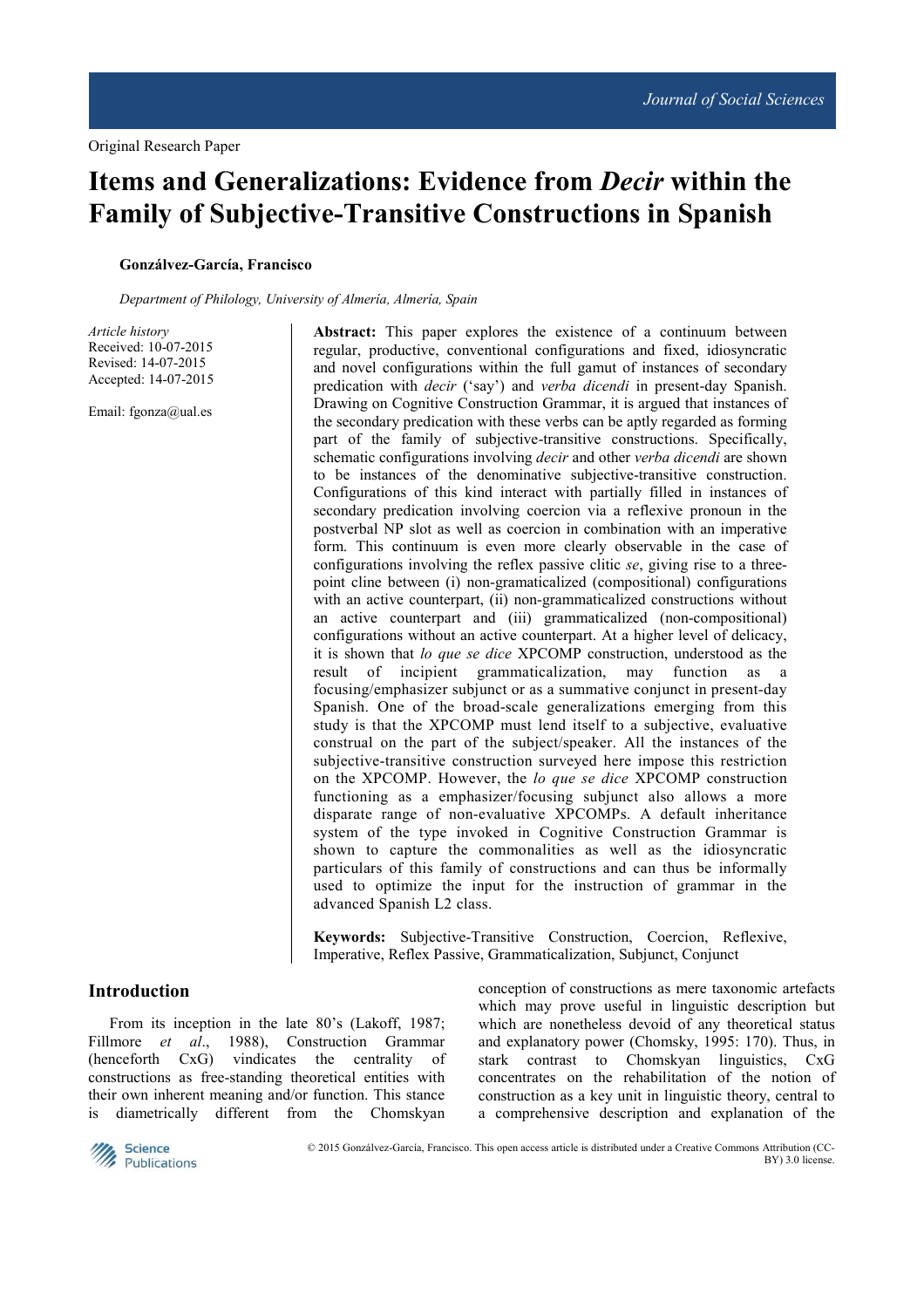knowledge that language users have and the different uses they put language to. In this connection, it is particularly instructive to consider the following quote from Kay and Fillmore (1999: 1):

To adopt a constructional approach is to undertake a commitment in principle to account for the entirety of each language. This means that the relatively general patterns of the language, such as the one licensing the ordering of a finite auxiliary verb before its subject in English, often known as SAI and the highly idiomatic patterns, like *kick the bucket*, stand on an equal footing as data for which the grammar must account. An explicit grammar that covers the full range of constructions must represent all constructions, of whatever degree of generality or idiomaticity, in a common notation and must provide an explicit account of how each sentence of a language is licensed by a subset of the leaves of the inheritance hierarchy of constructions which constitutes the grammar of that language. (Kay and Fillmore, 1999: 1, emphasis in original)

Thus, constructionist grammarians assert that there is a smooth interaction between the relatively general, regular, productive patterns of a language and the highly idiomatic, idiosyncratic and unproductive ones. In addition, construction grammarians are committed to providing explicit, explanatory accounts of how constructions can (or cannot) be combined to produce specific instances (or constructs).

With the above observations in mind, the present paper sets out to address the following two research questions: First, what is the picture that emerges when one takes a bottom-up, usage-based analysis of instances of secondary predication in Spanish *decir* ('say') and *verba dicendi* in present-day Spanish, as in (1)-(5)?

(1) *Me dicen tonto por fumar marihuana, y le dicen inteligente al creador de la bomba atómica (Bob Marley)* http://frasescools.com/193128/?ref=m

'They call me a fool because I smoke pod and they

call the creator of the atomic bomb intelligent'

- (2) (…) *[D]ame pan y dime tonto* (…) (CREA, Oral, Vehículo público, conversación entre pasajeros, Madrid-Barajas, 30/06/91) 'Give me bread and call me silly'
- (3) *(En una reciente entrevista) Salma Hayek se dice amante de los perros* 'In a recent interview, Salma Hayek declares herself fond of dogs'

(El Pais, 02/02/2004)

| (4) | Mr John Spencer no era lo que se dice un hombre |
|-----|-------------------------------------------------|
|     | intachable                                      |
|     | (CREA Corpus, 1980, Anónimo, Los tripulantes de |
|     | ovnis)                                          |
|     | 'Mr John Spencer was not what you may call an   |
|     | irreproachable man'                             |

(5) *Lo que se dice un ídolo*  http://www.books.google.es/books?isbn=9506653410 'Definitely an idol!'

Second, how can a constructionist account provide a principled, explicit account of the interaction between regular, productive, conventional configurations and fixed, idiosyncratic and novel configurations within secondary predication in the constructicon (in contrast to alternative proposals that rely on transformations, derivations, alternations, etc.)?

Instances of the type illustrated in (1)-(5) are argued to form part of the family of subjective-transitive constructions in Spanish. Moreover, it will be shown that Cognitive Construction Grammar (henceforth CCG) can adequately capture the commonalities and the itemspecific properties of higher and lower-level configurations of the subjective-transitive construction through a (default) inheritance system, while providing an explicit account of their most distinctive semanticopragmatic and discourse-functional hallmarks.

The structure of this paper is as follows: First, I provide an overview of the central assumptions shared by constructionist approaches in general and CCG (Goldberg, 2006) in particular, which serves as the general background against which the findings in the present case study should be understood. Next, I outline the basics of the (high-level) Spanish subjectivetransitive construction and two of its senses, the evaluative subjective-transitive construction (with *verba cogitandi*) and the denominative subjective-transitive construction (with *decir* 'say' and other *verba cogitandi*). This section also takes a look at three types of lower-level configurations of this construction, involving a reflexive pronoun in the postverbal NP slot (or reflexive subjective-transitive constructions), an imperative verb form (or imperative subjective-transitive constructions) and a reflex passive clitic *se* (or impersonal subjective-transitive constructions). Then I examine in some detail the most salient properties of the semi-fixed *lo que se dice* XPCOMP construction, which, as a result of an incipient process of grammaticalization, may function as a focusing/emphasizer subjunct and as a summative conjunct. Finally, I address only briefly some points of convergence between construction grammarians, advocates of a wide phraseological view (Granger, 2011 and references therein) and practitioners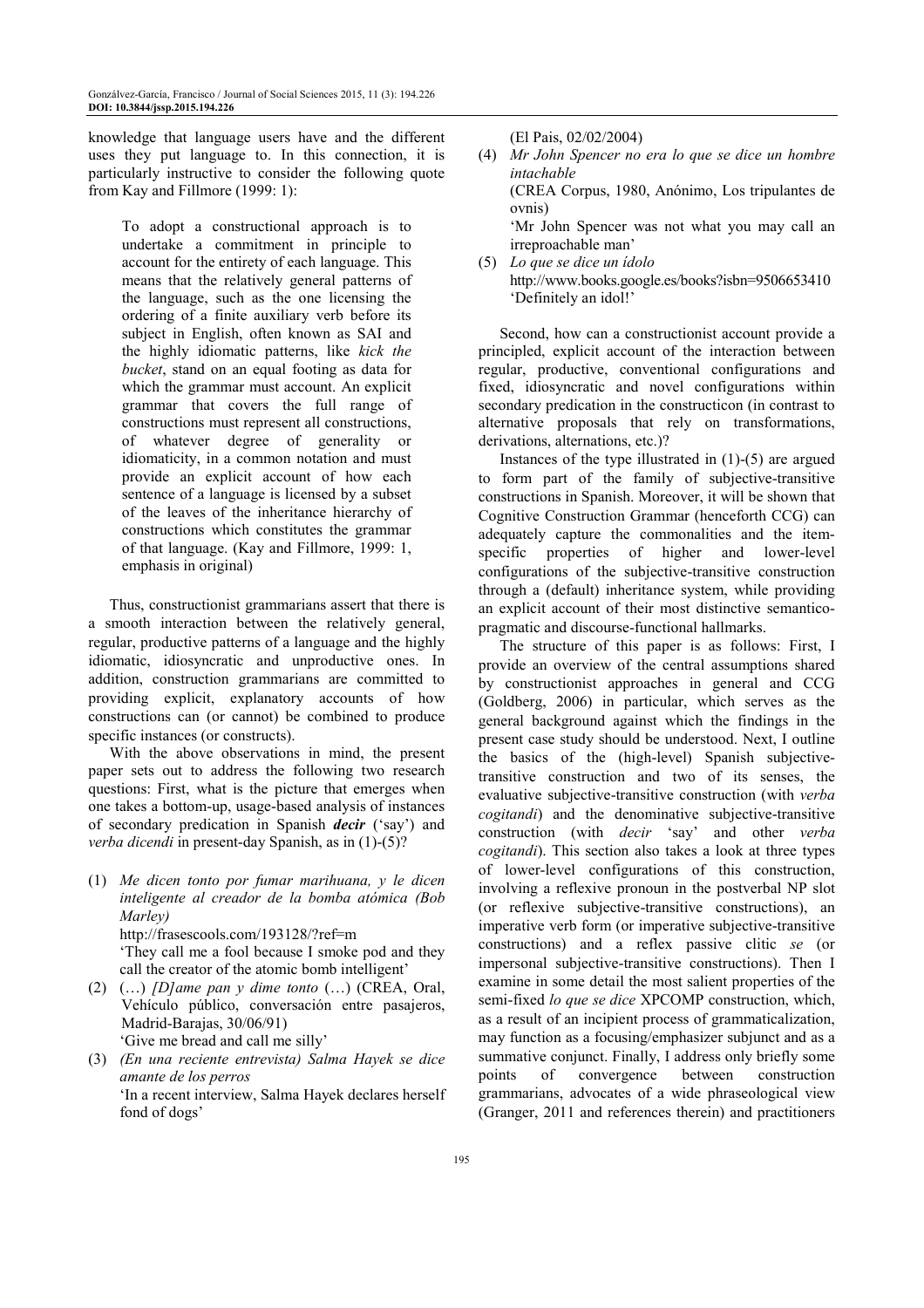of Phraseodidactics (González Rey, 2012) and offers some pointers for further future research.

## **An Overview of (Cognitive) Construction Grammar**

For current purposes, the central assumptions shared by most versions of CxG can be summarized, according to Goldberg (2013: 15-16), as follows (see Butler and Gonzálvez-García, 2014 and references therein for further discussion):

Grammatical constructions are recognized to be key free-standing theoretical entities with explanatory power, in contrast to the mere taxonomic status assigned to these in mainstream generative grammar. In the constructionist literature, two definitions of construction can be found. The original definition of the term construction runs as follows: $<sup>1</sup>$ </sup>

C is a CONSTRUCTION iff def n is a *formfunction* pair, such that some aspect of the form or some aspect of the function is not strictly predictable from C's component parts. (Goldberg, 1998: 25, emphasis added to the original)

This definition of construction revolves around the criterion of idiosyncrasy or non-predictability as the *sine qua non* condition for construction status. Thus, consider (6):

(6) *Pat faxed Bill the letter* (Example taken from Goldberg, 1998: 206)

A construct like the one in (6) implies in presentday English that Bill actually received the letter by fax. However, according to Goldberg, the semantic specification of successful transfer cannot be attributed to the lexical meaning of the construct's components. In other words, the overall interpretation of successful transfer comes from the ditransitive construction, the meaning of which is X CAUSES Y TO RECEIVE Z, rather than from the meaning of the lexical items involved. This is why (6) qualifies as an instance of the ditransitive construction according to the original definition of the term, because its overall interpretation is non-compositional, that is, not strictly predictable from its component parts or from other constructions.

 $\overline{a}$ 

However, the original idiosyncrasy (i.e., nonpredictability) requirement in the original formulation of the constructions has been recently downgraded, in concert with other cognitively-oriented usage based models such as CCG and Radical Construction Grammar (see further Goldberg, 2006: 224 for discussion). On this view, the extended, usage-based definition of a construction can be established in the following terms:

Any linguistic pattern is recognized as a construction as long as some aspect of its form or function is not strictly predictable from its component parts of from other constructions recognized to exist. In addition, patterns are stored as constructions even if they are fully predictable as long as they occur with sufficient frequency (see Ch. 3 for discussion). (Goldberg, 2006: 5, see also Langacker, 2005: 139-143 for a similar view)

An important corollary deriving from this usagebased definition is that stored (typically highly frequent) regularities between form and meaning are considered constructions *even if they are fully compositional* (emphasis in original) (see Goldberg, 2006: 214-215). Thus, consider (7):

(7) *I love you*

The construct in (7) illustrates the case of a fully transparent, compositional instance of the transitive construction. However, given the fact that it is highly frequent and highly entrenched, it qualifies as a construction on its own according to the expanded, usage-based definition of a construction.<sup>2</sup> The question then arises as to how to justify this expansion of the definition of the notion of construction. In this connection, it is important to bear in mind Langacker's observation that:

*lower-level schemas*, expressing regularities of only limited scope, *may on balance be more essential to language structure than high-level schemas representing the broadest generalizations*. (Langacker, 2000: 3, emphasis added to the original)

Thus lower-level configurations which may involve specific items, such as idioms (e.g., *going great guns*, *jog* X's *memory*), are considered just as important as the

<sup>1</sup> For further details on the treatment of constructions in the presentday functional-cognitive scenario in general and constructionist approaches in particular, the interested reader is referred to Schönefeld (2006), Gonzálvez-García and Butler (2006), Mairal Usón and Gonzálvez-García (2010), as well as Butler and Gonzálvez-García (2014), *inter alios*.

<sup>&</sup>lt;sup>2</sup> It should be emphasized that, within Sign-Based Construction Grammar (Boas and Sag, 2012), construction grammarians such as Paul Kay do not accept this usage-based expansion of the notion of construction and rely on the original definition of the term, based on the idiosyncrasy requirement (see Kay, 2013).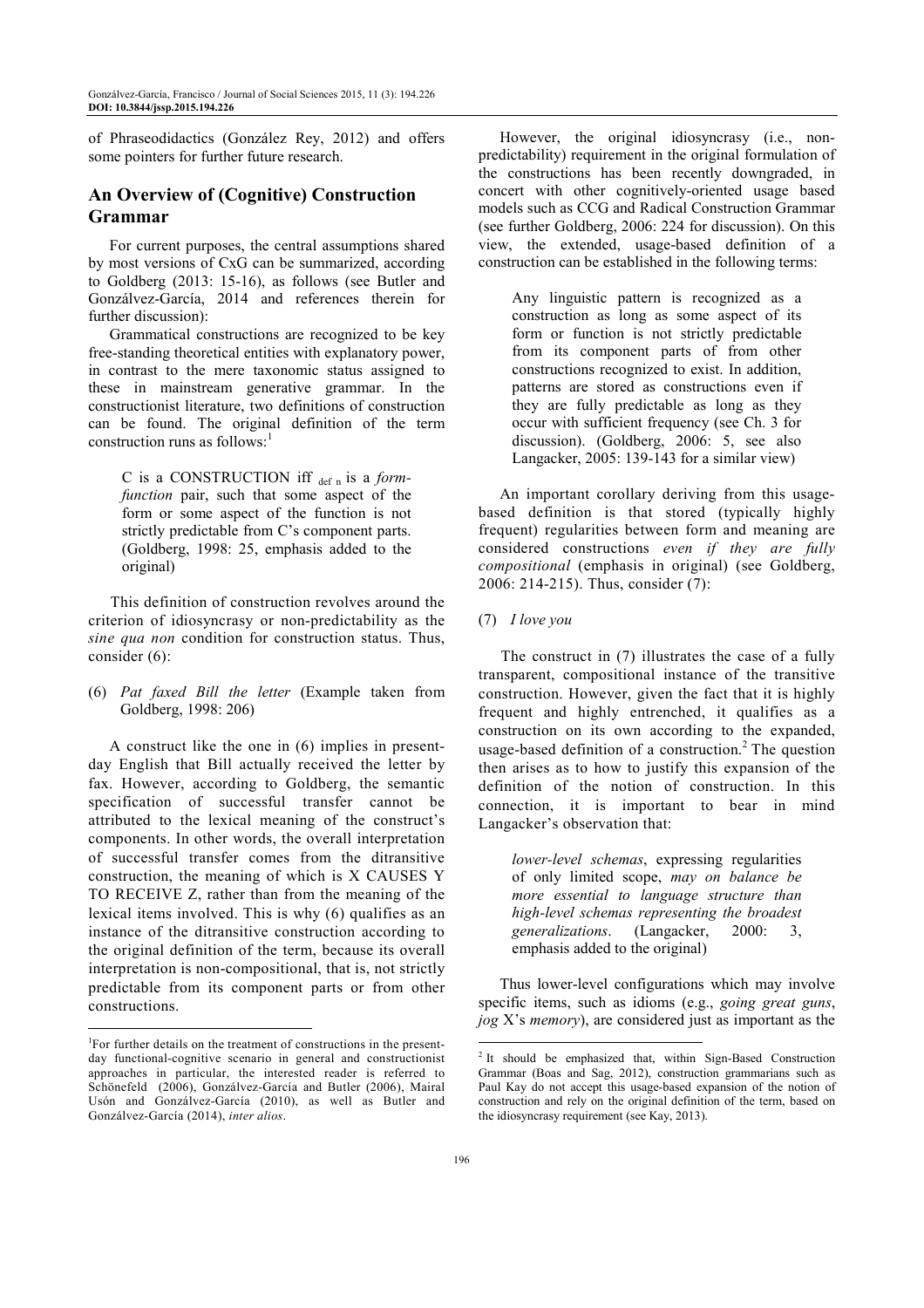more abstract configurations (e.g., the ditransitive construction, *Pat faxed Bill the letter*).

Another compelling argument in favour of this expansion of the notion of construction stems from the following observation made by Goldberg:

[...] facts about the actual usage of linguistic expressions such as frequencies and individual patterns are recorded alongside more traditional linguistic generalizations. (Goldberg, 2006: 45)

As things stand, this expanded, usage-based definition of a construction seems particularly wellsuited to capture both broad generalizations and more limited or item-specific patterns (see further Bybee, 2010; 2013). Therefore, grammar can be best viewed as a massive network of interrelated constructions of varying degrees of generality/specificity and morphosyntactic complexity (from words to idioms to more abstract patterns such as argument structure constructions, topicalization and passive, etc) or, alternatively, a constructicon. In the words of Goldberg (2006: 18), "it's constructions all the way down". A representative sampling of the full gamut of constructions in English (and their Spanish counterparts) is illustrated in Table 1.

As can be seen in Table 1, constructions exhibit varying degrees of morphosyntactic complexity, ranging from simpler units such as the morpheme to complex constructions such as the conditional-comparative construction. In addition, constructions can feature varying degrees of generality or, conversely, of specificity. Thus, for instance, the passive construction and the resultative construction display a considerable degree of abstraction, which contrasts with the fairly specific nature of e.g., morphemes. Finally, constructions can also display different degrees of fixation. These range all the way from fully or partially filled in idioms (which allow little or no variation at all) to constructions with a high degree of abstraction, such as the passive or the resultative (which admit a considerable degree of variation). The foundational assumption underlying the inventory of constructions exemplified in Table 1 is that grammar and the lexicon, far from being two separate or independent modules (as claimed in e.g., Chomskyan linguistics), form a continuum with a soft dividing line (Croft and Cruse, 2004: 255).

Key to understanding the interaction(s) between grammar and the lexicon in CxG is the notion of coercion. This notion – originally due to Pustejovsky (1991) – is invoked in both CxG and Cognitive Grammar to handle a number of exceptional cases in which lexical items are combined with elements, whether via morphology or syntax, that they do not license semantically (Michaelis, 2003: 261; see also

Taylor, 2003: 589 for a similar definition). Specifically, coercion is argued to provide a most compelling piece of evidence for a constructionist account. This is so mainly because coercion demonstrates that syntactic (or, alternatively, constructional) meaning wins over lexical meaning (Michaelis, 2003; 2004; 2011), as shown crucially by the fact that its interpretive implications, like conventional implicatures, can neither be detached nor suspended (Michaelis, 2003: 262): $3$ 

(8) *When a visitor passes through the village, young lamas stop picking up trash to mug for the camera. A gruff 'police monk' barks them to work* (Newsweek 10/13/97) (Example taken from Michaelis, 2003: 261, emphasis in original)

Example (8) involves argument structure rather than single lexical items. The important thing here is that the metaphorical caused-motion interpretation of the sentence (i.e., ''the dog causes them to go to work by barking") is most parsimoniously attributed to the construction as a freestanding entity rather than to the lexical semantics of the verb *bark*, which is a verb of emission of sound. Thus, coercion can be understood as the resolution of a conflict between constructional and lexical denotata (Michaelis, 2003: 264; 2004), as per the Override Principle, which goes as follows: ''If a lexical item is semantically incompatible with its syntactic context, the meaning of the lexical item conforms to the meaning of the structure in which it is embedded" (Michaelis, 2003: 268).

Cognitively-influenced versions of CxG fully subscribe to the usage-based model. The term "usagebased" was coined by Langacker (1987: 494) to describe a model in which use of the linguistic system and also knowledge of the complete set of linguistic conventions involved in this use, are regarded as important. To quote Langacker (1987: 494):

Substantial importance is given to the actual use of the linguistic system and a speaker's knowledge of this use; the grammar is held responsible for a speaker's knowledge of the full range of linguistic conventions, regardless of whether these conventions can be subsumed under more general statements. (Langacker, 1987: 494)

 $\overline{a}$ <sup>3</sup>In this connection, it should be noted that Ziegeler (2007; 2010) argues that the notion of coercion, as employed in constructionist circles, is superfluous, as it can be explained on the basis of metaphor and/or metonymy alone. The interested reader is referred to Gonzálvez-García (2011) for a different view that shows coercion is compatible with a metaphor/metonymy account, as advocated in e.g. the Lexical Constructional Model (Ruiz de Mendoza Ibáñez and Mairal Usón, 2008).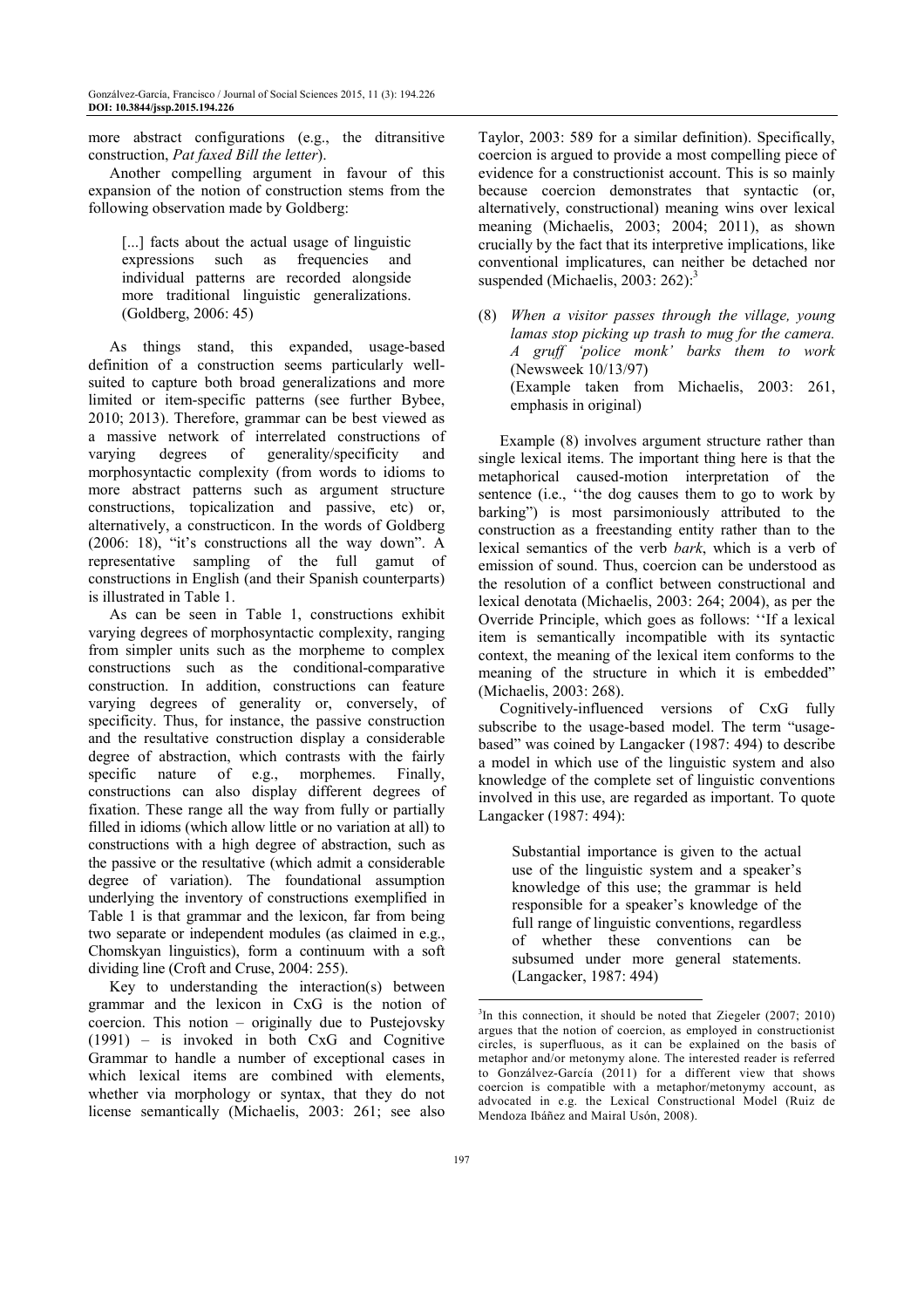| $\frac{1}{2}$             |                                         |                                                                                                                             |
|---------------------------|-----------------------------------------|-----------------------------------------------------------------------------------------------------------------------------|
| Morpheme                  | $anti-, pre-, -ing$                     | <i>anti-N</i> (e.g., <i>antinuclear</i> 'antinuclear'),                                                                     |
|                           |                                         | pre-N (e.g., prepedido, 'pre-sell')                                                                                         |
| Word                      | avocado, anaconda                       | <i>idiosincrasia</i> ('idiosyncrasy'), <i>democracia</i> ('democracy')                                                      |
| Complex word              | daredevil, shoo-in                      | <i>pagafantas</i> ('friend zone'), <i>caradura</i> ('cheeky')                                                               |
| Idiom (filled)            | going great guns                        | <i>ponerse el mundo por montera</i> ('to swing the world by its tail'),<br>prometérselas muy felices ('to have high hopes') |
| Idiom (partially filled)  | jog <someone's> memory</someone's>      | ¿Por qué no intentarlo? 'Why not try it?', tener (a alguien) en<br><i>gran estima</i> 'to hold (somebody) in esteem')       |
| Covariational Conditional | The Xer the Yer (e.g.                   | Cuanto X, expresión comparativa Y                                                                                           |
|                           | The more you think about it,            | 'Cuanto X, comparative expression Y'                                                                                        |
|                           | the less you understand)                | (e.g., Cuanto más lo pienso, más dudas tengo 'The more I                                                                    |
|                           |                                         | think about it, the more doubtful I am'.                                                                                    |
|                           |                                         | <i>Cuanto antes, mejor</i> ('The sooner, the better'))                                                                      |
| Resultative               | Subj Obj $OBL_{AP/PP}$ (e.g.            | Subj, V, DO, SXCOMP                                                                                                         |
|                           | Joe painted the barn red.)              | (e.g., Dejó el plato bien limpio ('He left the dish clean'),                                                                |
|                           |                                         | <i>Raid los mata bien muertos</i> ('Raid kills them stone dead'))                                                           |
| Passive                   | Subj Aux $VP_{PP}$ ( $PP_{by}$ ) (e.g., | Subj, V (Auxiliary + Past participle), Prepositional Phrase                                                                 |
|                           | the armadillo was hit by a car)         | (e.g., El alumno fue premiado por el profesor                                                                               |
|                           |                                         | ('The student was awarded by the teacher')                                                                                  |
|                           |                                         |                                                                                                                             |

Table 1. Examples of English constructions and their Spanish counterparts, varying in size and complexity (based on Goldberg, 2006: 5)

Specifically, the usage-based approach revolves around the claim that the language we learn in our communities is distilled from our exposure to a very large number of examples of usage of that language. It thus entails a fundamentally bottom-up approach to language structure, in which specific local patterns are learned and only later subjected to processes of generalization which give rise to the 'higher' (and more abstract) structures posited in most grammars.

Gonzálvez-García and Butler (2006: 83) suggest a breakdown of the concept of a 'usage-based' model into four component features: (i) Taking usage, synchronic variation and diachronic change as intimately linked; (ii) attempting to account for communicative competence, or rejecting altogether the competence/performance distinction; (iii) allowing for redundant generalizations concerning fully predictable item-specific patterns/expressions, even if these are highly frequent (e.g., *I love you*); and (iv) making extensive use of data from attested linguistic productions.

Most versions of CxG are currently usage-based.<sup>4</sup> The usage-based model states that knowledge of language includes items as well as generalizations, at varying degrees of specificity, while also taking very seriously the creative as well as the formulaic dimensions of language. Usage-based linguistic research has shown that language users store an impressive

 $\overline{a}$ 

amount of item-specific knowledge, including relative frequencies of usage and that they also make generalizations in the form of form-function patterns on the basis of the input they hear. This nicely ties in with the assumption that constructions are learned on the basis of the input, together with domain-general processes including attentional biases, principles of cooperative communication, general processing demands and processes of categorization.

Constructionist approaches are centrally concerned with accounting for all the linguistic phenomena systematically attested in real data and not just the core grammar alone. Although the original impetus of constructionist approaches was on the study of idiomatic constructions (e.g., the *let alone*-constructions investigated in Fillmore *et al*., 1988), it should be noted that constructionist grammarians firmly believe that it is only by looking at the properties of idiosyncratic constructions that we can really understand the most general, regular and/or productive aspects of language (see further Gries, 2013).

A monostratal account of grammar is invoked, in which semantic distinctions are associated directly with surface structure. By the same token, no transformations, derivations or empty categories are stipulated. In CxG, the meaning of a particular construct is taken to be the result of the integration (or, alternatively, unification) of the meanings of lexical items into the meaning of the construction(s) as long as these are not in conflict.

Constructionist approaches take explanatory adequacy very seriously. Specifically, CxG is generative "in the sense that it tries to account for the infinite number of expressions that are allowed by the grammar while attempting to account for the fact that an infinite number of expressions are ruled out or

<sup>&</sup>lt;sup>4</sup> It should be noted that SBCG embraces the usage-based model, since it is claimed that "linguistic proposals are motivated and evaluated in terms of how well they comport with models of language use (e.g., production and comprehension), language learning and language change" (Sag *et al*., 2012: 14). However, individual construction grammarians affiliated somehow to SBCG, such as Paul Kay, depart from the usage-based model, thus endorsing the Chomskyan idealization of competence to the detriment of performance (Kay, 2013: 45).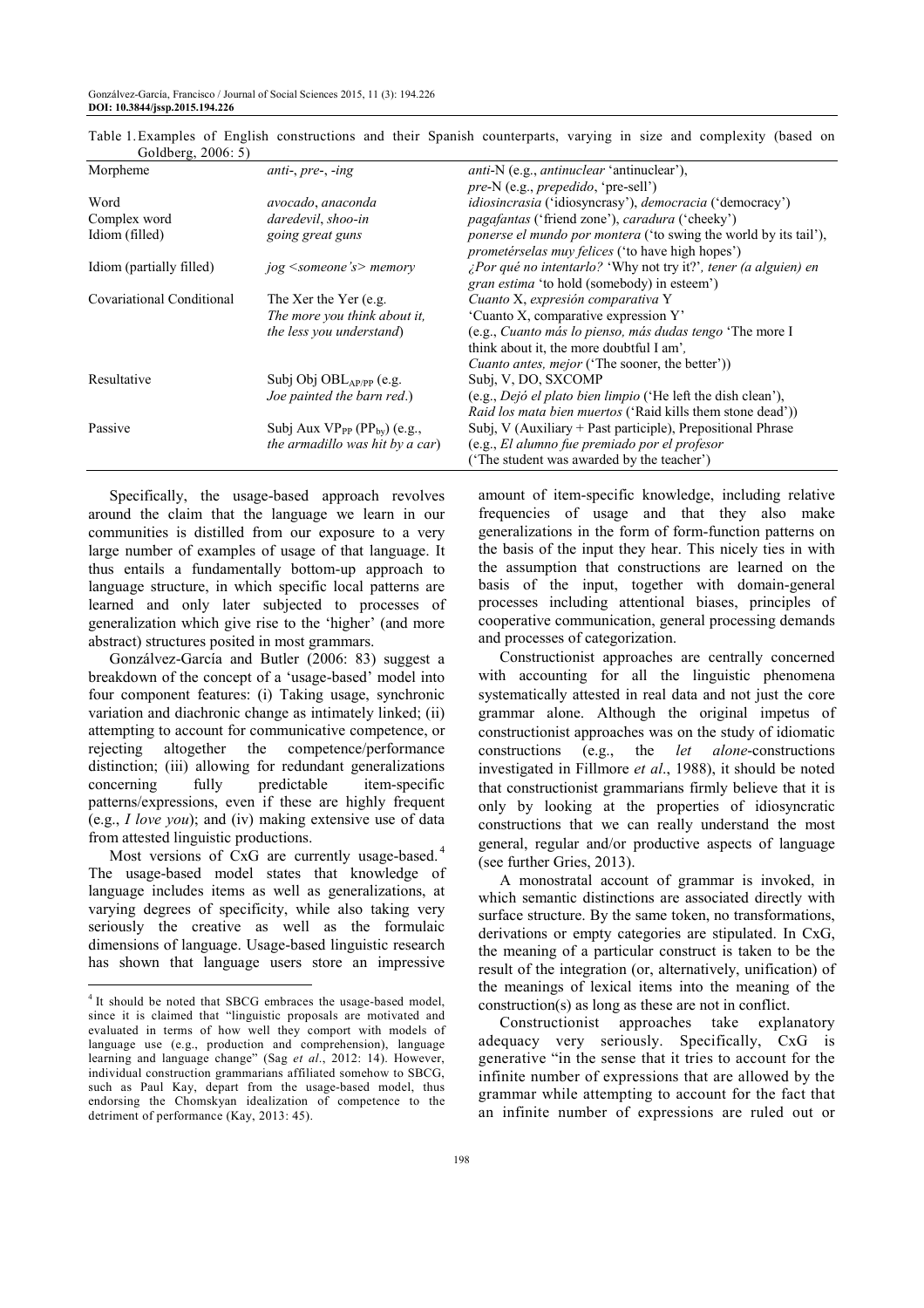disallowed" (Goldberg, 1995: 7; see also Kay, 1997: 124 for a similar position).

CCG, like other cognitively-oriented, usage-based versions of CxG, is strongly influenced by Cognitive Linguistics. By virtue of this, a number of specific claims follow:

(i) The conception of semantics advocated revolves around speakers' construals of situations rather than on objective truth conditions. In addition, a non-classical categorization system based on prototypes and extensions from prototypes is adopted.

(ii) Semantics, information structure and pragmatics are considered to form a continuum, rather than separate modules and they all are assumed to have a bearing on linguistic function.

(iii) A functionalist view of language is favoured insofar as it is claimed that the primary function of language is to convey meaning (Lakoff, 1987: 583). Accordingly, formal distinctions are considered in relation to their potential to express semantic and/or pragmatic distinctions. However, this should not be taken to imply that constructionist grammarians claim that *all* the constructions in a language can be explained (or motivated) in terms of semantico-pragmatic factors and extralinguistic ones (e.g., iconicity, language processing considerations, etc). In other words, while it is assumed that language is by and large motivated by linguistic as well as extralinguistic factors, it is also acknowledged that there exist pockets of idiosyncrasy which must unavoidably be learned (see Tomasello, 1998: xii).

Social cognition and bodily experience are assumed to play a fundamental role in aspects pertaining to learning and meaning.

From a methodological point of view, it is worth emphasizing that constructionists take descriptive and explanatory adequacy very seriously. In their investigations, they rely on converging evidence from different empirical methods, most notably, naturallyoccurring data in conjunction with introspection, psychological experimentation (sorting, priming, etc) as well as neurolinguistic evidence (Goldberg, 2011).

Constructionists are concerned with providing robust generalizations. In this connection, it must be emphasized that, under the constructional view, the language system is regarded as a structured, hierarchical inventory of constructions in which more basic (or high-level) constructions inherit features from more specific (or lower-level) constructions. To this end, inheritance hierarchies are posited to capture generalizations on the vertical and horizontal relations between higher-level and lower-level configurations in the constructicon. Usage-based, cognitivelyinfluenced versions of CxG, in keeping with the principles of Cognitive semantics, use a default, non-

monotonic inheritance system which allows conflicts (or overrides) between the attributes and the values.<sup>5</sup>

Moreover, while cognitively-influenced versions of CG concur with Croft (2001)'s position that constructions are language-specific and that linguistic categories are defined in terms of the constructions they occur in, proposals have been made as to how to posit cross-linguistic generalizations based on constructions. Thus, under the rubric of Contrastive Construction Grammar, Boas (2010) demonstrates that comparing and contrasting constructions between pairs of languages is indeed feasible. Specifically, Boas' (2010) introduction to the volume argues that Frame Semantics (Fillmore, 1985) offers viable tools and methods for comparing how frame elements are realized syntactically in different languages, thereby making it possible to "arrive at cross-linguistic generalizations without losing sight of language-specific idiosyncrasies" (Boas, 2010: 7). One of the ultimate goals is thus to create an inventory of constructions (a "constructicon") for one language, together with their semantic-functional equivalents in other languages.<sup>6</sup> In addition, it should be noted that, as Goldberg (2013) observes, one of the greatest strengths of (cognitively-influenced) constructionist approaches is that they interface naturally with what is known about language acquisition, language processing, language evolution and cognitive psychology.

Having outlined the major salient features of constructionist approaches (as well as CCG), I will now concentrate on the specifics regarding the treatment of constructions in CCG. The first question that needs to be addressed is that of the division between (i) constructional semantics and (ii) the lexical semantics of the elements filling in the construction and in particular verbal semantics. In this respect, Goldberg's working assumption runs as follows: "the overall interpretation is arrived at by integrating the argument structure construction with the main verb and the various arguments, in light of the pragmatic context in which the clause is uttered." (Goldberg, 2006: 38). In addition, as Goldberg (2006: 10) reminds us, "[c]onstructions are combined freely to form actual expressions as long as they are not in conflict." At a higher level of delicacy, Goldberg posits a number of argument structure constructions in English, which are illustrated in Table 2.

 5 By contrast, SBCG invokes the rigid, static, monotonic system (Sag et al., 2012: 14) employed in Minimal Recursion Semantics, which requires that there should be no conflict between attributes and values (see Copestake et al., 2005) and, therefore, cannot in principle accommodate cases of graded membership or prototype effects in particular.<br><sup>6</sup> The inter

The interested reader is referred to the collection of papers presented in Boas and Gonzálvez-García (2014) for an outline of how (Contrastive) Construction Grammar can provide illuminating insights into the syntax, semantics, pragmatics and discourse-functional properties of specific phenomena in Romance languages in general and Spanish in particular.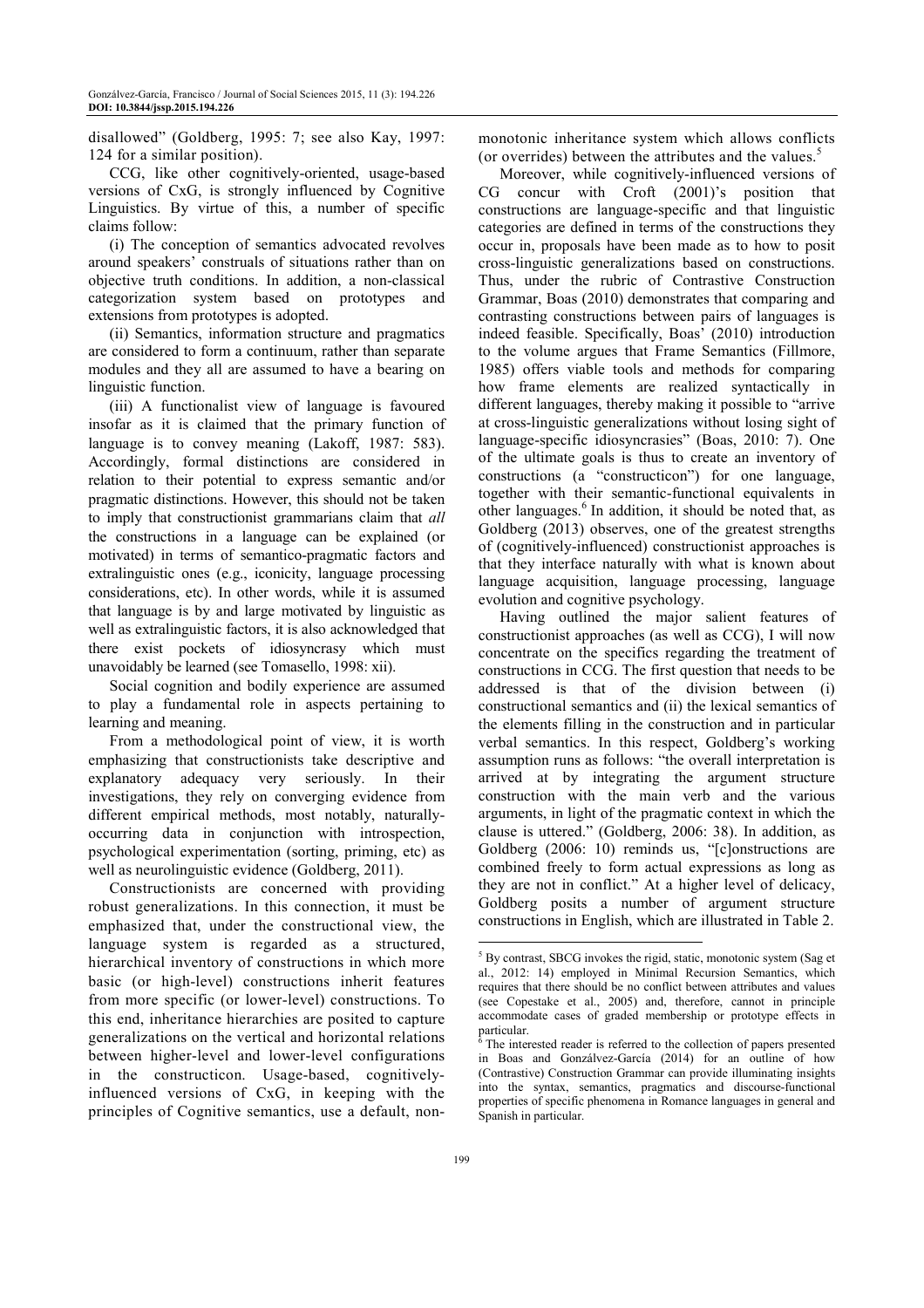Gonzálvez-García, Francisco / Journal of Social Sciences 2015, 11 (3): 194.226 **DOI: 10.3844/jssp.2015.194.226**

| Table 2. English argument structure constructions (taken from Goldberg, 1998: 207) |                  |                         |                            |  |  |
|------------------------------------------------------------------------------------|------------------|-------------------------|----------------------------|--|--|
| Construction                                                                       | Form             | Meaning                 | Example                    |  |  |
| Transitive                                                                         | Subi V Obj       | X acts on Y             | Pat opened the door        |  |  |
| Ditransitive                                                                       | Subj V Obj1 Obj2 | X causes Y to receive Z | Sue gave her a pen         |  |  |
| Caused motion                                                                      | Subj V Obj Obl   | X causes Y to move Z    | Joe put the cat on the mat |  |  |
| Resultative                                                                        | Subi V Obi Compl | X causes Y to become Z  | Kim made him mad           |  |  |

Table 2. English argument structure constructions (taken from Goldberg, 1998: 207)

Table 3. English light verbs and the constructional meanings they correspond to (Goldberg, 1998: 207)

| Verb | Constructional meaning | Construction        |
|------|------------------------|---------------------|
| Put  | X causes Y move Z      | Caused motion       |
| Make | X causes Y to become Z | Resultative         |
| Go   | X moves Y              | Intransitive Motion |
| Do   | X acts on Y            | Transitive          |
| Get  | X acquires/possesses Y | Possessive          |



Fig. 1. The anatomy of the English ditransitive construction (Goldberg, 1995: 142)

As was advanced earlier, one of the main attractions of (cognitively-influenced) constructionist approaches is that they are compatible with empirical evidence from language acquisition (Slobin, 1985). Interestingly enough, the basic English argument structure constructions fit in nicely with the (light) verbs that are learned first by English-speaking infants, as shown in Table 3.

In addition, it is claimed that constructions have real psychological plausibility for language users and foreign language learners (Bencini and Goldberg, 2000; Martínez Vázquez, 2004; Valenzuela and Rojo, 2008, *inter alios*).

In the remainder of this section, I will now go on to examine the anatomy of a construction with specific reference to the Goldbergian system of formalization. Let us consider the case of the English ditransitive construction. Its syntax is usually described as [SBJ VERB OBJ OBJ2]. A representative example of this construction is provided in (9):

#### (9) *When they introduced computers they also taught her typing and keyboard skills* (BNC CDK 276)

Goldberg argues that the ditransitive construction contributes the meaning that 'the agent […] acts to cause transfer of an object to a recipient' (Goldberg, 1995: 32). Thus, example (9) entails that, as the result of a successful transfer of knowledge, the person in question acquired typing and keyboard skills. However, no implication of successful transfer holds in the case of its dative counterpart, as illustrated in (10) below:

#### (10) *When they introduced computers they also taught typing and keyboard skills to her (although she did not become acquainted with these skills)*

The anatomy of the English ditransitive construction in the Goldbergian format is reproduced in Fig. 1:

The boxed diagram in Fig. 1 represents the English ditransitive construction, which consists of three different layers: In the top line of the box we find the construction's own meaning (Sem). It contains the semantic arguments of the construction (the constructional roles) and represents their semantic relations with respect to each other. Thus, the English ditransitive construction is associated with the semantics 'X CAUSES Y TO RECEIVE Z.' Solid lines between the semantic roles and the predicate's role array indicate that the semantic role must be fused with an independently existing verbal participant role. Broken lines indicate that the construction is able to provide additional participant roles. The middle line of the construction contains the open slots into which the verb's participant roles fuse and in the bottom line we find the overt syntactic realizations of the semantic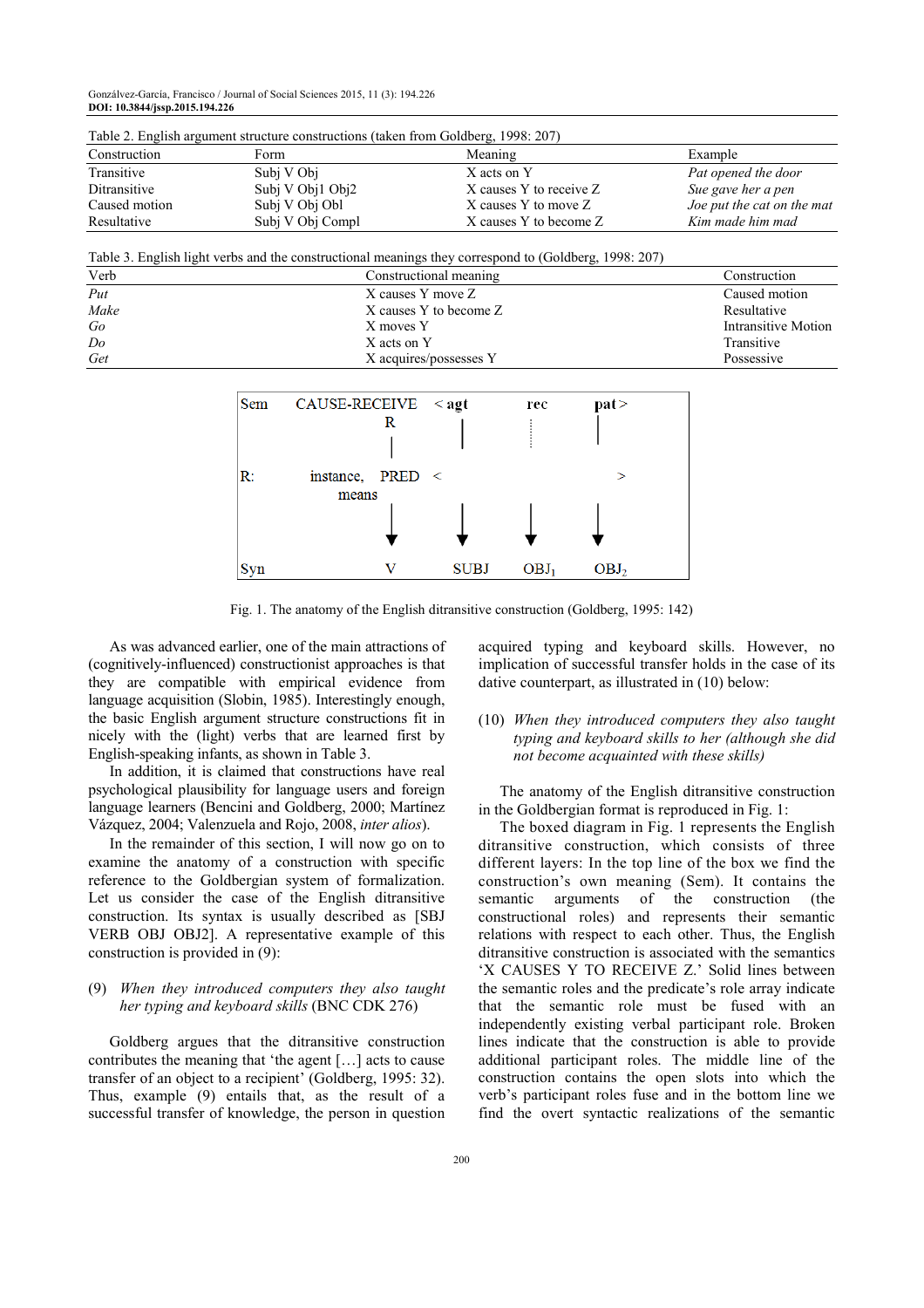arguments of the combined verb-construction semantics. Roles represented in bold are 'profiled' arguments, i.e., entities in a verb's semantics that are "obligatorily accessed and function as focal points within the scene, achieving a special degree of prominence (Langacker, 1987)" (Goldberg, 1995: 44).

At a higher level of granularity, it must be emphasized that, according to Goldberg, the general meaning of a given construction is further modulated by the semantics of its components, in particular by the matrix verbs with which they combine. Let us consider now two instances of the ditransitive construction, as in  $(11)-(12)$ :

- (11) (…) *Prince gave her a cake with 26 candles on, with the message 'Happy Birthday Darling' in chocolate icing* (BNC AA9 581)
- (12) (…) *Sarah's fiance baked her a cake!*www.flickr.com/photos/heydarling/56807662 98/

Thus, while in (11) the verb *gave* already involves transfer of possession, this meaning component is not present in the inherent lexical semantics of, say, *bake*. Rather, the meaning of the ditransitive construction with verbs of creation such as *bake* is that of intended, rather than actual, transfer of possession. Thus, by way of illustration, (11) implies that the recipient got the cake with 26 candles and the Happy Birthday message. By contrast, (12) implies that Sarah's fiancé intended her to receive the cake but he could have dropped it or changed his mind and given it to someone else instead, etc. Thus, it is possible that Sarah did not receive the cake. Goldberg provides a principled account for these otherwise puzzling facts by invoking the notion of constructional polysemy. The same form – a word or a construction – may be associated with different though nonetheless semantically related senses. In the words of Goldberg (1995: 31), "[c]onstructions are *typically* associated with a family of closely related senses rather than a single, fixed abstract sense" (emphasis added to the original). In the case of the English ditransitive construction, two related meanings can be discerned: Actual transfer of possession and intended transfer of possession. However, Goldberg proposes that the English ditransitive construction actually involves six related constructional meanings, five of which are extensions of the first, central sense (Goldberg, 1995: 38). As shown in (13), the distinct senses of the construction are associated with specific verb classes:

(13) A. Central Sense: agent successfully causes recipient to receive patient

 1. Verbs that inherently signify acts of giving: *give, pass, hand, serve, feed,…* 

 2. Verbs of instantaneous causation of ballistic motion: *throw, toss, slap, kick, poke, fling, shoot,…* 

 3. Verbs of continuous causation in a deictically specified direction: *bring, take,…* 

 B. Conditions of satisfaction imply that agent causes recipient to receive patient

 1. Verbs of giving with associated satisfaction conditions: *guarantee, promise, owe,…* 

C. Agent causes recipient not to receive patient

1. Verbs of refusal: *refuse, deny* 

 D. Agent acts to cause recipient to receive patient at some future point in time

 1. Verbs of future transfer: *leave, bequeath, allocate, reserve, grant,…* 

E. Agent enables recipient to receive patient

1. Verbs of permission: *permit, allow* 

F. Agent intends to cause recipient to receive patient

 1. Verbs involved in scenes of creation: *bake, make, build, cook, sew, knit,…* 

2. Verbs of obtaining: *get, grab, win, earn,…*

The constructional view reflects the general idea that a set of constructions does not consist of independent entities that exhibit irregular organizational patterns, but is instead a "highly structured lattice of interrelated information" in which complex linguistic signs are associated with each other through different types of links (cf. Goldberg, 1995; 2006; Langacker, 1987; 2008; Bybee, 2010; Diessel, 2013), as shown in Fig. 2 for verbargument structure constructions.

This uncompromising focus on robust generalizations among constructions as well as on the idiosyncratic particulars of argument structure is one of the major recurring themes in Goldberg's work to date. In this paper I will show how this emphasis on capturing generalizations and instances (item-specific knowledge) simultaneously is particularly well-suited to provide a principled, unified descriptive and explanatory account of the semantico-pragmatic build ups of secondary predication with *decir* ('say') in present-day Spanish.

# **The Subjective-Transitive Construction in Spanish**

The present paper concentrates on a fine-grained constructionist analysis of *decir* ('say') in instances of secondary predication of the kind illustrated in (1)-(5). Let us start off by addressing what is understood by secondary predication in this study. Consider (14)(a)-(b):

(14) (a) *Te encuentro inteligente, divertida, encantadora, sensible*, . . . -/-> Te encuentro 'I find you intelligent, funny, charming, sensitive, .  $\therefore$   $\rightarrow$   $\rightarrow$  'I find you' (CREA, 1995, José Donoso, Donde van a morir los elefantes) (b) *Me dicen "tonto" por fumar marihuana* :: \**Me dicen*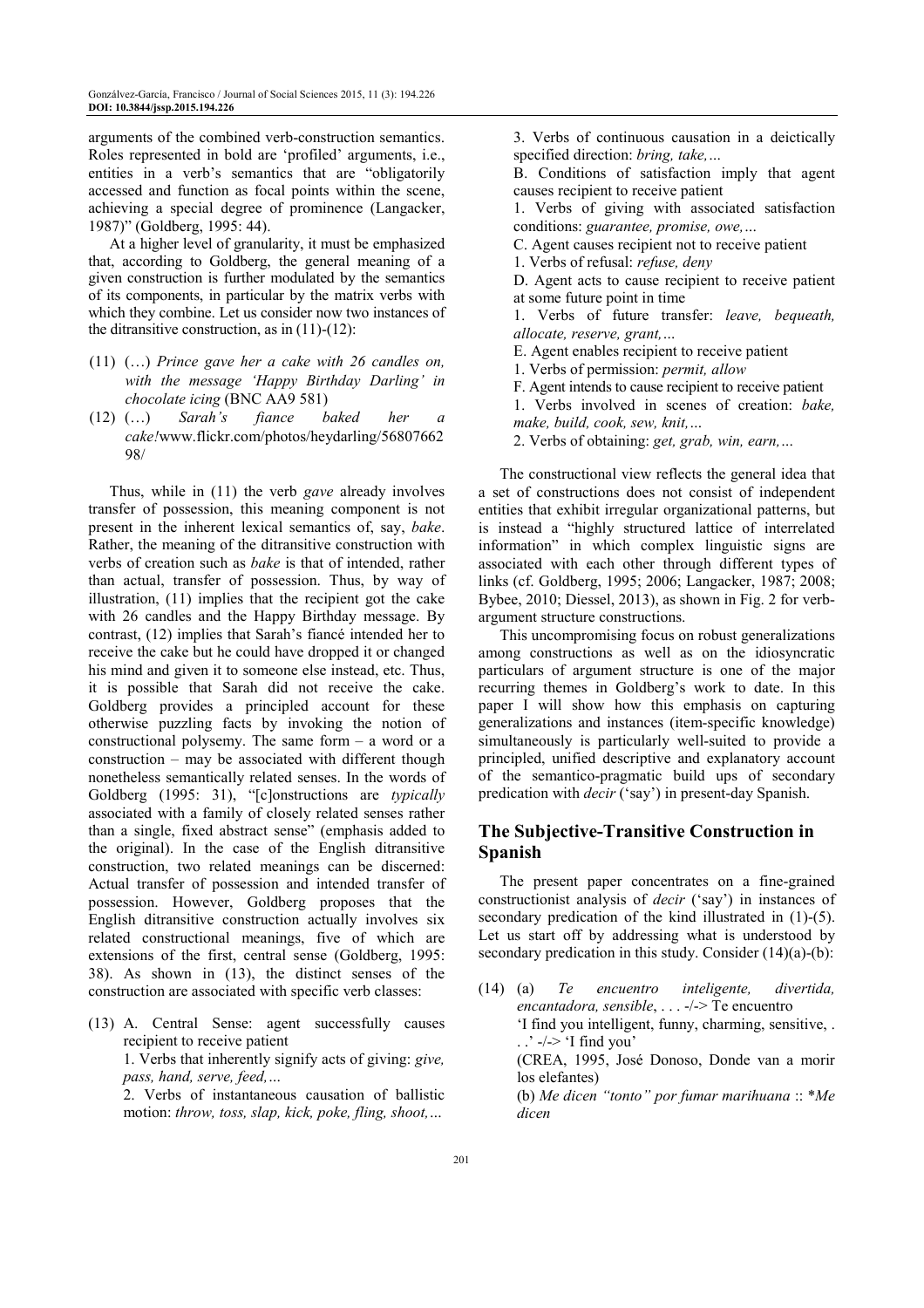'They call me a fool because I smoke pod' -/-> 'They call me' https://eses.facebook.com/Como.Seria.1939/posts/7511112 54917232

The configurations in  $(14)(a)-(b)$  can be provisionally characterized as involving an NP (e.g., *te*, *me*) and a predicative phrase (or XPCOMP) which designates a current (i.e., non-resultative) temporary or permanent property of the entity/person encoded in the NP functioning as direct object (i.e., *inteligente* 'intelligent', *divertida* 'funny', *encantadora* 'charming', *sensible* 'sensitive', *tonto* 'silly'). It should be emphasized that the XPCOMP displays a high degree of obligatoriness to the extent that its omission yields either an unacceptable result or a dramatic meaning change, as illustrated in (14)(a)-(b) (see further Demonte and Masullo, 1999: 2463, fn. 1 for a synoptic view of alternative terminology).

Gonzálvez-García (2009, 2011) contends that depictive secondary predication instances in Spanish can be taken to form a family of subjective-transitive constructions. Thus, the general constructional meaning  $X$  (NP<sub>1</sub>) EXPRESSES A DIRECT/PERSONAL/ FORCEFUL INVOLVEMENT OVER Y (NP<sub>2</sub> XPCOMP) of the NP<sub>1</sub> V NP<sub>2</sub> XCOMP frame is further elaborated by the lexical semantics of each verb class. At least four classes of verbs can felicitously fuse with this construction: (i) Verbs of mental processes" in the sense of Halliday (1985: 116–118), comprising the domains of "affection, perception and cognition", (b) verbs of calling, (c)

verbs of volition and (d) verbs of preference, thus yielding the four specific constructional senses of the construction listed in  $(A)$ – $(D)$  in  $(15)$ .

(15) A. [[Sbj *Considerar*.verb Obj XPCOMP]] [personal, direct, fully committed evaluation]  *Por ahora encuentro a Aznar falto de imaginación* 'Thus far I find Aznar lacking in imagination' (CREA, Tiempo, 23/04/1990: JOSÉ FEDERICO DE CARVAJAL) B. [[Sbj *Llamar*.verb Obj XPCOMP]] [personal, direct, fully-committed verbalization].  *Me llaman monstruo pues no puedo salir a la calle*  'They call me monster since I cannot leave home' (CREA, Oral, Esta noche cruzamos el Mississippi, 22/10/96, Tele 5) C. [[Sbj *Querer*.verb Obj XPCOMP]] [strong, direct/indirect, target-oriented manipulation].  *Queremos a Ángel libre*  'We want Ángel free' (CREA, 1985, El País, 02/02/1985: 3.000 personas marcharon en silencio contra el secuestro del industrial) D. [[Sbj *Gustar*.verb Obj XPCOMP]] [direct, personal, general preference]. *Los caballeros las prefieren rubias* (…) http://www.antena3.com/seestrena/noticias/actualidad/caballeros-prefierenrubias-ellas-quieren-ser-comomarilyn\_2014080500138.html 'Gentlemen like them blond'



Fig. 2. Network of argument-structure constructions (Goldberg, 1995: 109)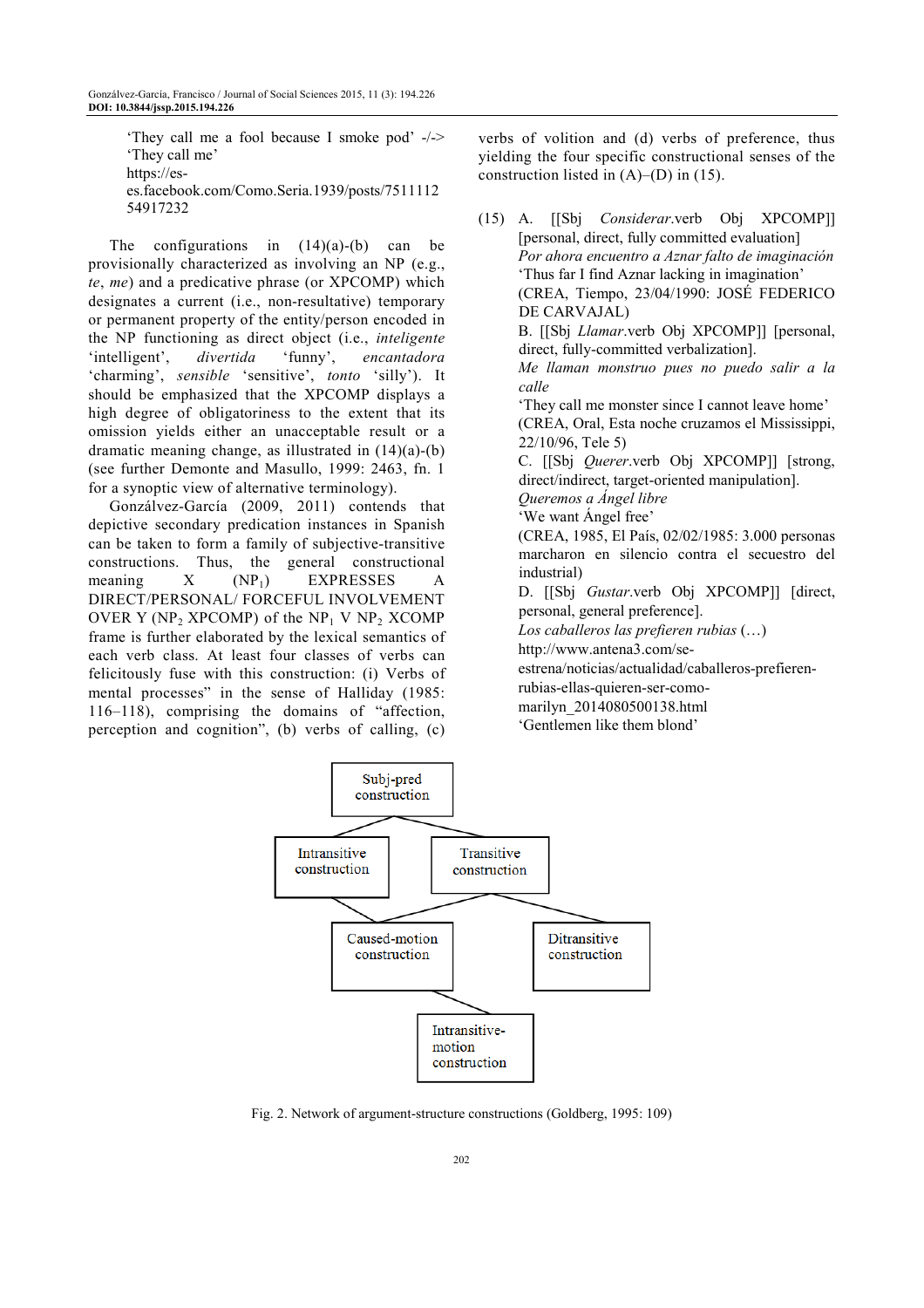The term "subjective" should be understood in this paper in a three-fold sense: (i) as referring to the main clause subject/speaker and the degree of involvement implicit in his/her stance towards the proposition; (ii) as being connected with the Traugottian definition of subjectivity (Traugott and Dasher, 2002; see also Lyons, 1982: 102; Scheibman, 2002: 1-16); and (iii) as being connected with evidentiality as in e.g., Chafe and Nichols (1986), in particular with the distinction between direct and hearsay evidence, respectively. These three features can be plausibly subsumed under what De Smet and Verstraete (2006: 387) refer to as "ideational subjectivity". Although the focus on this article is, for practical reasons, primarily on this type of subjectivity, it should be emphasized that in order to fully understand the semantic impact of subjectivity, attention should be paid to the connections between "ideational subjectivity" and "interpersonal subjectivity", understood as "the enactment of speaker's position with regard to its content" (De Smet and Verstraete, 2006: 387). Thus, for instance, "interpersonal subjectivity" may be expected to be a crucial determinant of evidentiality (and certainly of force-dynamic relations in the case of verbs of causation, volition and preference) and may prove indispensable in the reappraisal of "usage-based linguistics as the "micro" end of rhetoric" (Hopper, 2007: 236).

Since only senses (A) and (B) are directly relevant to the object of inquiry of this paper, we will concentrate on these senses of the subjective-construction in Spanish and their lower-level configurations in the discussion that follows.

#### *The Spanish Evaluative Subjective-Transitive Construction*

This constructional sense encodes a decidedly subjective, personal assessment on the part of the subject/speaker (a person) about an entity (a thing or a person) on the basis of first-hand evidence, as shown in  $(16)-(17)$ . The verbs eligible for occurrence in this subconstruction belong to the group of cognitive and/or physical perception and they share as a common feature the evaluation by the subject/speaker of an object or event/state of affairs. These include: *encontrar* ('find'), *creer* ('believe'), *pensar* ('think'), *suponer* ('suppose'), *ver* ('see'), *sentir* ('feel'), *notar* ('feel'), etc.

(16) (…) *a tu amigo Pepe/* #*a algún amigo lo encuentro yo un poco raro/\*con los ojos azules* (Example adapted from CREA, Oral, !Ay! vida mía, 10/06/93, TVE 1)

> 'I find your friend Pepe/#some friend a bit strange/\*blue-eyed'

a. (# *pero realmente no creo que sea raro*)

 'but I really do not think that you are a bit strange' b. (# *pero realmente no tengo evidencia de primera mano para pensar eso*)

 'but I really do not have any first-hand evidence to think that'

 c. *aunque otros piensen que no eres nada de eso*  'although others may think that you are far from that'

(17) (…) *estuvimos en La Toja que la encuentro una ciudad muy artificial, un pueblo muy artificial*, (…) (CREA, Oral, MA-3. Mujer de 25 años. Ha estudiado la carrera de piano y canto) 'We visited La Toja, which I found a very artificial city, a very artificial village'

The Spanish evaluative subjective-transitive construction conveys a direct, personal, forceful assessment by the subject/speaker towards the proposition envisioned in the complement clause. Thus, in (16), the subject/speaker's evaluation of the addressee as being a bit strange or funny is the by-product of his direct, personal experience with the addressee, as attested by the non-felicitous result of (16)(a) and (16)(b). In addition, the subject/speaker takes full responsibility for that stance, which may not necessarily coincide with that of other people (see  $(16)(c)$ ). By the same token, the subject/speaker's assessment of La Toja as a very artificial place in (17) is grounded on his/her personal, direct experience after having visited the place in question. As in the case of (16), the subject/speaker makes a forceful personal claim about this place.

An important observation that needs to concern us here is that the construction imposes non-trivial restrictions on the postverbal NP and the XPCOMP. With respect to the former, the NP must be specific and referential. This is why a non-specific NP such as *algún amigo* ('some friend') clashes with the first-hand evidence encoded by the construction.<sup>7</sup> Regarding the XPCOMP, the PP *con los ojos azules* ('blue eyed') denotes, under normal circumstances, an inherent, objective property that does not lend itself to a subjective construal by the subjectspeaker, hence its ungrammatical result in the evaluative subjective-transitive construction.

Moreover, it must be emphasized that the gamut of verbs eligible to fuse with the evaluative subjectivetransitive construction should be best understood in terms of a gradient or a cline. Thus, at one extreme, we find certain core predicates (e.g., *considerar* 'consider', *encontrar* 'find') which match (very) closely the

 $\overline{a}$ 

<sup>7</sup> However, it must be noted that indefinite NPs in the postverbal slot yield an acceptable result if stressed (e.g. *A algún amigo encuentro yo un poco raro*). In cases like these, the topicalized NP also becomes the sentence focus. From a semantico-pragmatic point of view, the implication that arises is that the subject/speaker has a particular person in mind, which means that this *prima facie* indefinite NP is construed by the subject/speaker as definite and specific, thus being compatible with the constraint imposed by the subjective-transitive construction on the postverbal NP slot.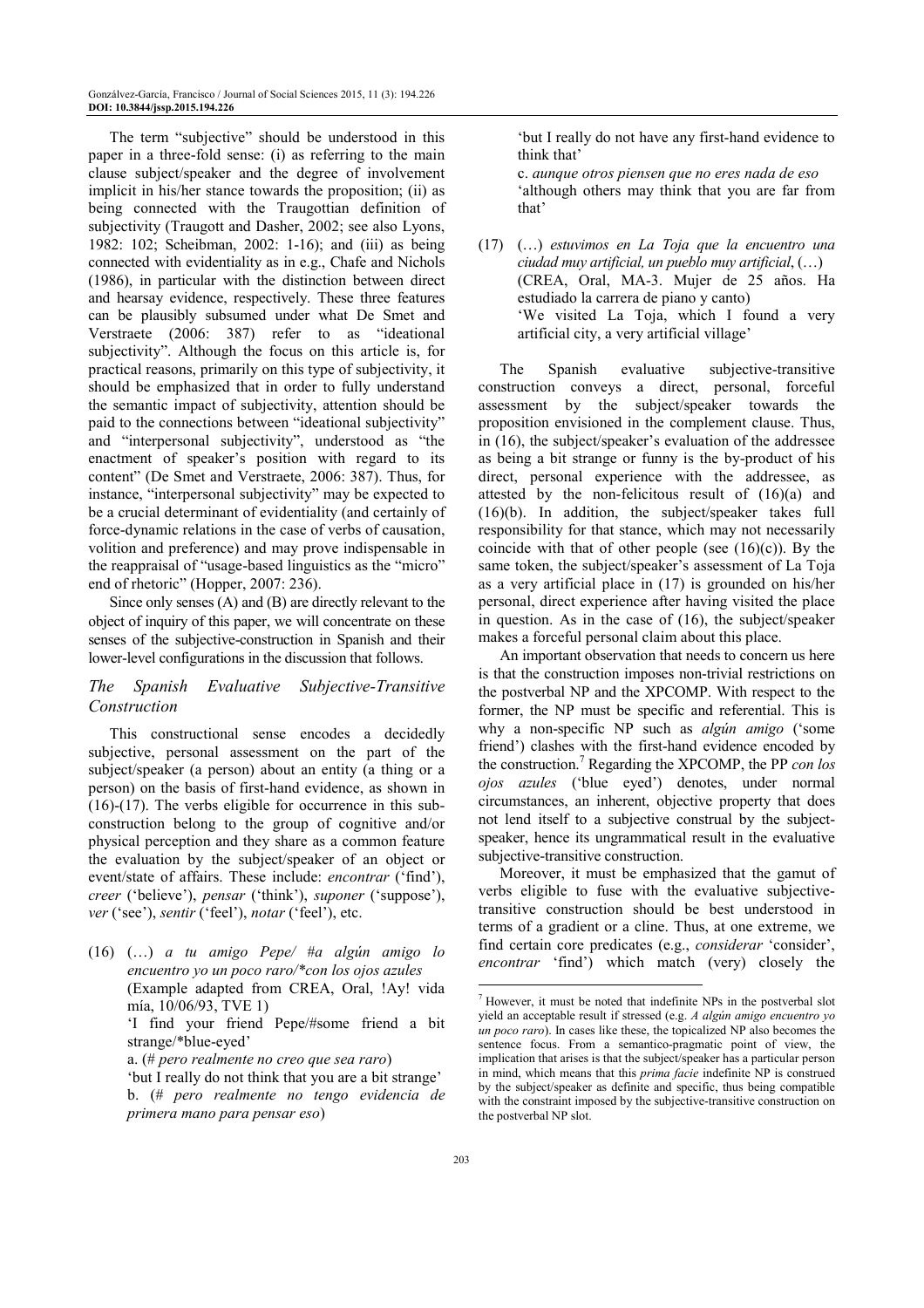semantics of the construction. At the other extreme we find other predicates which are systematically repelled by this construction, such as *revelar* ('reveal') or *comprender* ('understand'), since they encode the acceptance or uncovering of some sort of state of affairs rather than the forming of an opinion by the subject/speaker, thus clashing with the meaning of the evaluative subjective-transitive construction, in contrast to their perfect acceptability with a finite *que*-clause, as shown in  $(18)(a)-(b)$ . <sup>8</sup> In-between we find predicates which are only acceptable in this construction if coerced into the overall constructional meaning via a reflexive pronoun, such as *pensar* ('think') (cf. (19)):

(18) (a) *Lo consideré/ encontré/ \*acepté/ \*comprendí/\*pensé conveniente*

 'I considered/found/accepted/understood it convenient'

 (b) *Consideré/Encontré/Acepté/Comprendí/Pensé que era conveniente* 

 'I considered/found/accepted/understood/thought that it was convenient'

(19) *Ramón quizá se piensa líder de ese otro fascismo musoliniano y español* (CREA, 1995, Francisco Umbral, Leyenda del César Visionario, Novela) 'Ramón perhaps thinks himself the leader of that

other Mussolinean and Spanish fascism'

An even more perplexing case is that of *saber* ('know'). Specifically, this verb is sensitive to a number of factors: (i) the reflexive or non-reflexive nature of the NP in the object slot, (ii) the human or non-human nature of the NP in the object slot and (iii) whether the XPCOMP denotes a perceivable or evaluative state of affairs. With these observations in mind, the following low-level constructions (or verbspecific constructions in the sense of Croft, 2003) can be posited (see Gonzálvez-García, 2014 for further discussion), as shown in  $(20)(a)-(b)$ :

(20) (a) '*saber* + reflexive + XPCOMP  $\le$ evaluative state of affairs>' *Se sabe español*  'He knows himself to be Spanish'

 $\overline{a}$ 

(b)  $\kappa saber + NP \leq + \text{human} > + \text{XPCOMP}$ <perceivable state of affairs>' *Le entristecía saber a su hijo en la cárcel*  'It made him/her sad to see her son in jail'

The upshot of the acceptability differences illustrated in (18)-(20) is that even higher level configurations such as the evaluative subjective-transitive construction exhibit non-trivial semantico-pragmatic constraints, thus lending support to the claim made in constructionist circles that the regular (or the compositional) and the irregular (or non-compositional) are closely interwoven, thus being two sides of the same coin.

A final observation is in order regarding the impact of subjectivity on the semantic-pragmatic profile of the XPCOMP in this construction. Thus, consider (21):

The acceptability contrasts reproduced in (21) can be accounted for as follows: Those categories whose inherent meaning and form properties convey a state of affairs likely to be construed as conveying some sort of evaluation (e.g., gradable adjectives such as *tonto*, characterizing NPs such as *un buen fontanero* and PP with a non-literal, figurative meaning, such as *en su mejor momento*) are felicitous in this slot. By contrast, bare nouns with no evaluative potential (*fontanero*), gerund clauses, PP with a literal, locative meaning and identifying expressions (*el hombre que está sentado justo ahí*) clash with the subjective, evaluative meaning of the construction, thus yielding an unacceptable result.

#### *The Spanish Denominative Subjective-Transitive Construction*

Under normal circumstances, combinations of this type express a pragmatically cancellable (ritualised or non-ritualised) verbalization of the ascription of a property by the main clause subject/speaker to the (human or non-human) entity encoded in the object slot. This subconstruction is attested with verbs of calling/saying, such as e.g., *llamar* ('call'), *decir* ('say'), *denominar* ('label'), etc., as in (22):

(22) (…) *ambos me dicen incoherente, errático, ambicioso, vanidoso, egocentrista, mercurial, impredecible, traficante de drogas etcétera etcétera, loco* (CREA, Oral, El perro verde, 07/05/88, TVE 1, Entrevistas)

<sup>8</sup>An important observation qualification is in order here. Just because a verb encodes the expression of an opinion/assessment does not mean that it can fuse with the evaluative subjective-transitive construction felicitously, since lexical idiosyncrasies are nonetheless unavoidable. Thus, as noted by Demonte and Masullo (1999: 2503), the verb *opinar* ('to be of an opinion') is systematically unacceptable in this construction (e.g. *Lo opino conveniente*). However, lexical idiosyncrasies of this kind can be accommodated within the moderate view of the semantico-pragmatic motivation of grammar invoked in CxG, as argued in section entitled "The subjective-transitive construction in Spanish".

<sup>(21)</sup> *Considero a Juan tonto/un buen fontanero/#fontanero/#perdiendo su tiempo/#en la habitación 8/en su mejor momento/#el hombre que está sentado justo ahí*  'I consider John silly/a good plumber/plumber /wasting his time/in room 8/at his best/the man who is just sitting right there'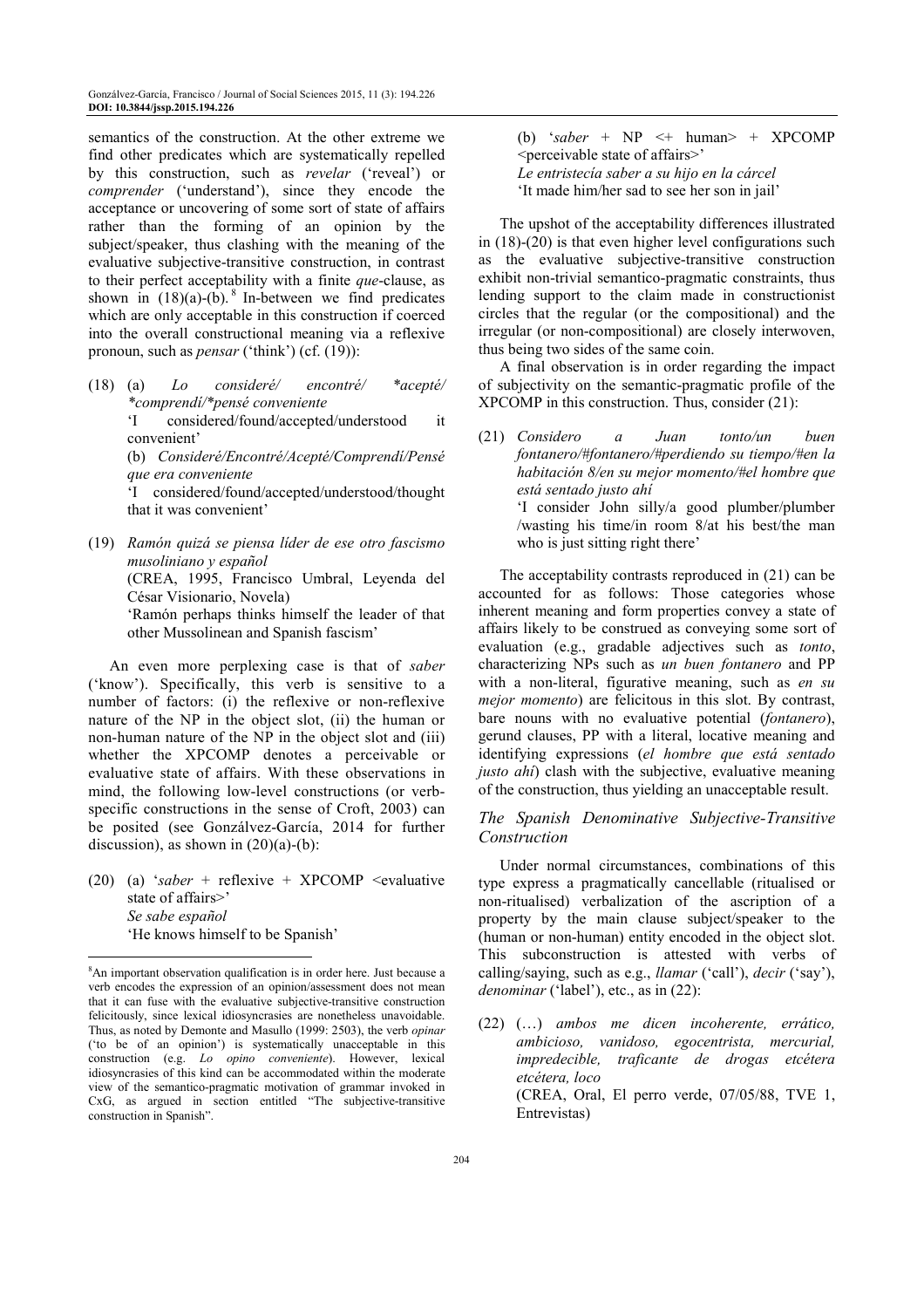'They both call me incoherent, erratic, ambitious, conceited, egocentric, mercurial, unpredictable, drug dealer, etc., etc., mad/\*the man who's sitting right there.'

 a. (#*pero ellos no piensan de verdad que yo sea todo eso* 

(#'but they do not really think that I am all that')

 b. (#*pero no tienen evidencia alguna de primera mano para afirmar eso*)

 (#'but they do not have any first hand evidence to say so')

 c. (pero realmente no piensan eso de mí – están de broma)

 ('but they really do not think that about me – they are just joking')

In much the same vein as the evaluative subjective-transitive construction, this one encodes the ascription of a property by the subject/speaker to the entity encoded in the NP. Therefore, the XPCOMP must have a characterizing, evaluative-like flavour, a requirement that is met by the string of XPCOMPs in (22). From a conversational point of view, this subconstruction implies that the subject/speaker's assessment is based on direct evidence and that the subject/speaker is fully committed. However, the interpretation of (22) can be conversationally cancelled, given an adequate supporting context (e.g., the speaker knows that these people are only joking but they do not really think that, as in  $(22)(c)$ ).

As in the case of the evaluative subjective-transitive construction, similar semantico-pragmatic restrictions are operational on the XPCOMP slot in this construction, as shown in (23):

(23) *Me dicen/llaman loco/traficante de drogas/#fontanero/#perdiendo mi tiempo/#el hombre que está sentado justo ahí*  'They call me mad/drug dealer/a plumber/wasting my time/the man who's just sitting right there'

#### *The Reflexive Subjective-Transitive Construction*

This section will be concerned with the analysis of partially-filled configurations of secondary predication in which the postverbal NP slot is realized by a reflexive pronoun, as in  $(24)-(25)$ :<sup>9</sup>

(24) (a) *(En una reciente entrevista) Salma Hayek se dice amante de los perros* 'In a recent interview, Salma Hayek declares herself fond of dogs'

 $\overline{a}$ 

#### (El Pais, 02/02/2004)

 (b) \**En una reciente entrevista Salma Hayek dice a su hija amante de los perros*

(25) (a) (…) *ruégale que los que nos* (…) *decimos amigos de Dios lo seamos de veras y a todas las horas* (CREA, 1986, José María Escrivá Balaguer, Surco) 'Pray to her that those of us who call ourselves friends of God be truly so and at any time' (b) #*Ruégale para que a esos hombres que decimos amigos de Dios no les falte nunca la fe*. 'Pray to her that those men whom we call friends of God are never found lacking in faith'

In the light of examples  $(24)-(25)$ , two important observations need to be made. First, the occurrence of the reflexive pronoun in the postverbal NP slot saves an otherwise unacceptable result, as illustrated in (24)(b) and (25)(b). Second, the reflexive pronoun coerces the overall interpretation of the configuration into that of self-evaluation, in relative independence of the lexical semantics of the matrix verb (e.g., *confesar* ('profess'), *declarar* ('declare'), *decir* ('say')). In other words, the *verba dicendi* which occur in this construction (see Table 4) are invariably construed as *considerar* ('consider')-type verbs, regardless of whether their inherent lexical semantics encodes little or no evaluation at all, thus providing incontrovertible empirical evidence for the priority of constructional semantics over lexical semantics. Thus, it is possible to regard configurations like (24)-(25) as instances of the reflexive subjective-transitive construction (see further Gonzálvez-García 2007; 2008; 2009), which can be characterized as follows:

**The reflexive subjective-transitive construction:** The subject/speaker (NP<sub>1</sub>) expresses a (non-cancellable) direct, personal, categorical judgemental stance (XPCOMP) about himself/herself  $(NP_2)$ .

(26) *Salma Hayek se dice amante de los perros* (a) #*pero en realidad, en opinión de la propia Salma, ella no es amante de los perros* 'but in actual fact, in Salma's opinion, she is not a lover of dogs' (b) #*pero ella no tiene evidencia alguna de primera mano para pensar eso*

 'but she does not really have any first-hand evidence to think so'

At a higher level of delicacy, it must be emphasized that, while *decir* ('say'), *declarar* ('acknowledge'), *confesar* ('acknowledge') and *reconocer* ('acknowledge') can felicitously occur in the reflexive subjective-transitive construction, this statement cannot be duplicated for all *verba dicendi*, as shown in (27):

<sup>9</sup> For detailed accounts of reflexive constructions in Spanish, the reader is referred to García (1975), Faltz (1977), Martín Zorraquino (1979), Vera Luján (1996-1997), Maldonado (1999) and Sánchez López (2002: 74-49), *inter alios*.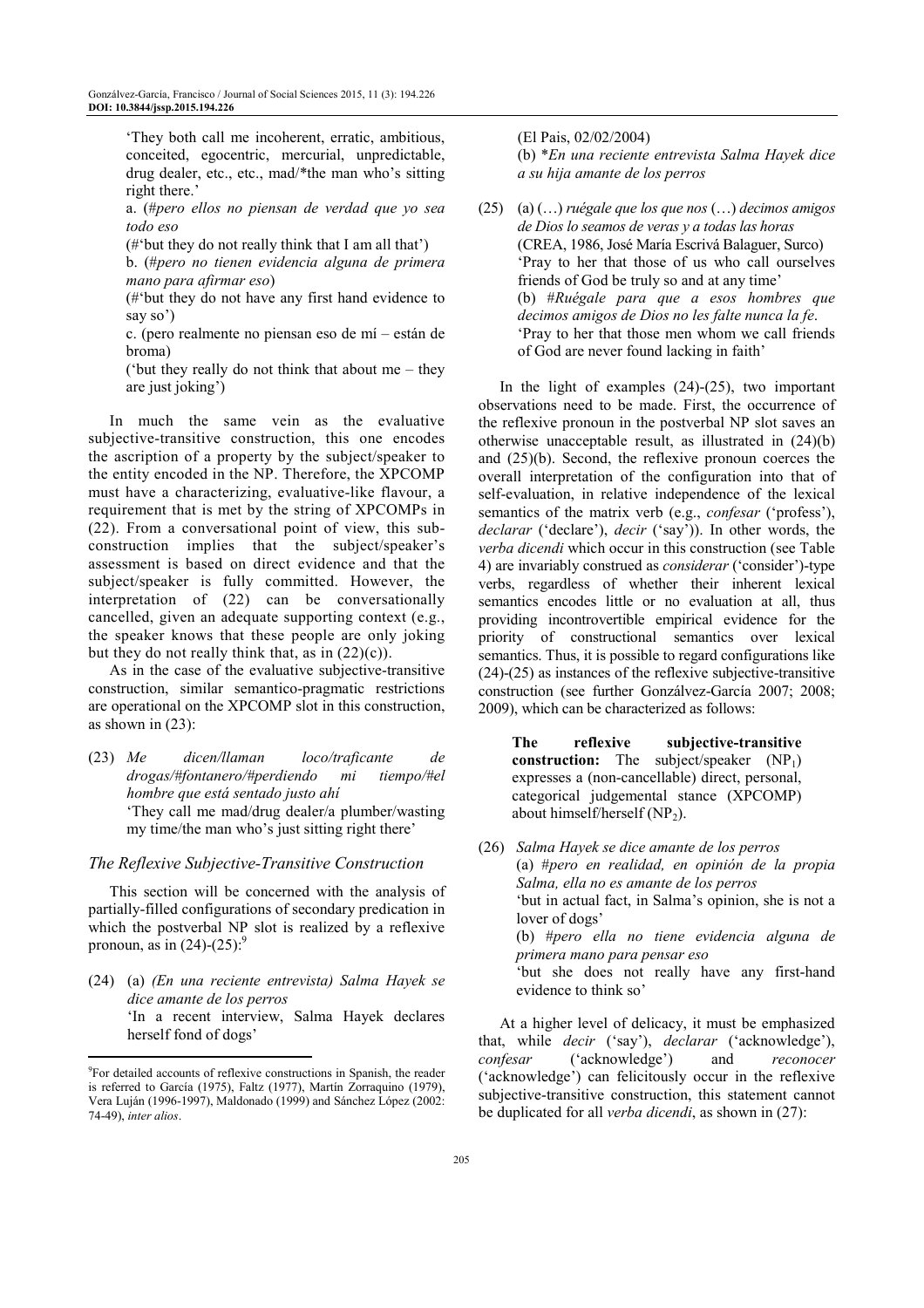(27) *Salma Hayek se dice/declara/confiesa/reconoce \*anuncia/\*pronuncia/?afirma amante de los perros* 10 'She claims/acknowledges/professes herself a lover of dogs'

Interestingly enough, it must be noted that certain XPCOMPs are more likely to be combined with particular *verba dicendi* in present-day Spanish, as shown in Table 5.

In addition, some of the collocates attested in our data are more flexible with respect to the choice of the matrix verb than others, which are lexically-bound, as illustrated in (28)(a)-(b), respectively:

(28) (a) *decirse/ declararse/ confesarse/ ??reconocerse dispuesto a hacer algo* 'to declare oneself willing to do something' (b) *declararse/ \*decirse/ #confesarse/ #reconocerse en huelga* 'to declare oneself on strike'

Finally, as in the case of the higher-level evaluative subjective-transitive construction and the denominative subjective-transitive construction, only those XPCOMPs whose inherent meaning and form properties are compatible with a subjective and thus evaluative construal are felicitous in this lower-level configuration, as shown in (29):

(29) *Se dice/reconoce buen lector/un Casanova/\*en Londres/\*jugando al tenis/\*el hombre que está sentado justo ahí*  'He acknowledges himself to be a good reader/a Casanova/in London/playing tennis/the man who is just sitting right there'

## *The Spanish Imperative Subjective-Transitive Construction*

Most *verba cogitandi* as well as *verba dicendi et declarandi*, when used in the secondary predication frame to express judgement or evaluation on the part of the subject/speaker, disallow or resist a dynamic interpretation, which explains their incompatibility with imperative verb forms (cf. (30)(a)-(d) below). By contrast, their primary predication counterparts, which encode a pure process of cognition or saying with no evaluation on the part of the subject/speaker, are

 $\overline{a}$ 

perfectly acceptable in the imperative, as illustrated in  $(31)(a)$ –(b) below:

- (30) (a) #*Encuentra esta novela una obra maestra* 'Find this novel a masterpiece' (b) #*Cree a tu hermano un buen escritor* 'Believe your brother a good writer' (e) #*Llama a tu profesor egoísta* 'Call your professor selfish' (d) #*Dí a tu profesor ingenuo* 'Call your professor naïve'
- (31) (a) *Y créeme: vivir merece la pena* (. . .) (CREA, 2003, Prensa, Revista Natural, nº 45, 03/2003: Sobre la depresión, Psiquiatría, Naturalmente Natural (Madrid)) 'And, believe me, life is worth living' (b) *De todas maneras, llámame y hablamos ahora* (CREA, Oral, Contestador automático privado, Madrid, 08/07/91 a 29/07/91) 'In any case, call me and we'll talk now'

However, *llamar* ('call') and *decir* ('say') can be coerced into the secondary predication frame via the imperative form. In this case, coercion obtains because the lexical semantics of the matrix verbs in question ends up conforming to the imperative secondary frame, thus shifting from the expression of the ascription of a property involving no control on the part of the subject/speaker to some sort of invitation or request by the Speaker to the Hearer, as in (32)-(33):

- (32) *Sí, sí, dime prostituta, si prostituta es la mujer que siente* (CREA, 1986, Miguel Murillo Gómez, Custodia y los Gatos, Teatro) 'Ok, fine, call me a prostitute, if a prostitute is a woman who has feelings'
- (33) *Llámame cabrón, hijo puta, mal padre, beato, puerco, papá, dime algo hija, pero dímelo* (CREA, 1982, José Luis Alegre Cudós, Minotauro a la cazuela, Teatro) 'Call me motherfucker, son of a bitch, a bad father, sanctimonious, a pig, daddy, call me whatever, daughter, but say it to me'

In all the cases above, what motivates the occurrence of these verbs in the secondary predication frame is that the Speaker anticipates, at least in principle, a direct, personal, categorical (i.e., forceful) stance on the part of Hearer either about him/her or a deictic entity (i.e., *lo*, as in e.g., *Llámalo X* 'Call it X') with a topic status in the discourse flow. The constructional semantics of this lower-level configuration can be established as follows:

<sup>10</sup> It should be pointed out that the combination *afirmarse capaz de algo*, while not attested in the CREA corpus, is nonetheless acceptable in present-day Spanish in the reflexive subjective-transitive construction. Thus, consider: *Él se afirma capaz de perdonar los pecados* 'He claims himself to be capable of forgiving sins' (http://jonihl.wordpress.com/consulta/).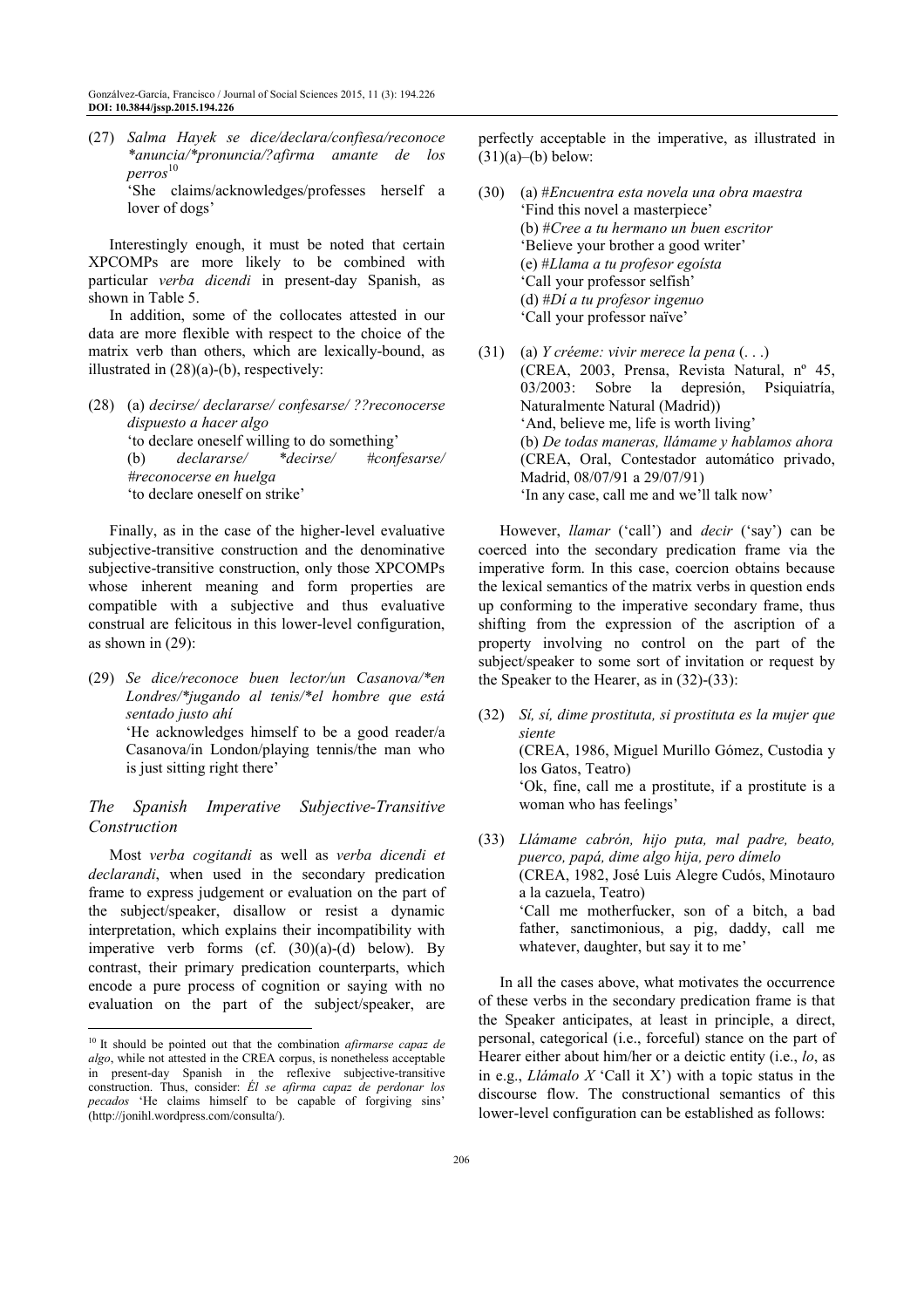**The imperative subjective-transitive construction:** The speaker directs the hearer towards a prospective cognitive mode (ranging from a warning to an invitation or instruction, etc.), anticipating a direct, personal, categorical (i.e., forceful) judgemental stance on the part of the hearer

 $\overline{a}$ 

either about the speaker or a deictic entity with a topic status in the discourse flow.

In the case of the imperative subjective-transitive construction showing coercion effects with *verba dicendi*, we can see that *llamar* ('call') exhibits a higher degree of productivity than *decir* ('say'), as shown in Table 6.

Table 4. Distribution of *verba dicendi* subject to coercion in the reflexive subjective-transitive construction in the CREA (listed in decreasing order of frequency)<sup>11</sup>

| Verb                      | Rate $%$ | Tokens |
|---------------------------|----------|--------|
| DECLARAR ('profess')      | 64.65    | 311    |
| CONFESAR ('acknowledge')  | 19.12    | 92     |
| DECIR ('say')             | 11.43    | 55     |
| RECONOCER ('acknowledge') | 4.78     | 23     |
| <b>TOTAL</b>              | 100.00   | 481    |

Table 5. Distribution of the most frequent collocates with *verba dicendi* subject to coercion in the reflexive subjective-transitive construction in Spanish in the CREA (listed in alphabetical order) (taken from Gonzálvez-García, 2008: 305)

| Verb                  | Combination                               | Rate % | Tokens         |
|-----------------------|-------------------------------------------|--------|----------------|
| <b>CONFESAR</b>       | Confesarse culpable                       | 50.00  | 10             |
| ('acknowledge')       | 'to acknowledge oneself guilty'           |        |                |
|                       | Confesarse autor de                       | 50.00  | 10             |
|                       | algo (e.g., crimen,                       |        |                |
|                       | fraude, muerte) 'to                       |        |                |
|                       | acknowledge oneself the perpetrator of X' |        |                |
|                       | (e.g., a crime, fraud, murder)            |        |                |
|                       | <b>TOTAL</b>                              | 100.00 | $20\,$         |
| <b>DECIR</b>          | Decirse dispuesto a                       | 55.55  | 5              |
| $(^{\circ}$ declare'/ | hacer algo 'to declare                    |        |                |
| 'call')               | oneself willing to do                     |        |                |
|                       | something'                                |        |                |
|                       | Decirse católico-a 'to                    | 44.45  | $\overline{4}$ |
|                       | call oneself a Catholic'                  |        |                |
|                       | <b>TOTAL</b>                              | 100.00 | 9              |
| <b>DECLARAR</b>       | Declararse dispuesto a                    | 59.45  | 22             |
| ('profess')           | hacer algo 'to profess                    |        |                |
|                       | oneself willing to do                     |        |                |
|                       | something'                                |        |                |
|                       | Declararse en huelga                      | 40.15  | 15             |
|                       | 'to declare oneself on                    |        |                |
|                       | strike'                                   |        |                |
|                       | <b>TOTAL</b>                              | 100.00 | 37             |
| <b>RECONOCER</b>      | Reconocerse incapaz                       | 100.00 | 3              |
| ('acknowledge')       | de algo 'to acknowledge                   |        |                |
|                       | oneself incapable of                      |        |                |
|                       | something'                                |        |                |
|                       | <b>TOTAL</b>                              | 100.00 | 3              |

Table 6. Distribution of *verba dicendi* subject to coercion in the imperative subjective-transitive construction in Spanish in the CREA (listed in descending order of relative frequency)

| Verb                  | Tokens | Rate % |
|-----------------------|--------|--------|
| LLAMAR ('call')       | 30     | 90.90  |
| DECIR ('call', 'say') |        | 9.09   |
| <b>TOTAL</b>          | $\sim$ | 100.00 |

<sup>&</sup>lt;sup>11</sup> The data reproduced in Tables 4-7 consists of 855 tokens out of a total of 9,720 tokens of verba *cogitandi et dicendi* in the secondary predication frame sampled from the in the CREA sampled from the following categories: Ciencia y Tecnología ('Science and Technology') and Ciencias Sociales ('Social Sciences'). All the tokens extracted were found exclusively in the latter category.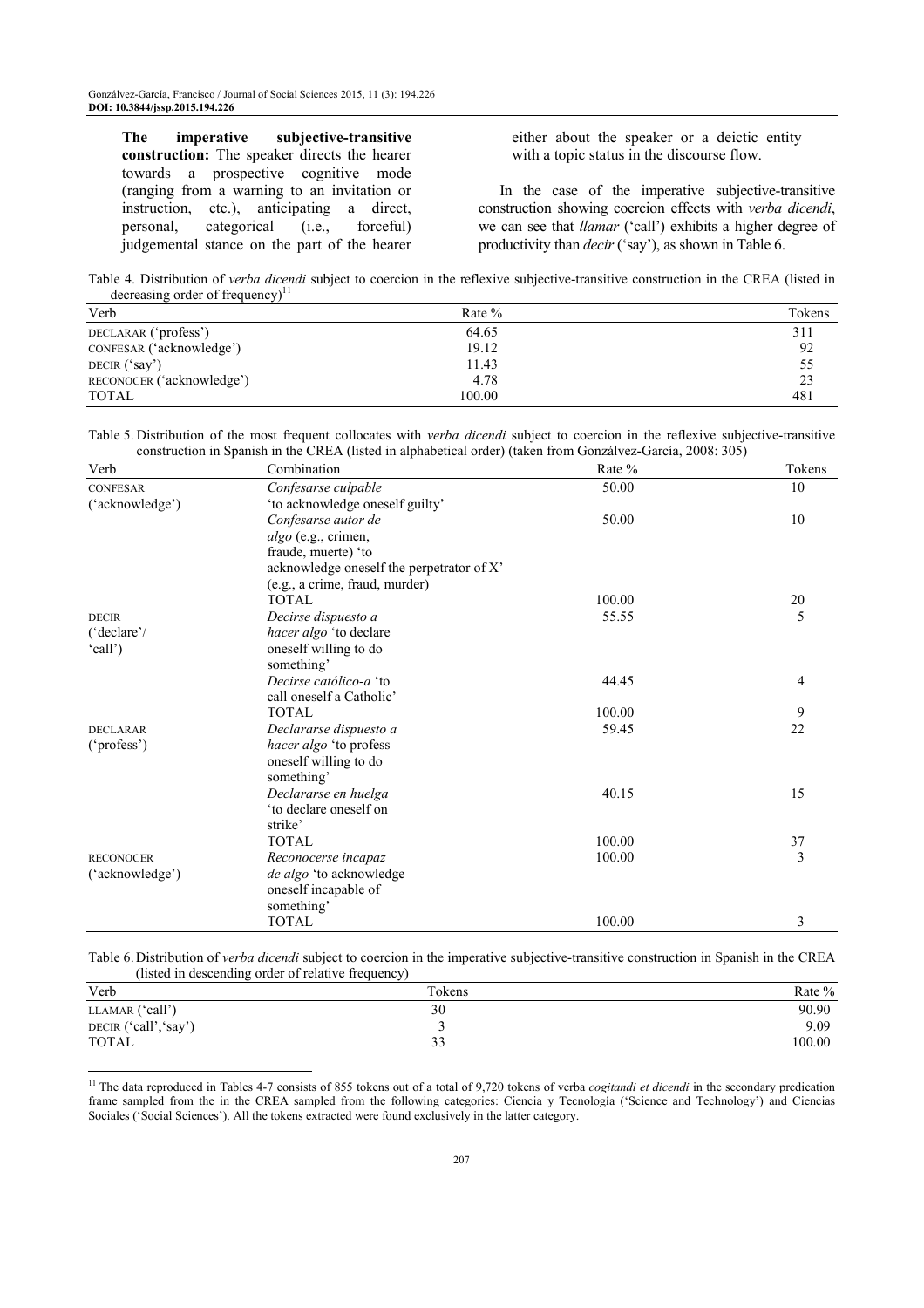In our data, *decir* ('say') is almost invariably found in the imperative subjective-transitive construction in the proverb reproduced in (34):

(34) *Dame pan y dime tonto*  (CREA, Oral, Vehículo público, conversación entre pasajeros, Madrid-Barajas, 30/06/91) 'Give me bread and call me a fool'

What is particularly interesting for our purposes here is that, despite its fixed status, this proverb serves as a template for analogical innovative extensions on the part of language users in present-day Spanish, as shown in  $(35)(a)-(d)^{12}$ :

(35) (a) *Dame pan y llámame tonto* 'Give me bread and call me a fool' (b) *Dame pan y dime calvo*  'Give me bread and call me bold' http://interiornoche.com/2004/10/clive-arrindelldame-pan-y-dime-calvo.html (c) *Dame pan y dime "vendío"* 'Give me bread and call me a traitor' http://abcblogs.abc.es/musica/public/post/damepan-y-dime-vendio-10014.asp/ (d) *Dame posts y dime friki* 'Give posts and call me freak' http://damepostsydimefriki.tumblr.com/

Configurations like the ones reproduced in (35)(a)- (d) lend further credence to Bybee and Torres Cacoullos' (2009: 188) contention that fixed expressions and productive formations are actually the two poles of a continuum in the constructicon.

A final observation is in order here regarding the importance of subjectivity in determining the degree of acceptability of the element in the XPCOMP. As in the case of the higher-level subjective-transitive construction, the XPCOMP must encode a judgemental stance on the part of the subject/speaker regarding the entity in the object slot in order to ensure compatibility with the constructional meaning, as is the case with characterizing predicate nominals (e.g., *tonto* 'silly') – including nicknames (e.g., *Paco*) – and predicate adjectives (e.g., *sentimental* 'sentimental'). By contrast, those categories such as PPs (e.g., *en Londres*/'in London') and Adverbial Phrases (e.g., *allí* 'there') with a literal locative meaning, gerund clauses with dynamic reading (e.g.,

*perdiendo mi tiempo*/'wasting my time') and NPs with an identifying referential value (e.g., *el hombre que está ahí ahora*/'the man who is right there now') invariably yield an unacceptable result in this construction. Thus, consider (36):

(36) *Llámame/Dime tonto/ Pedro/ #en Londres/ #perdiendo mi tiempo/#el hombre que está ahí/#ahora* 'Call me a fool/Pedro/in London/wasting my time/the man who is right there now/there'

By way of interim conclusion of our discussion of the subjective-transitive constructions in the active voice, Fig. 3 reproduces the anatomy of this construction in a Goldbergian format. Drawing on Gonzálvez-García (2009), this figure also builds into the anatomy of the construction fine-nuanced semantic restrictions for the semantic roles of the construction as well as morphosyntactic information mapped onto semantico-pragmatic properties for the syntactic functions of the construction's components. This additional information is meant to enhance the explanatory and generative power of constructions by providing a principled account of the acceptability contrasts impinging on the XPCOMP in this construction $13$ 

#### *The Spanish Impersonal Subjective-Transitive Construction*

Thus far we have been concerned in the preceding three sub-sections with instances of secondary predication after *verba dicendi* in the active voice at varying levels of specificity. However, *verba dicendi* in general and *decir* ('say') in particular are felicitous in (reflex) passive configurations of the kind exemplified in  $(37)$ - $(39)$ :<sup>14</sup>

(37) (a) *La exposición aludida mostraba los argumentos del desarrollo de una disciplina tradicionalmente apegada en exceso al material y al modelo, cuyo énfasis vanguardista, en nuestro siglo, se admite posterior al de la pintura* (CREA, Prensa, ABC Cultural, 15/11/1996: MANUAL DE ESCULTURA DEL SIGLO XX) 'The above-mentioned exhibition showed the arguments for the development of a discipline  $\overline{a}$ 

 $\overline{a}$  $12$  In addition, it must be noted that this is a low frequency proverb in Spanish. See further http://cvc.cervantes.es/lengua/refranero /ficha.aspx?Par=58429andLng=0.

<sup>&</sup>lt;sup>13</sup> The interested reader is referred to Gonzálvez-García (2009) for the anatomies of the other constructions surveyed in this paper.

<sup>&</sup>lt;sup>14</sup> For further details on the passive construction and the reflex passive in Spanish, the reader is referred to Mendikoetxea (1999), Sánchez López (2002), Fernández (2007) and Ruiz de Mendoza Ibáñez and Peña Cervel (2008), *inter alios*.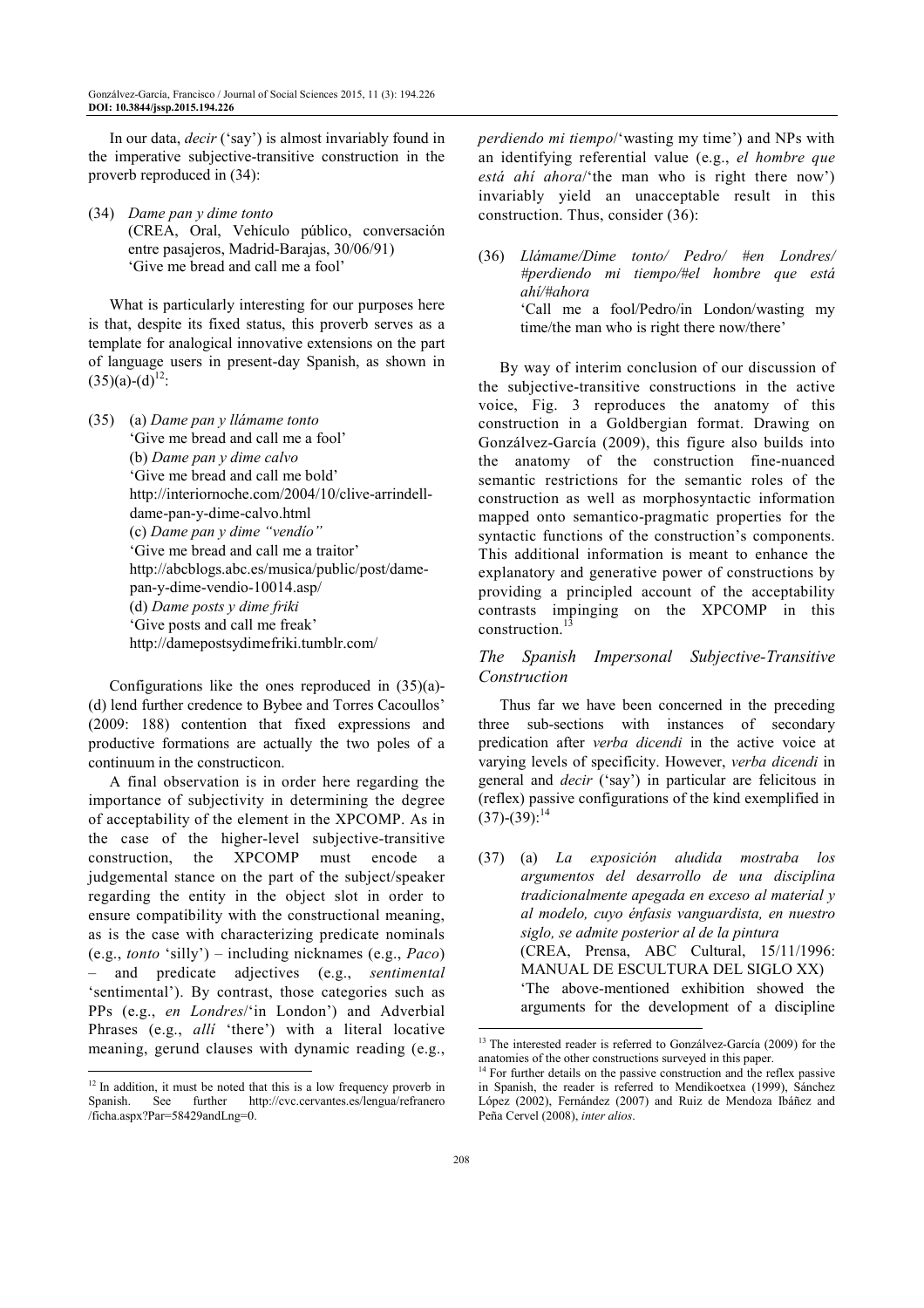traditionally excessively biased towards the material and the model, whose avant-garde emphasis in our century is admitted to be posterior to that of painting' (b) \**La exposición aludida mostraba los argumentos del desarrollo de una disciplina* 

*tradicionalmente apegada en exceso al material y al modelo, cuyo énfasis vanguardista, en nuestro siglo, algunos admiten posterior al de la pintura*

(38) (a) *Y si resulta que ese comportamiento se dice "ignorado" por todos sus mandos*

 'And if it turns out that that behaviour is said to be 'ignored' by all his superiors'

 (CREA Corpus, 1995, Cristina Almeida, Carta abierta a una política honrada sobre la corrupción)

 (b) \**Y si resulta que algunos dicen ese comportamiento "ignorado" por todos sus mandos*

(39) (a) (…) *en alemán se escribe mit Karacho (pronúnciese la ch como en Bach) para lo que en español coloquial se dice a todo gas* (…) 'In German one writes mit Karacho (you should pronounce the "ch" as in Bach) for what in colloquial Spanish would be described as a todo gas' (CREA Corpus, 1997, ABC Electrónico, 22/09/1997: Tercera: no todo es inglés)

 (b) *en alemán uno escribe mit Karacho (pronúnciese la ch como en Bach) para lo que en español coloquial uno dice a todo gas* (…)

| Sem.                             | DIRECT, PERSONAL < Conceptualizer<br>CATEGORICAL<br><b>INVOLVEMENT</b>                               | Experiencer<br>Perceptor<br>Attribuant | Theme<br>$+$ Definite<br>+ Referring | Attribute ><br>$+$ original<br>$+$ direct<br>$\,$ + characterizing<br>$+$ evaluative<br>$+$ forceful<br>- identificational<br>- locative        |
|----------------------------------|------------------------------------------------------------------------------------------------------|----------------------------------------|--------------------------------------|-------------------------------------------------------------------------------------------------------------------------------------------------|
| R: instance                      | <b>PRED</b><br><b>ENCONTRAR</b><br>('FIND')<br><b>LLAMAR</b><br>('CALL')<br><b>DECIR</b><br>('CALL') |                                        |                                      |                                                                                                                                                 |
| Information-<br><b>Structure</b> |                                                                                                      | <b>TOPIC</b>                           | TOPIC/<br><b>FOCUS</b>               | <b>FOCUS</b>                                                                                                                                    |
| Syn.                             | v                                                                                                    | <b>SUBJECT</b>                         | OBJ/SUBJ <sub>2</sub>                | <b>XPCOMP</b>                                                                                                                                   |
|                                  |                                                                                                      | NP                                     | NP                                   | NP<br>(characterizing)<br>AP<br>PP<br>(non-literal, non-locative)<br>AdvP<br>(non-literal, non-locative)<br>Past participle<br>(characterizing) |

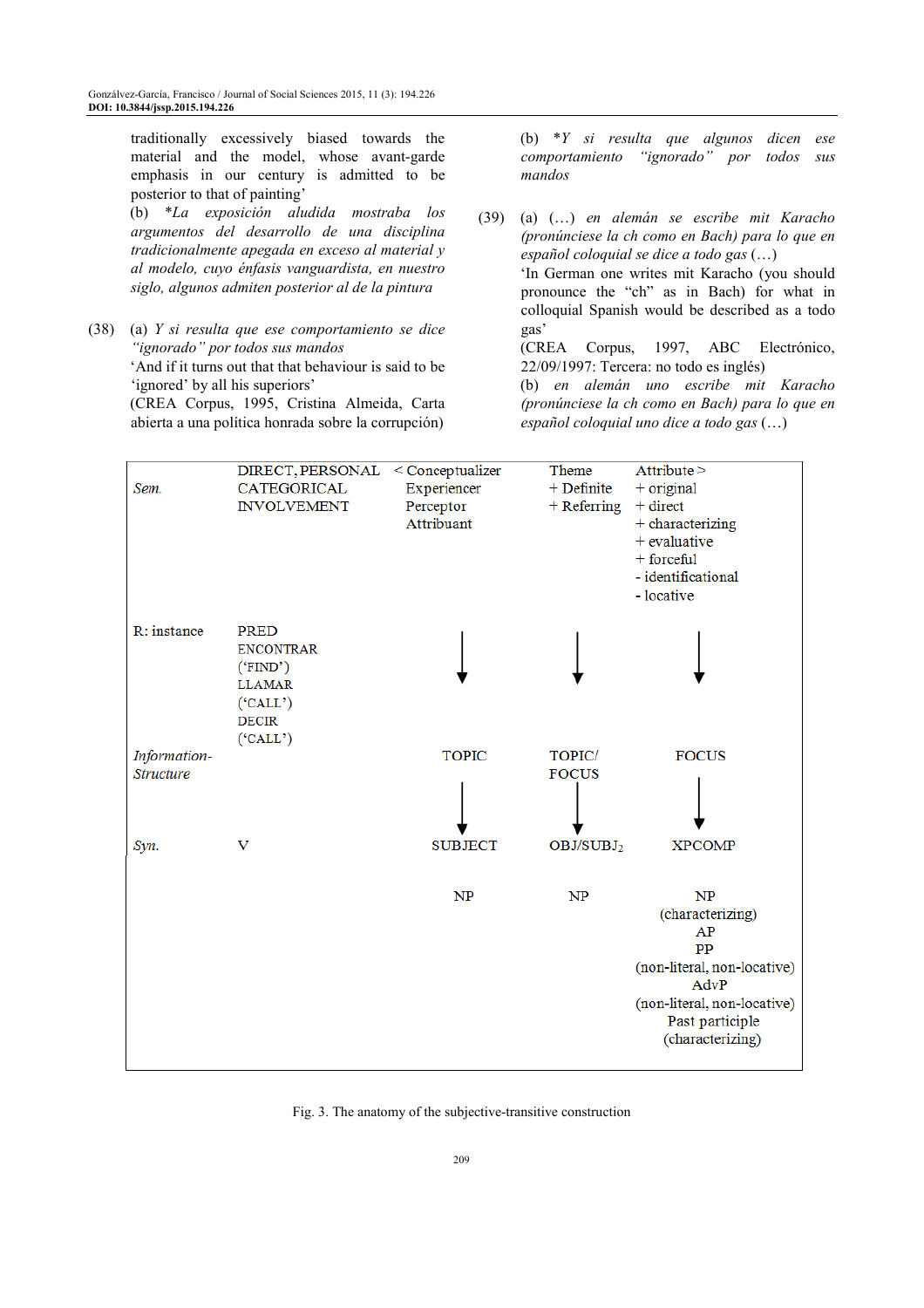However, an important difference between the configurations in (38)-(39) and those analyzed in the preceding three sub-sections is that a coercive passive clitic *se* coexists (cf. (38)(b)) with a non-coercive passive clitic *se* (cf. (39)(b)) in the secondary predication frame.<sup>15</sup> In fact, Gonzálvez-García (2006) shows that the occurrences with *decir* ('say') in secondary predication in the passive can be best seen in terms of a three-point continuum between (i) non-grammaticalized<br>(compositional) configurations with an active (compositional) configurations with an active counterpart, (ii) non-grammaticalized constructions without an active counterpart and (iii) grammaticalized (non-compositional) configurations without an active counterpart, as illustrated in (40)-(42), respectively:

(40) (…) *en alemán se escribe mit Karacho (pronúnciese la ch como en Bach) para lo que en español coloquial se dice a todo gas* (…) 'In German one writes mit Karacho (you should pronounce the "ch" as in Bach) for what in colloquial Spanish would be described as a todo gas' (CREA Corpus, 1997, ABC Electrónico, 22/09/1997: Tercera: no todo es inglés)

In configurations of this type, the *se*-clitic is more likely than not to be construed as an actor of the action encoded in the verb, which explains among other things why an impersonal interpretation (e.g., *En alemán uno escribe mit Karacho para lo que uno dice en español colloquial a todo gas*, 'In German one writes mit Karacho for what one would describe in colloquial Spanish as a todo gas') is feasible here. In addition the matrix verb *dice* (lit. 'says') can be paraphrased as *llama* (lit. 'calls').

The second point in the continuum is illustrated in (41)(a), where the passive form *se dice* (lit. 'is said') can be rephrased as *se considera* (lit. 'is considered') and yields an unacceptable result if turned into the active (cf. (41)(b)).

(41) (a) *Continúa el misterio de Agustina Izquierdo, esa escritora fantasma que se dice hija de exiliados españoles*

> 'There still remains the mystery of Agustina Izquierdo, that ghost writer who is said to be the daughter of exiled Spaniards'

> (CREA Corpus, 1996, ABC Cultural, 08/03/1996: El amor puro)

> (b) #*Continúa el misterio de Agustina Izquierdo, esa escritora fantasma que algunos dicen hija de exiliados españoles*

 $\overline{a}$ 

Finally, the last type within this three-stage continuum is illustrated in (42), where the passive matrix string *se dice* ('is said'), unlike the examples reproduced in (40) and (41) above, illustrates the case of a free syntactic structure, *viz*. a nominal relative clause, which has undergone an early process of grammaticalization observable among other things in a shift of the original processual meaning to develop into (i) a subjunct (focusing/emphasizer) as well as (ii) a summative reformulatory conjunct (Quirk, 1985: 631-647), as argued in some detail in the next section. However, in much the same vein as the configurations of the kind in (42), an active counterpart is invariably non-felicitous here.

(42) (a) *Mr John Spencer no era lo que se dice un hombre intachable*  'Mr John Spencer was not what you may call an irreproachable man' (CREA Corpus, 1980, Anónimo, Los tripulantes de ovnis) (b) #*Mr John Spencer no era lo que uno dice un hombre intachable*

The existence of a three-fold continuum with *decir* ('say') in the passive secondary predication is consonant with the relative higher frequency of this verb with respect to other *verba dicendi* in this environment, as shown in Table 7.

To round off this section, some observations are in order regarding the status of the passive as a construction. As will be recalled from Table 1, taken from Goldberg (2006: 5), passives qualify as constructions in their own right on the grounds that they differ from actives in terms of information structure, that is, the normally most prominent argument – the notional subject – is backgrounded. In this connection, it must be emphasized that the *se*-passives under scrutiny here are not only agent-less but seem to disallow the insertion of an agent adjunct, as shown in (43):

- (43) #*Continúa el misterio de Agustina Izquierdo, esa escritora fantasma que se dice por algunos hija de exiliados españoles*
- Table 7. Distribution of *verba dicendi* occurring exclusively in the passive secondary predication configuration in the CREA (listed in descending order of frequency)

| Verb                      | Tokens | Rate % |
|---------------------------|--------|--------|
| DECIR $('say')$           | 232    | 92.08  |
| AFIRMAR ('affirm')        | 6      | 2.40   |
| ADMITIR ('admit')         |        | 2.00   |
| RECONOCER ('acknowledge') |        | 1.20   |
| ANUNCIAR ('announce')     |        | 1.20   |
| ALEGAR ('allege')         |        | 0.40   |
| <b>TOTAL</b>              | 250    | 100.00 |

<sup>&</sup>lt;sup>15</sup> It is indeed possible to consider as cases of coercion the instances of the impersonal subjective-transitive construction which do not have a felicitous active counterpart, regardless of whether these are grammaticalized or not. The interested reader is referred to Bisang (2011: 109) and Gisborne and Patten (2011), *inter alios*, for the relevance of coercion to handle grammaticalization and constructional change in a constructionist framework.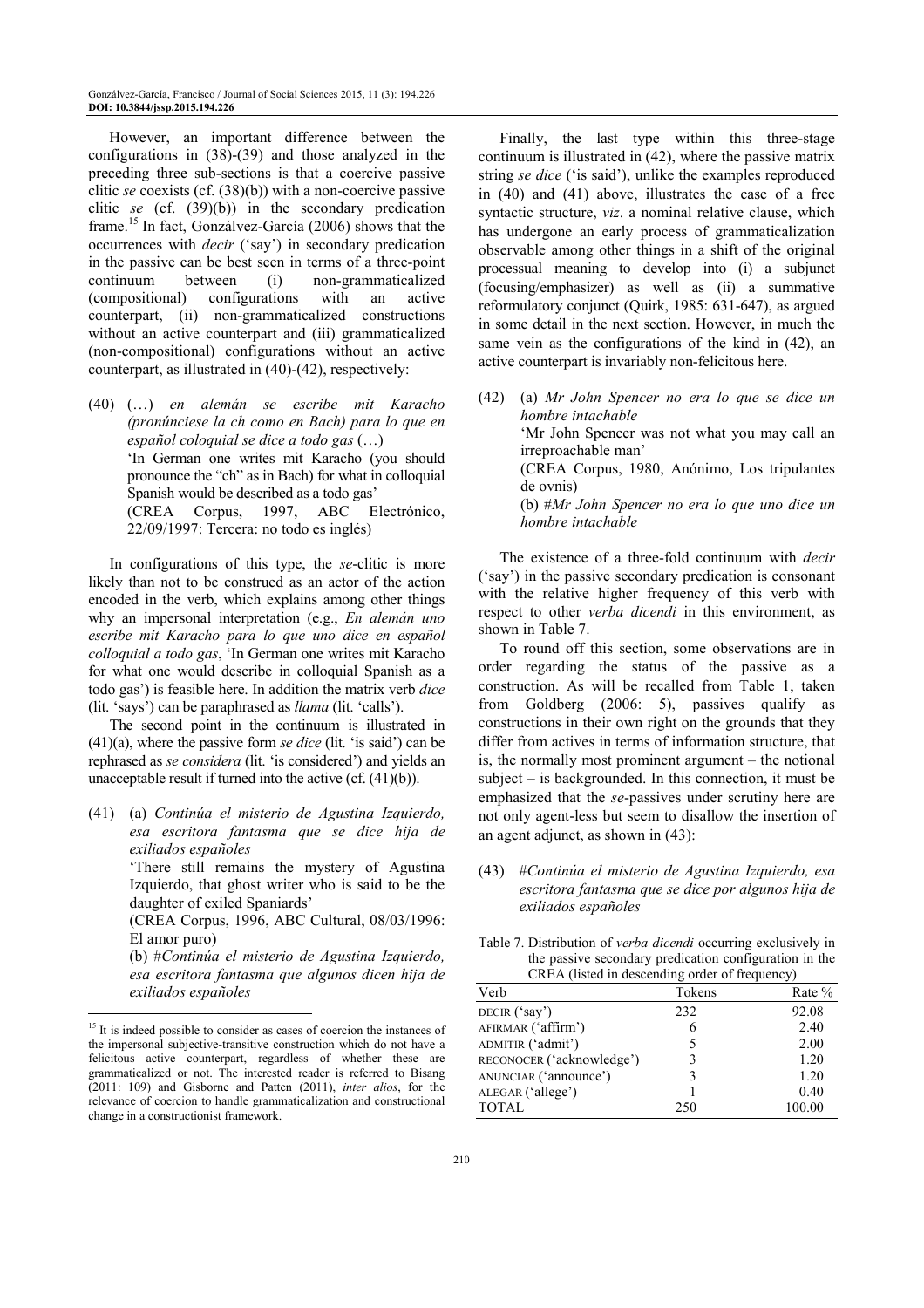This striking disparity concerning the expression of the agent in actives and passives as well as the apparently inexplicable acceptability contrasts in (40)-(42) above, can be shown to be semantically motivated if passives are agreed to be constructions  $- viz.$  pairings of form with semantic or discourse function (Goldberg, 1995: 7; 2006: 5). Thus, it is only by considering the distancing effect alluded to above as an intrinsic semantico-pragmatic feature of what may be considered a "passive of opinion" (Wierzbicka, 1988: 47) that one may begin to understand the asymmetries at hand here. Specifically, actives highlight the involvement of the subject/speaker towards the content of the clause, whereas passives de-emphasize such involvement in favour of a semblance of impersonality and/or objectivity.

Given the semblance of impersonality intrinsic to the passive, it comes as no surprise that the personal involvement inherent to the secondary predication in the active voice (cf. the Subjective-Transitive construction) is replaced in the characterization of secondary predication passives by an impersonal involvement, which can be further motivated in terms of the systematic absence of the agent-adjunct complement in *se*-passives in general and the asymmetrical passives under analysis here in particular. This general characterization also fits in nicely with the observation that *se*-passives in Spanish are well-suited for the expression of a general statement in contrast to, say, the dynamic punctual reading commonly associated with periphrastic passives (see further Fernández Ramírez, 1987: 410-429; Sánchez López, 2002: 52-53, *inter alios*). However, the direct, categorical (forceful) involvement features associated with the Subjective-Transitive construction are shared by the corresponding passive secondary predication configurations. With these observations in mind, the skeletal constructional meaning of the Impersonal Subjective-Transitive construction can be established as follows:<sup>16</sup>

#### **The Impersonal Subjective-Transitive construction:**  $X (NP<sub>1</sub>)$  is attributed Y (XPCOMP) by Z  $(NP_2)$  in a direct, categorical way.

Thus, in the light of such a constructional characterization, a slightly modified version of sentence  $(41)(a)$  above, reproduced below as  $(44)$  for expository convenience, can, under normal circumstances, be interpreted as expressing the speaker's endorsement of a forceful general statement and/or judgement about the entity (a person or a thing) encoded in the preverbal NP functioning as the grammatical subject of the passive construction.

 $\overline{a}$ 

(44) *Agustina Izquierdo se dice hija de exiliados españoles*  (#pero la gente no la considera realmente hija de exiliados españoles) (#pero la gente no tiene evidencia de primera alguna para pensar eso)

Crucially for our purposes here, it must be noted that the XPCOMP in instances of the Impersonal Subjective-Transitive construction are subject to the same restrictions in terms of subjectivity as the Subjective-Transitive construction and the lower-level configurations already discussed, as shown in (45):

(45) *Esa mujer se dice una escritora fantasma/hija de exiliados españoles/\*Agustina Izquierdo/ \*perdiendo su tiempo/\*allí* 'That woman is said to be a ghost female writer/ the daughter of exiled Spaniards/Agustina Izquierdo/wasting her time/there'

At this stage, an important distinction must be pointed out between the passive secondary predication in (41) and that of (42), namely, the fact that *se dice* displays in (41) a higher transparency of meaning than in (42). As a matter of fact, the *lo que se dice* string in (42) has developed some semantico-pragmatic nuances and changes that distance it from the more general (i.e., literal) construction with which it is related, illustrated in  $(46)$ :

(46) (…) *Al contrario de lo que se dice, no existen palabras vacías* (CREA, Prensa, El Diario Vasco, 03/06/2001: La obra es un "acto de rebeldía") 'Contrary to what is often said, there are no empty words'

# **The** *lo que se dice* **XPCOMP Construction in Present-Day Spanish**

In the remainder of this paper we will be concerned with a constructionist analysis of instances of *lo que se dice* followed by an XPCOMP as in (47)-(48):

- (47) *Mr John Spencer no era lo que se dice un hombre intachable* (CREA Corpus, 1980, Anónimo, Los tripulantes de ovnis) 'Mr John Spencer was not what you may call an irreproachable man'
- (48) *Lo que se dice un ídolo* (book title) http://www.books.google.es/books?isbn=9506653 410 'Definitely an idol'

<sup>&</sup>lt;sup>16</sup> The interested reader is referred to Gonzálvez-García (2006) for a formalization of the Impersonal Subjective-Transitive construction.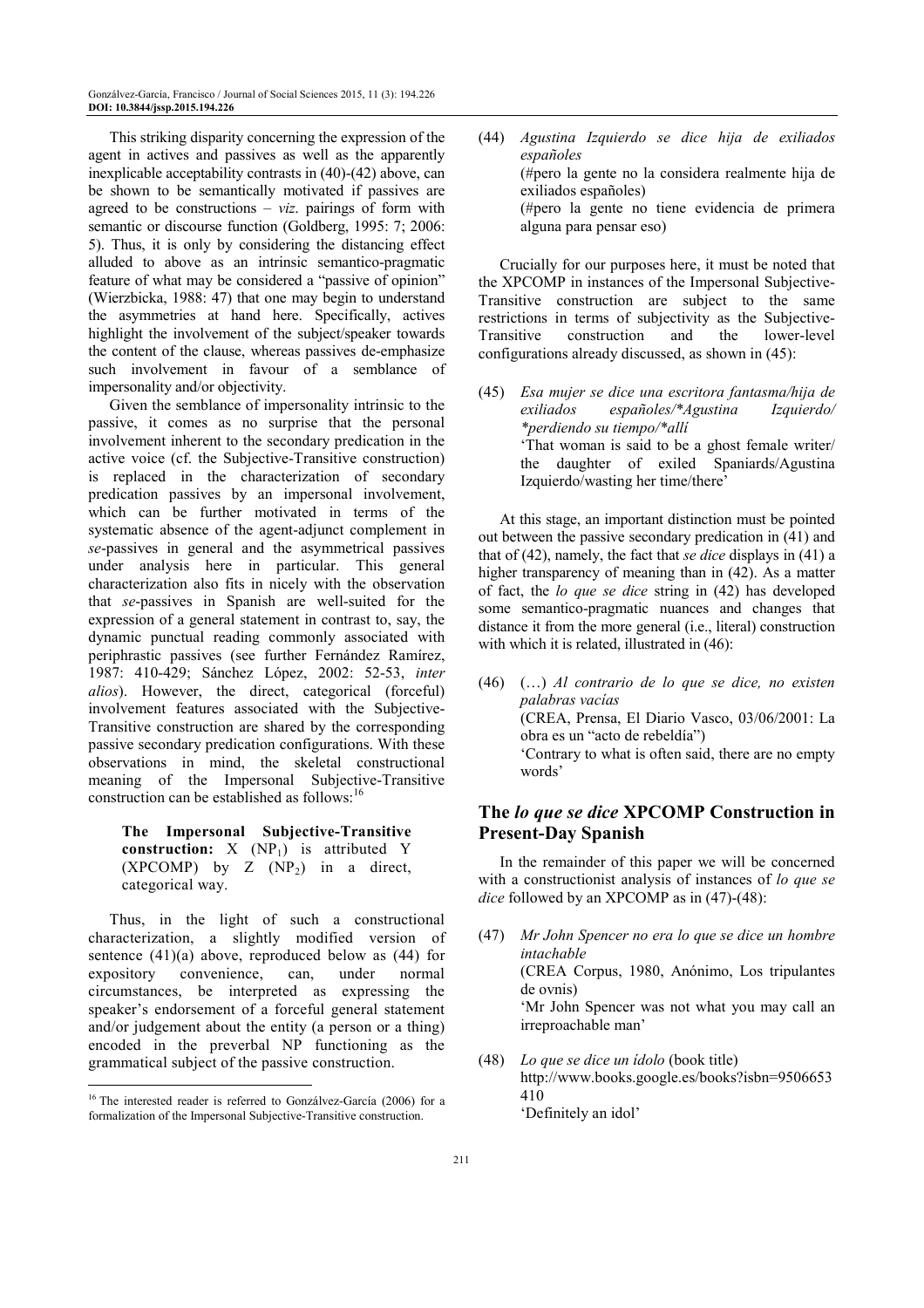The material on which this section is based consists of 206 instances of grammaticalized instances of the *lo que se dice* XPCOMP construction out of 232 tokens of *se dice* ('is said') in the secondary predication configuration (88.72%) in the CREA sampled from the following categories: Ciencia y Tecnología ('Science and Technology') and Ciencias Sociales ('Social Sciences'). All the tokens extracted were found exclusively in the latter category.

*Lo que se dice* XPCOMP configurations are particularly interesting for two reasons: (i) these are especially productive within passive secondary predication configurations with *se dice*, accounting for an 80% of the total distribution for this verb (cf. Table 7) and (ii) configurations of this type feature a prominent degree of syntactico-semantic versatility which can be conflated into two major functions: (i) a restrictive focusing and/or emphasizer subjunct (Quirk, 1985: 610- 612; Fuentes, 1991; Fernández Lagunilla and De Miguel, 2000, *inter alios*) (cf. (47)) and (ii) a connective discourse marker with a summative function roughly equivalent to *en definitiva* ('in short') or *o sea* ('that is') (cf. (48)).

The overarching assumption made in this section is that the *lo que se dice* XPCOMP construction is an incipient case of grammaticalization. At this stage, some considerations are in order regarding the notion of grammaticalization with special focus on the construction under scrutiny here, to which we turn in the next sub-section.

# *The lo que se dice XPCOMP Construction as a Case of Incipient Grammaticalization*

Grammaticalization is generally understood to be the process whereby linguistic items (of a lexical, pragmatic or even phonetic nature) become grammatical or whereby already grammatical items achieve an even more grammatical status, changing their distribution and function in the process (cf. Hopper and Traugott, 1993; xv; Lehmann, 1995; 2002: 10; Heine *et al*., 1991; Bybee, 2003a: 146; Hopper and Traugott, 2003; Narrog and Heine, 2011, *inter alios*).

Within this general scenario, some researchers working on grammaticalization have prioritized the morphosyntactic dimension of the phenomenon, thus equating grammaticalization with increased morphosyntactic fusion and loss of syntactic freedom (see e.g., Lehmann, 1995; 2002). By contrast, recent work into grammaticalization by Bybee and Traugott, *inter alios*, has adopted an essentially pragmatic perspective which emphasizes the role of an appropriate context for the phenomenon of grammaticalization. In particular, the notion of subjectification, *viz*. "the development of a grammatically identifiable expression of Speaker's belief or Speaker's attitude towards what is said" (Traugott, 1995a: 32; cf. also Traugott, 1988;

Traugott and Dasher, 2002: 30; Company Company, 2008: 203), is argued to play a crucial role in grammaticalization. Both subjectification and increase in pragmatic meaning (or, alternatively, pragmatic strengthening) are taken "to arise out of the cognitive and communicative pragmatics of speaker-hearer interactions and discourse practices (Langacker, 1987; Du Bois, 1985) via invited inferencing" (Traugott, 2003: 634). Moreover, proponents of this model take a firm stand on the investigation of semantic loss and bleaching for grammaticalization (Bybee, 2003a; 2003b; Traugott, 1988; 1995a; 1995b; 2003; Heine, 2003), which has led to show, among other things, that the early stages of grammaticalization are characterized by an increase in pragmatic force and subjective expressiveness (Hopper and Traugott, 1993: 68; Traugott, 1988; 1995a; 1995b; 2003). Thus, Bybee (2003a; 2003b; 2006), Heine (2003) and Traugott (2003) have highlighted the centrality of constructions to the context-induced view of grammaticalization, thus arguing that "grammaticalization of lexical items takes place within particular constructions and […] that grammaticalization is the creation of new constructions." (Bybee, 2003a: 146; 2003b: 602; Diewald, 2006; Gisborne and Patten, 2011). Together with the semantico-pragmatic context in which the construction is used, frequency is invoked within this model as a crucial factor for the description as well as the explanation of synchronic states and diachronic changes (e.g., Hopper and Traugott, 1993; Bybee *et al*., 1994; Bybee and Hopper, 2001, *inter alios*). In particular, within the general background of grammaticalization as a form of routinization of language (Haiman, 1991), it has been further noted that (i) grammaticalization results in an increase in contexts where the grammaticalized item is used and (ii) that a grammaticalized item increases in frequency (Wischer, 2000: 357; Heine, 2003: 587; Bybee, 2003a: 147, 2003b: 603, 2006; Traugott, 2011: 28), thus possibly becoming automated as a single processing unit or a chunk (Bybee, 2003b: 603; Bybee and Torres Cacoullos, 2009; Bybee, 2011: 70).

The synchronic behaviour of the *lo que se dice* configuration, involving a focusing/emphasizer subjunct function as well as a reformulatory connective use, can be taken to point to an early stage of grammaticalization involving a cluster of structural and semantico-pragmatic factors detailed in (i)-(iv) below: $^{17}$ 

(i) Decategorialization: This term is generally taken to refer to "the set of processes by which a noun or verb loses its morphosyntactic properties in the process of

 $\overline{a}$ 

<sup>&</sup>lt;sup>17</sup> While grammaticalization is generally understood to be a diachronic process and claims about this process should be backed up with historical evidence, I concur with Narro and Heine (2011: 3) and Langacker (2011), *inter alios*, that it is also possible to analyze grammaticalization from a synchronic viewpoint.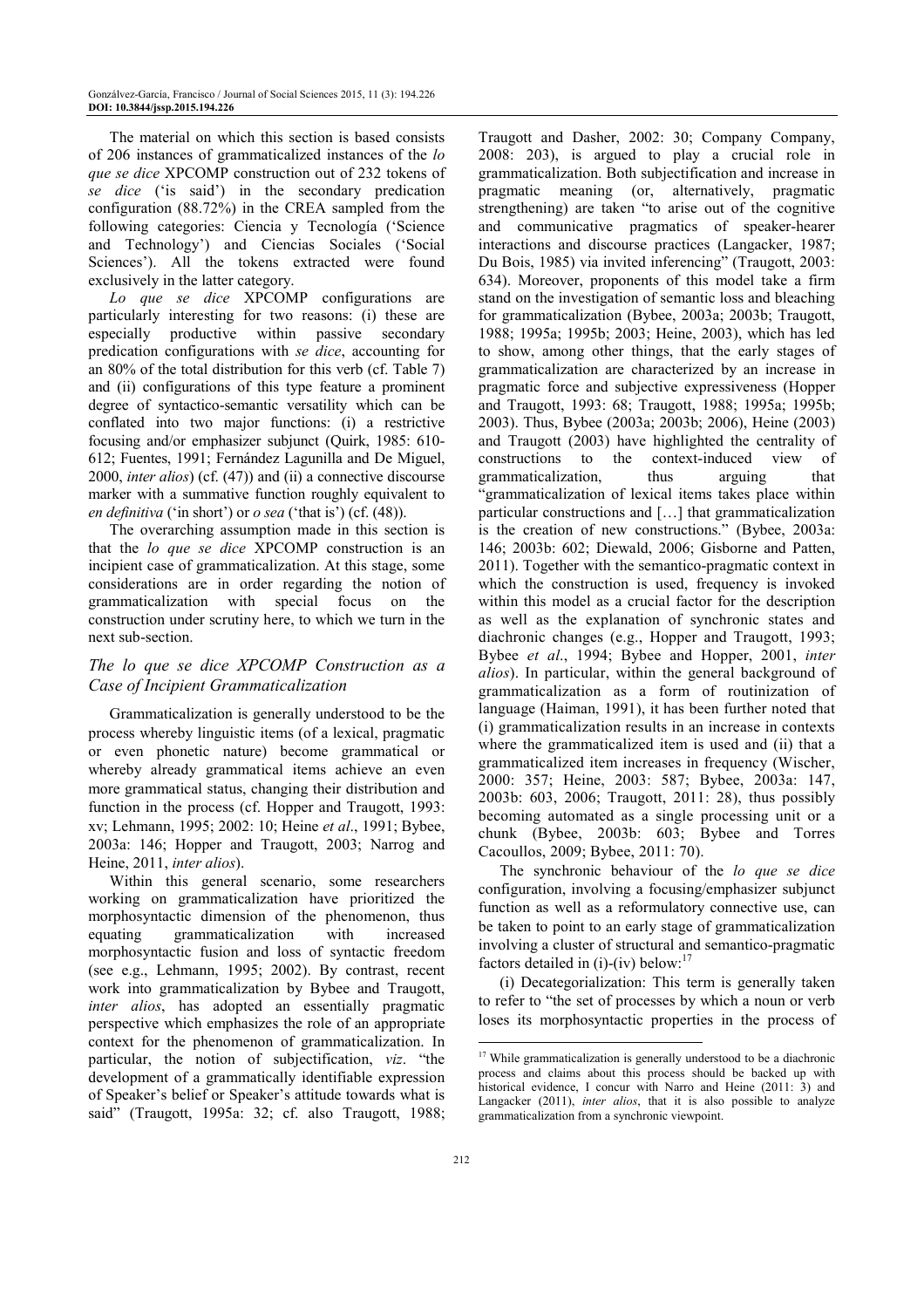becoming a grammatical element" (cf. Heine *et al*., 1991). In the case of verbs in particular, decategorialization implies that as they become grammaticalized, they may lose verb-like attributes such as the ability to show variation in tense, aspect, modality and person-number marking (see further Hopper and Traugott, 1993: 105). In this connection, it must be pointed out that grammaticalized instances of *lo que se dice* are completely fixed with respect to its tense-aspectmarking features, while this is not the case with nongrammaticalized versions of the same string, as shown in  $(49)(a)-(b)$ , respectively:

(49) (a) *Mr John Spencer no era lo que [se #decía/#se ha dicho/#puede decirse/#podría decirse/#ha podido decirse] un hombre intachable* 'Mr John Spencer was not what was called/has been called/can be called/may be called/has been called an irreproachable man'

 (b) (…) *en alemán se escribe mit Karacho (pronúnciese la ch como en Bach) para lo que en español coloquial [se dice/se diría/puede decirse/podría decirse] a todo gas* (…)

Grammaticalized instances of *lo que se dice* are also frozen with respect to number in contrast to nongrammaticalized instances of, *lo que se considera*, as illustrated in (50) (a)-(b). In addition, the XPCOMP in this configuration cannot enter in competition with a finite *que*-clause, as shown in (50)(c):

(50) (a) *La "lambada" llega a su clímax cuando sus protagonistas tienen sangre latina en sus venas y sus cuerpos son lo que se dice/\*los que se dicen pura fibra elástica*

> 'The lambada comes to a climax when the participants have Latin blood in their veins and their bodies are what you (would/might) call pure elastic fibre'

> (CREA Corpus, 1989, ABC, 02/09/1989: La "lambada" ya está aquí)

> (b) *Los ejercicios que se hacen cuando está echado sobre la espalda y en los que, por tanto, se apoya sobre el suelo, son los que se consideran, generalmente, más seguros para la espalda* books.google.es/books?isbn=844141651

> 'The exercises which are done when one is lying on one's back and in which you leaning on the floor are those which are generally considered to be the safest for your back'

> (c) \**Mr John Spencer no era lo que se dice (que) es un hombre intachable*

Moreover, the fact that the form *dice* ('say') still preserves some of its verbal traits and is also etymologically transparent to most native speakers, can also be taken to support the claim that this configuration lies at one of the intermediate points in a decategorialization cline (see further ibid.). Furthermore, it has also been noted that the lexical items that grammaticalize are typically what are known as "basic words" (Hopper and Traugott, 1993: 97), which fits in nicely with the general, basic nature of *decir* ('say') in Spanish, especially in relation to the other *verba cogitandi* reproduced in Table 7 (see also Davies, 2006: 12 *inter alios* for further evidence).

Crucially for our purposes here, decategorialization is related to what Bybee and Torres Cacoullos (2009: 189) call "loss of analyzability" and Company Company (2004: 22, 2006: 381) labels "the cancellation of syntax" (Company Company, 2004: 22; 2006: 381). It is again particularly illuminating to consider the acceptability contrasts between grammaticalized instances of *lo que se dice* with non-grammaticalized versions of the same string in relation to (i) the possibility of inserting any material within the string, (ii) the feasibility of turning this string into the active voice and (iii) the feasibility of coordinating *se dice* with another *verbum dicendi* in the passive, as shown in (51)-(52), respectively:

- (51) (a) *Mr John Spencer no era lo que (#comúnmente) se dice (#comúnmente) un hombre intachable* 'Mr John Spencer was not what one may generally call an irreproachable man' (b) #*Mr John Spencer no era lo que uno dice un hombre intachable* 'Mr John Spencer was not what one may call an irreproachable man' (c) #*Mr John Spencer no era lo que se dice o se llama un hombre intachable* 'Mr John Spencer was not what one may call or
- (52) (a) (…) *en alemán se escribe mit Karacho (pronúnciese la ch como en Bach) para lo que [comúnmente] en español coloquial [comúnmente] se dice [comúnmente] a todo gas* (…)

consider an irreproachable man'

 'In German one writes mit Karacho (you should pronounce the "ch" as in Bach) for what in colloquial Spanish would be normally described as a todo gas'

 (b) (…) *en alemán se escribe mit Karacho (pronúnciese la ch como en Bach) para lo que en español coloquial uno dice a todo gas* (…)

 'In German one writes mit Karacho (you should pronounce the "ch" as in Bach) for what in colloquial Spanish one would normally describe as a todo gas'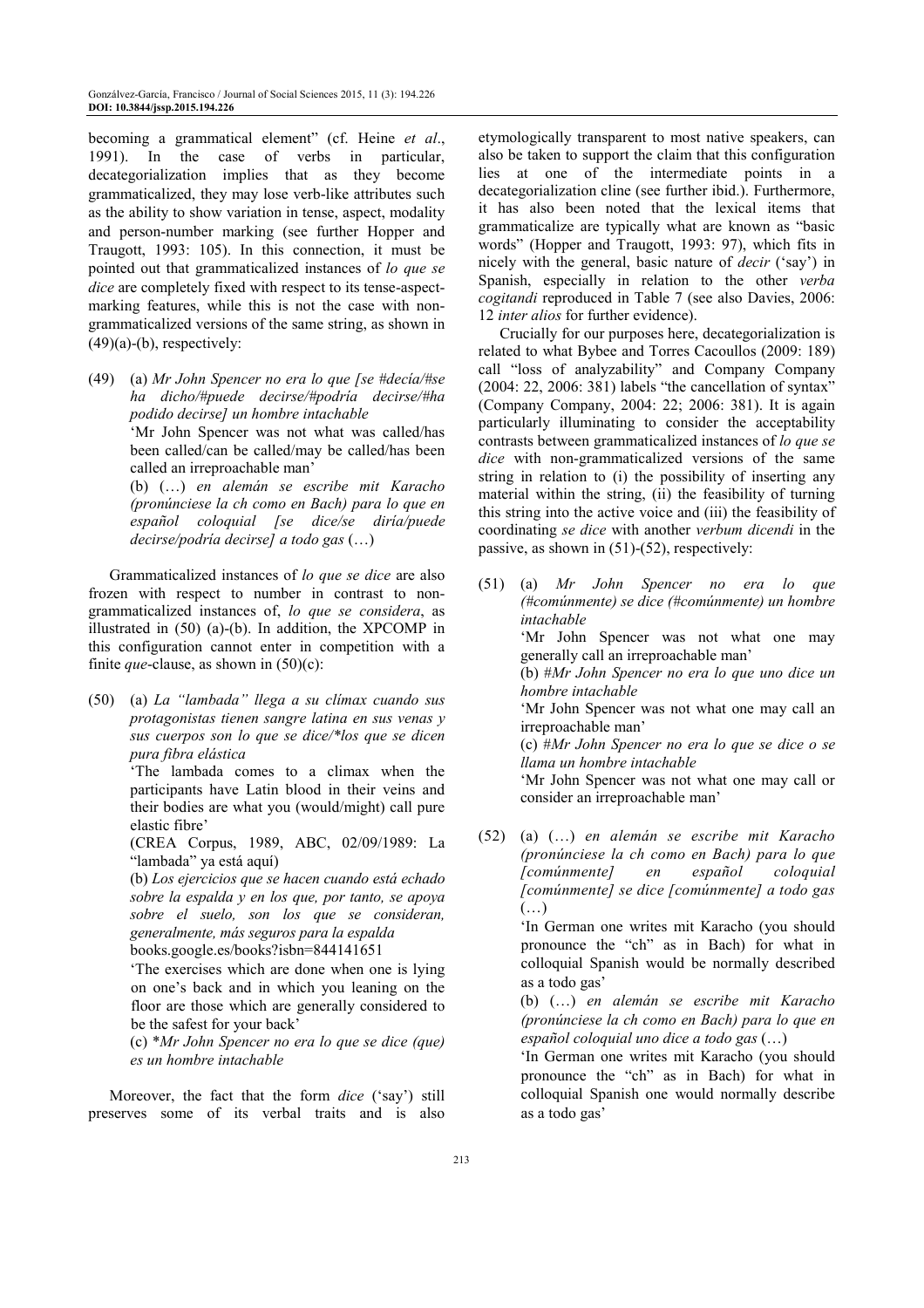(c) (…) *en alemán se escribe mit Karacho (pronúnciese la ch como en Bach) para para lo que en español coloquial se dice o se llama a todo gas* (…)

(ii) Generalization of meaning: This term designates "the loss of specific features of meaning with the consequent expansion of appropriate contexts of use for a grammar" (Bybee *et al*., 1994: 289; Lehmann, 1995; Bybee, 2003b: 605) usually through a process of habituation conditioned by repetition. Moreover, in the process of grammaticalization, meanings expand their range through the development of various polysemies (Hopper and Traugott, 1993: 100). In other words, the meaning generalizes in the sense that more and more domains (i.e., polysemies) progressively become available. In the case of the *lo que se dice* string under scrutiny here, these polysemies involve: (i) a restrictive focusing/emphasizer subjunct (roughly similar to *realmente*/*verdaderamente* 'really') and (ii) a summative conjunct (similar to *en definitiva* 'in short'). In particular, when these polysemies are balanced against the original processual meaning of the *lo que se dice* string, it can be seen that they involve a shift, rather than a loss, of meaning, thus possibly pointing to an early stage of grammaticalization (see further Hopper and Traugott, 1993: 89, *inter alios*). Furthermore, as noted by Bybee (2003b: 605), this generalization of meaning appears to pervade the whole grammaticalization continuum, with grammaticalizing items becoming increasingly more general as the process unfolds. This observation ties in well with the fact that the focusing/emphasizer subjunct is less general and/or abstract than the chronologically later connective counterpart (see Gonzálvez-García, 2006 for further discussion of the diachrony of this construction).

(iii) Increase in pragmatic function/pragmatic strengthening: The string in question acquires pragmatic meanings (i.e., a reinforcing emphasizer/focusing subjunct meaning as well as a summative reformulatory connective meaning) but only at the expense of a weakening of part of its original meaning (cf. Traugott, 1988; 1995a; 1995b). Furthermore, the string appears to move along a cline (or, alternatively, a path) of referential > non-referential functions (see further Dasher, 1995). In particular, the synchronic behaviour of the string can be seen to be motivated in terms of a "unidirectional movement away from (its) original specific and concrete reference and toward increasingly general and abstract reference" (Pagliuca, 1994: ix), as detailed below (see further Traugott, 1995b: 14):

concrete action (i.e., a process of sayingevaluation) > evidential/epistemic element (i.e., a (focusing/emphasizer) subjunct) >

metatextual elaborator (i.e., a summative reformulatory conjunct)

(iv) Subjectification: The *lo que se dice* XPCOMP configuration becomes increasingly more associated (in both its (emphasizer/focusing) subjunct and reformulatory summative conjunct functions) with speaker's attitude in general and evaluation in particular regarding the content of the proposition, which is especially evident in the choice of evaluative predicative adjectives and predicate nominals in the XPCOMP slot, as will be argued in some detail in 4.3. However, the summative reformulatory conjunct uses of the configuration in question are even more subjective than their subjunct counterparts, on the grounds that these signal the speaker's attitude to elements in the discourse flow.

Following Traugott (1995b: 15) and Company Company (2008: 205-206), the *lo que se dice* XPCOMP configuration can be said to instantiate the following two subtypes of grammaticalization:

Subtype I: Syntax via pragmatic strengthening in discourse  $\rightarrow$  syntax with a different function.

This grammaticalization type involves the recruitment of already extant grammatical structures at the level of grammar and the development of new polysemies/functions at the grammar level, too, a focusing/emphasizer subjunct function (see Traugott, 2003: 631; Company Company, 2008: 205), as in (47) above:

Subtype II: proposition  $\rightarrow$  text  $\rightarrow$  discourse.

This involves the development of textual or discourse markers and, unlike subtype I, it operates on the textual or discourse level, thus taking discourse to be the final stage in the process of grammaticalization. More specifically, the nominal relative clause in this case, after cancelling its original syntactic and morphological properties, behaves as an autonomous form which works as a discourse marker or, more exactly, as a reformulatory conjunct (see further Traugott, 1982: 256; Company Company, 2008: 206, *inter alios*), as in (48) above.

It is our contention that these two subtypes of grammaticalization give rise to two closely connected (and least partially overlapping) constructions in presentday Spanish. In these two constructions the *lo que se dice* string is completely fixed. Since the words in this string are often produced together, they are also more likely to be stored and processed together (Boyland, 1996; Ellis, 1996), thus qualifying as a chunk (Bybee, 2011: 70). In these two constructions, the *lo que se dice* string is a grammatical expression in the sense of Boye and Harder (2011). In other words, the string in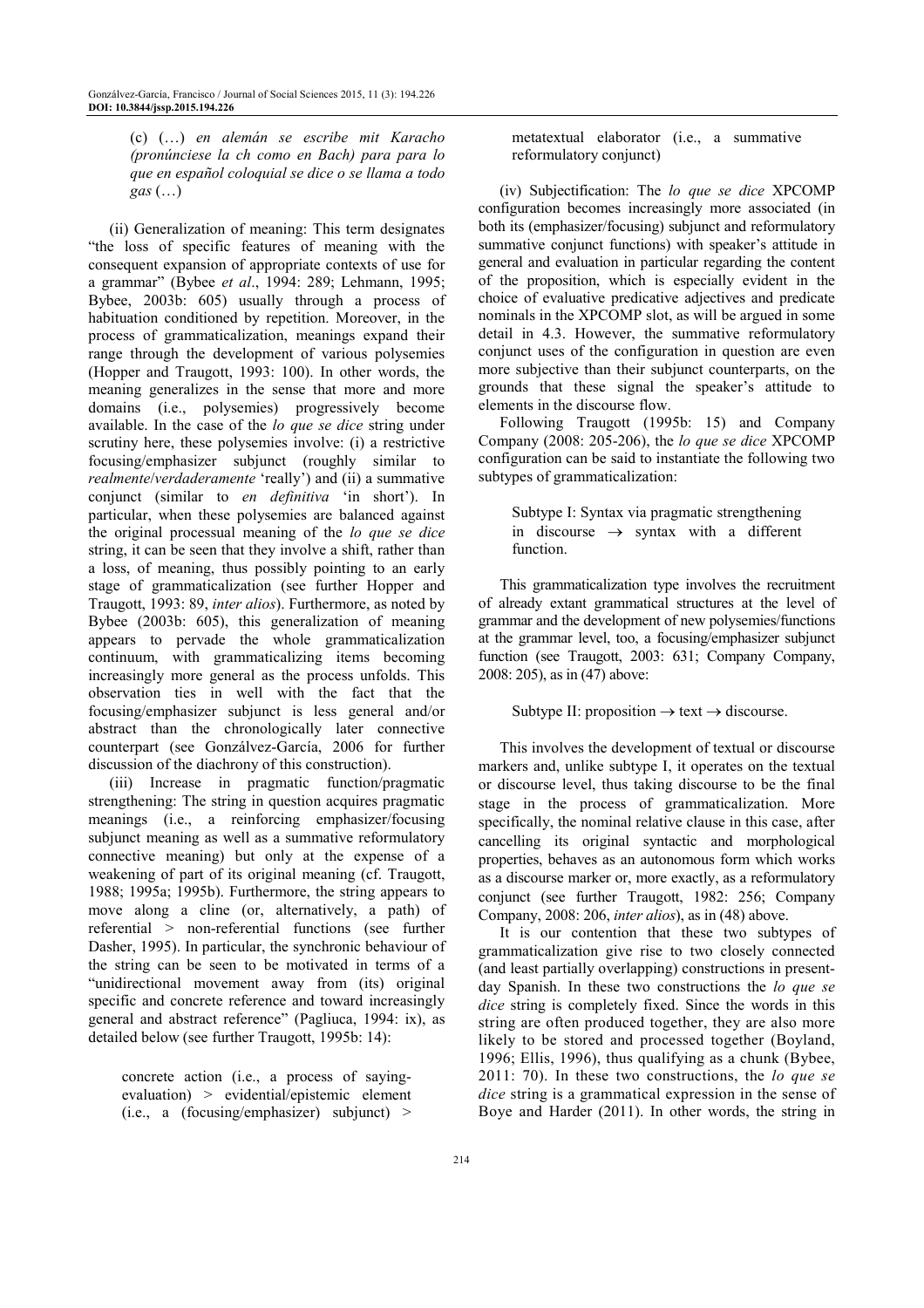question conveys secondary or backgrounded information (cf. Talmy, 2000) and cannot under normal circumstances be used to convey the main point of a linguistic message (Boye and Harder, 2011: 60), as shown in  $(53)-(54)$  for  $(47)-(48)$ , respectively:

(53) A. *Mr John Spencer no era lo que se dice un hombre intachable* B. *¿Qué?*  A. # *lo que se dice* A. *Un hombre intachable* (54) A. *Lo que se dice un ídolo*

> B. *¿Qué?*  A. # *lo que se dice* A. *Un ídolo*

The *lo que se dice* string cannot under normal circumstances be brought into focus or addressed in subsequent communication. Thus, a pronunciation of *lo que se dice* with focal stress in (45)-(46) is highly unusual and the question *qué* ('what') in (53)-(54) can hardly be interpreted as addressing (or eliciting) the *lo que se dice* string, but rather the material in the XPCOMP element.

Finally, it should be pointed out that the more holistic processing of the *lo que se dice* chunk leads to the assignment of focusing/emphasizer subjunct and summative conjunct functions to the whole unit, downgranding the semantico-pragmatic contribution from the components. In other words, the focusing/emphasizer meaning (i.e., *realmente*/ *verdaderamente*) and the summative conjunct meaning (i.e., *o sea*/*en definitiva*) cannot be assembled by accessing the meaning of the individual components of the constructions, which means that these are noncompositional. These two constructions are examined at a higher level of granularity in the next two sub-sections.

## *The lo que se dice XPCOMP Construction as a Focusing/Emphasizer Subjunct*

For current purposes, the most outstanding properties of the *lo que se dice* string as a restrictive focusing and/or emphasizer subjunct can be summarized as in (i)-(iv) below:

(i) Configurations of this type can draw attention to a part of a sentence as wide as the predication or as narrow as a single constituent of an element (such as a postmodifying qualifier in a noun phrase as subject complement, or an auxiliary within a verb phrase, as in (55)-(56)) (Quirk, 1985: 604):

(55) *Ésta ha sido una faena lo que se dice de altura* (scope: postmodifier within an NP) 'This has been a performance that you might call worthy of the occasion'

 (CREA Corpus, 1975, Gabriel García-Badell, Funeral por Francia)

(56) (…) *Y aquella noche iba lo que se dice corriendo, urgido por algo* (…) (scope: lexical verb within a progressive VP) '(…) and that night I was, you might say, running off, driven (on) by something' (CREA Corpus, 1995, Luciano G. Egido, Corazón)

(ii) In much the same way as some focusing subjuncts in English (e.g., *only*, *just*), the configuration under examination here may occur either before or after the element it brings into focus. Consider, by way of illustration, (57) below, where the configuration in question occurs as a postmodifier:

(57) (…) *¡venga venga aquí! Usted tendrá más fuerza pero le falta maña no tiene [buena mano lo que se dice]* (…) (…) 'come, come here! You may be stronger but you are not skillful, you don't have what you (would) call a knack' (…) (CREA Corpus, 1975, Gabriel García-Badell, Funeral por Francia)

(iii) There is an extraordinary degree of morphosyntactic flexibility with regard to the category of the element filling in the postverbal XPCOMP slot. In addition to NPs with an overwhelmingly subjective flavour, as in (47), this string can also felicitously combine with a wide spectrum of morphosyntactic categories, ranging from personal pronouns (58), to prepositional phrases with a literal, locative meaning (59), adverbs (60), infinitives with a dynamic meaning (61), gerunds with a dynamic interpretation (62) and even non-finite clauses with an intervening nominal as subject (63), which do not lend themselves to a subjective (i.e., evaluative) construal or interpretation:

- (58) (…) *él, lo que se dice él, estaba permanentemente a otras* (CREA Corpus, 1995, Sánchez-Ostiz, Miguel, Un infierno en el jardín 'He, HE, was permanently into something else'
- (59) *En casa lo que se dice en casa, se quedaron 2 de esos 4 millones que perdió el PSOE* http://eskup.elpais.com/1371154769 b3e7b3f9db527e9e6bae7b8bda9ce7c8 'Two of the four millions of voters that the PSOE lost stayed at home, home'
- (60) *Que España va bien, lo que se dice bien, pero que muy bien, es cosa sabida (…)* 'That Spain is doing well, what you (would) call well, indeed really well, is something well-known'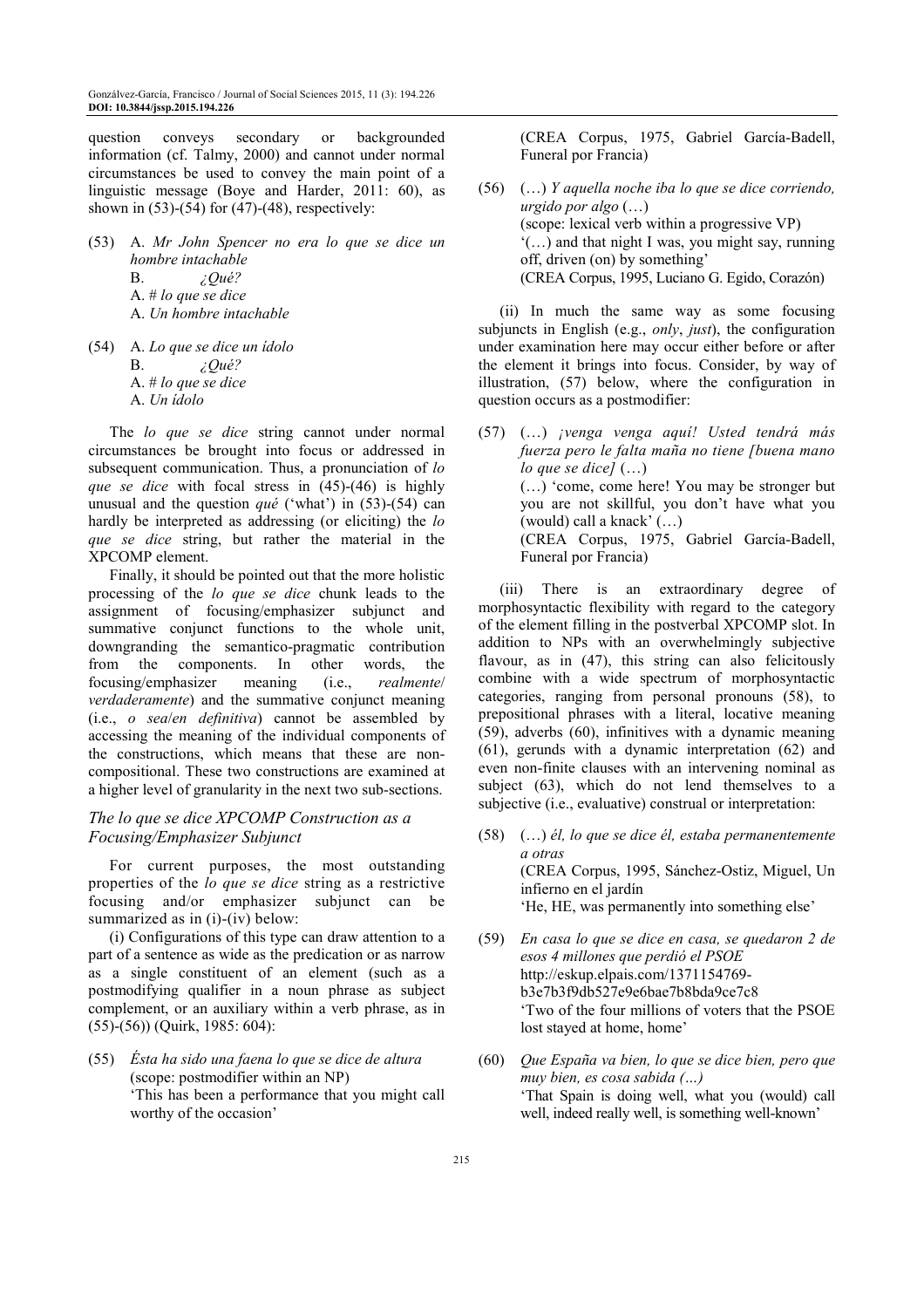(CREA Corpus, 1997, Época, 08/12/1997: Retrocesos de la España de Aznar)

- (61) *Dormir, lo que se dice dormir... nadie duerme una hora seguida* (CREA, 1995, PRENSA, El Mundo, 01/06/1995: FUTBOL. LIGA ESPAÑOLA. Previa del encuentro Real Madrid-Deportivo de La Coruña) 'As for what you may call sleeping, no-one sleeps for a full hour'
- (62) *Claro que caérsele la baba, lo que se dice caérsele la baba a Mary, con la foto de tío Ramón en bañador, una foto donde se veía clarísimo que tío Ramón tenía una facha estupenda* 'But drooling, Mary what you (would) call her drooling over the picture of her uncle Ramón in swimming trunks, a picture where it was really evident that uncle Ramón was incredibly goodlooking' (CREA Corpus, 1991, Eduardo Mendicutti, El

palomo cojo)

Crucially, the examples reproduced in (58)-(62) above can be taken to evidence a dramatic increase in the syntactic scope of the grammaticalized *lo que se dice* string, as shown among other things by the fact that none of the XPCOMPs reproduced in (58)-(62) is acceptable in the higher level constructions outlined in the preceding sections.

(iv) From a semantico-pragmatic viewpoint, the contribution of the *lo que se dice* XPCOMP construction in question is to focus the denotation of the element in the XPCOMP slot as a prototypical (or 'real') instance, usually with a contrastive focus, as shown by their feasibility of being replaced with *realmente* and *verdaderamente* ('really') in Spanish.

(63) *Bailar, (realmente) lo que se dice bailar, Pedro Osinaga no lo demuestra en el escenario (más bien mueve su cuerpo ligeramente al son de la música)*<sup>18</sup>

> 'Dancing, really dancing, Pedro Osinaga never does any on the stage [rather, he gently moves his body to the rhythm of the music]'

> (CREA Corpus, 1987, ABC, 13/11/1987: Pedro Osinaga: "Nuestra única subvención es la sonrisa del público")

More specifically, these configurations are very similar to instances of contrastive reduplication (Ghomeshi *et al*., 2004; see also Felíu Arquiola, 2011 and references therein). Interestingly, these configurations qualify as a

 $\overline{a}$ 

case of a discourse-based reduplication in the sense of Suñer Gratacós and Roca (1997-1998: 44-46). By way of illustration, consider (64):

(64) *Como Sebas no está loco, lo que se dice loco, loco de atar, pues se dió cuenta de que aquello no era normal* (…) 'Since Sebas is not mad, not really mad, what you (would) call mad, stark raving mad, he therefore realized that was not normal' (CREA Corpus, 1988, Manuel Hidalgo, Azucena, que juega al tenis)

The reduplication of the XPCOMP illustrated in (64) does not involve the creation of new lexical items; the XPCOMP in question may be repeated more than twice, may involve morphosyntactically complex elements (e.g. a complex adjectival phrase such as *loco de atar*) and need to be separated by pauses in speech and commas in writing (cf. also (65)). Interestingly enough, configurations of this type very frequently (30% of the cases) involve left dislocation of the XPCOMP (see further Valenzuela *et al*., 2005), as in (65) below, a feature often associated with a colloquial style in Spanish (cf. Vigara Tauste, 1992: 144-163):

(65) *Pero vamos, enfermo, enfermo, lo que se dice enfermo, pues no [más bien algo debilitado]*<sup>19</sup> 'But, sick, sick, what you (would/might) call sick, I don't think he is [but rather a bit weak]' (CREA Corpus, 1992, Santiago Moncada, Caprichos)

Therefore, an interesting corollary that can be drawn from the preceding discussion is that the distribution as well as the versatility of the XPCOMP element must be understood in terms of an interaction of morphosyntactic, syntactic and lexical factors. Moreover, the versatility of the XPCOMP element and the fixedness of the preceding *lo que se dice* configuration can be adequately captured by positing a lower-level, partially filled in construction, *viz*. the *lo que se dice* XPCOMP within the Impersonal-Subjective Transitive construction in Spanish. In turn, the evidence presented so far can be seen as lending further credence to the notion of construction articulated by Bybee, Thompson and colleagues (see e.g., Bybee and Hopper, 2001) as conventionalized recurring sequences of morphemes or words with open slots (i.e., some positions that allow choices among classes of items of varying size – in this case the XPCOMP slot; cf. Bybee 2003a; 2006; *inter alios*). Furthermore, the considerable degree of frequency and entrenchment exhibited by this

 $\overline{a}$ 

<sup>&</sup>lt;sup>18</sup> The material in brackets has been added for the sake of clearer argumentation.

<sup>&</sup>lt;sup>19</sup> The material in brackets has been added for the sake of clearer argumentation.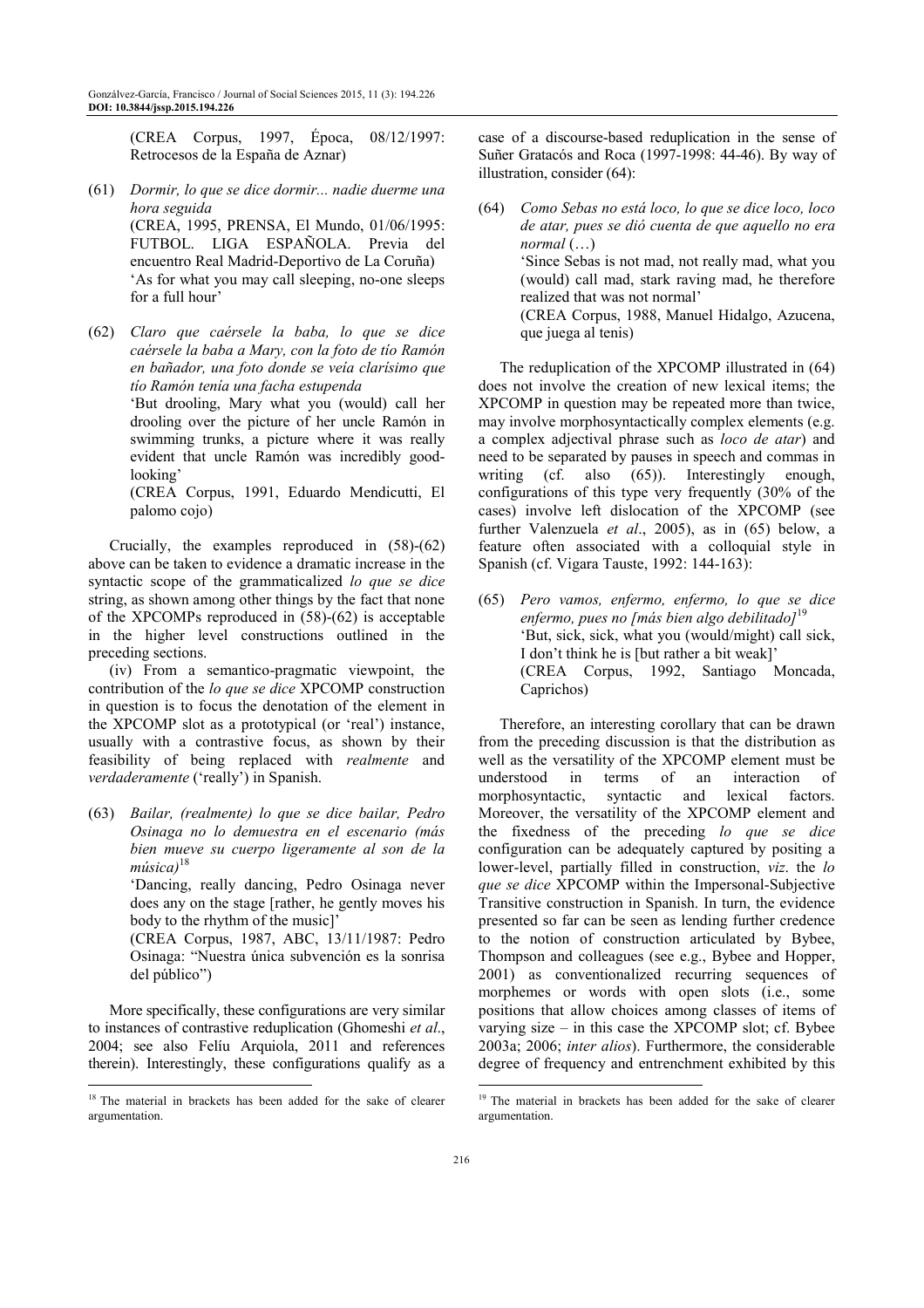configuration argues the case for the need to recognize it as a construction in its own right even if some (though not all) of its grammatical and semantico-pragmatic properties can be predicted from the corresponding higher level construction (cf. Goldberg, 2006: 214-215). I will have more to say about this at the end of the next section, when I compare the type of XPCOMPs which can occur in the *lo que se dice* focusing/emphasizer subjunct construction with those which are felicitous in the *lo que se dice* summative conjunct construction.

#### *The lo que se dice XPCOMP Construction as a Connective Discourse Marker*

This section examines grammaticalized instances of the *lo que se dice* string functioning as a discourse marker (see further Schiffrin, 1987; Fraser, 1990) or, more precisely, a conjunct (Quirk, 1985: 631-647; Portolés Lázaro, 1993; Fuentes, 1993; Martín Zorraquino and Portolés Lázaro, 1999: 4055-4056, *inter alios*), which has the function of "conjoining independent units rather than one of contributing another facet of information to a single integrated unit" (Quirk, 1985: 631), as illustrated in (66) below:

(66) *La cantante Alaska (abajo) no sólo canta que su novio es un zombi, sino que también visita todas las salas cinematográficas que proyectan historias para no dormir. Lo que se dice un amor de película*

> 'The singer Alaska (below) not only sings that her boyfriend is a zombie, but also visits all the theatres playing horror movies. In short, a fascinating love'

 (CREA Corpus, 1989, ABC, 25/07/1989: La vía láctea).

The scope of modification of the *lo que se dice* configuration in its function as a conjunct may go all the way from phrasal elements functioning as single phrasal constituents (as in (67)) to, crucially, sentences, paragraphs, or even larger parts of a text (cf. Martín Zorraquino and Portolés Lázaro, 1999: 4070), as in (66):

(67) *Después existía un segundo deber consistente en soltar el agua al final de cada servicio, que usted sólo ha hecho aguas menores, lo que se dice un meado normal?*

 'Then there was a second duty consisting in releasing the water at the end of every service, so you have just peed, what you may call an ordinary pee?'

 (CREA Corpus, 1975, Gabriel García-Badell, Funeral por Francia)

In this connection, it is important to note that the conjunct use of the *lo que se dice* XPCOMP construction is evaluative in at least two significant respects. First, the XPCOMPs which felicitously occur in this construction are normally characterizing NPs with a decidedly evaluative tone (cf.  $(66)-(67)$ ), thus conveying covert subjectivity (Scheibman, 2002: 158, 169). Second, as Traugott (1995b: 6) aptly reminds us: "What D[iscourse] M[arker]s do is allow speakers to display their evaluation not of the content of what is said, but of the way it is put together, in other words, they do metatextual work."

The *lo que se dice* string, when used as a conjunct, must occur in initial position of an utterance (Schiffrin, 1987: 328), as shown in (68):

#### (68) (a) #*Un amor de película lo que se dice* (b) #*Un ídolo lo que se dice*

Crucially, by virtue of their inherent connective function, conjuncts unambiguously display a coherencebuilding potential. This textual dimension is evidenced among other things in the fact that these very often summarize the preceding discourse. In fact, all 28 tokens of the conjunct use of the configuration under examination here perform a summative (Quirk, 1985: 634) or reformulatory (Fuentes, 1993; Portolés Lázaro, 1993; Martín Zorraquino and Portolés Lázaro, 1999: 4072-4073) function. In keeping with such a summative value, they are invariably placed in initial position in the sentence/clause that wraps up the preceding discourse (see further example (67) above). Interestingly enough, this summative value is also physically reflected in a dramatic condensation of the preceding discourse into the XPCOMP element following the *lo que se dice* string (cf. also Kovacci, 1999: 767). Specifically, the most productive strategy is to encapsulate the preceding stretch of discourse in a relatively short NP (24 out of the 28 tokens; 85.71%), as in example (67) above, or in an equally succinct infinitival clause (4 out of the 28 tokens; 14.28%), as in (69) below:

(69) *De todas maneras, mis hijos tuvieron más suerte que yo. Cuando yo nací, el mío estaba de cuerpo presente. Lo que se dice ni conocerlo* 'Anyway, my children were luckier than myself. When I was born, my father was dead, waiting to be buried. In other words, I didn't even get to know him'

(CREA Corpus, 1986, Miguel Delibes, La hoja roja)

Furthermore, a two-fold distinction can be made between paraphrastic reformulatory conjuncts/markers and non-paraphrastic reformulatory ones (cf. Fuentes, 1993; Portolés Lázaro, 1993; Martín Zorraquino and Portolés Lázaro, 1999: 4133). This distinction is motivated by the nature of the recapitulation introduced by the *lo que se dice* string. In the former type, as in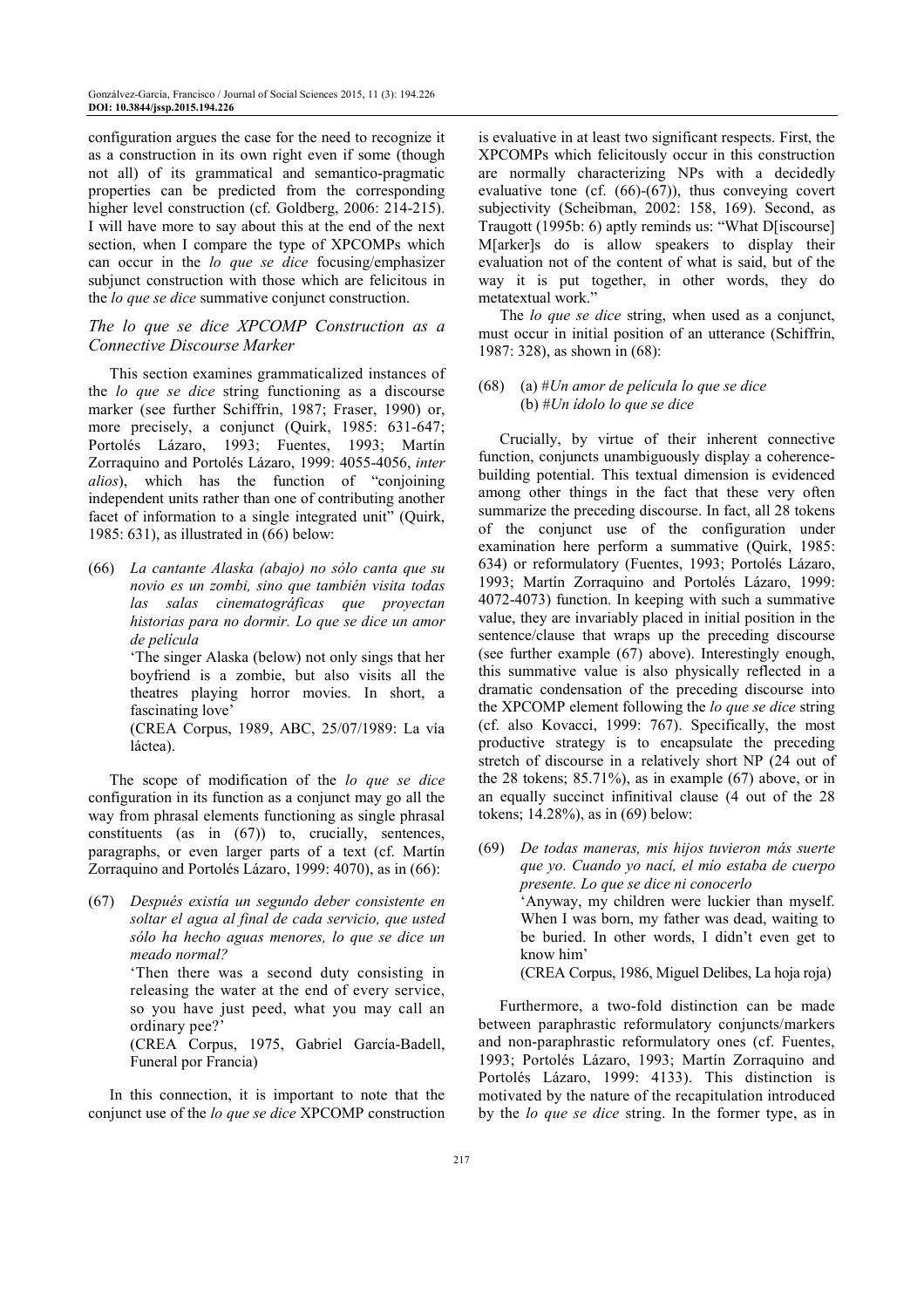example (67) above, the recapitulation does not involve any kind of variation in semantico-pragmatic import and is basically of a semantic type, as shown crucially by e.g., the near-synonymy relationship holding between the NPs *aguas menores* ('pee' or, alternatively, 'do number one' in British English) and *un meado normal* ('an ordinary pee'). In the latter type, by contrast, the basis for the recapitulation in question is pragmatic in nature and the material encoded in the XPCOMP after *lo que se dice* is not just a mere reformulation of the preceding discourse elements. This is the case in example (66), where the NP *un amor de película* ('a fascinating love') further adds, through a pun, an overwhelming laudatory appraisal by the subject/writer of Alaska's compelling passion for (horror) movies. Interestingly enough, nonparaphrastic reformulatory uses of *lo que se dice* rank higher in frequency (25 tokens out of 28; 89.28%) in comparison to paraphrastic ones (3 out of 28; 10.71%).<sup>20</sup>

As in the case of the Subjective-Transitive construction and the emphasizer/focusing use of the *lo que se dice* XPCOMP configuration, the notion of subjectivity can be seen to play a role here. In particular, covert subjectivity (cf. Scheibman, 2002: 158, 169) is encoded through the choice of predicate nominals in the XPCOMP slot conveying a value judgement on the part of the subject/speaker, as illustrated in (67) above. In addition, it must also be borne in mind that the *lo que se dice* string, by virtue of its conjunct or textual elaborator status is considered to be subjective in itself, insofar as it expresses the speaker's attitude towards some element in the discourse flow (cf. Quirk, 1985: 632; Traugott, 1995a: 40, *inter alios*). However, an important asymmetry between the summative conjunct *lo que se dice* configuration and its focusing/emphasizer subjunct counterpart concerns the fact that the conjunct configuration lacks the morphosyntactic flexibility of the focusing/emphasizer subjunct, as shown by the unfelicitous result (at best) of personal pronouns, prepositional phrases with a literal (locative) meaning, adverbs, dynamic infinitives and gerunds and non-finite clauses with an intervening nominal in the XPCOMP slot of the summative conjunct construction:

(70) *Lo que se dice un amor de película/#él/#en casa/#bien/#dormir/#corriendo/#cáersele la baba a Mary con la foto de tío Ramón en bañador* 

 $\overline{a}$ 

| Table 8. Frequencies of the <i>lo que se dice</i> XPCOMP |  |  |  |  |
|----------------------------------------------------------|--|--|--|--|
| construction in the CREA Corpus (listed in               |  |  |  |  |
| descending order of frequency)                           |  |  |  |  |
|                                                          |  |  |  |  |

|                     | Tokens | Rate % |
|---------------------|--------|--------|
| Emphasizer/Focusing | 178    | 86.40  |
| subjunct            |        |        |
| Summative conjunct  | 28     | 13.59  |
| TOTAL               | 206    | 100.00 |

Table 9. An overview of the behaviour of the *lo que se dice* XPCOMP constructions

|                    | Emphasizer/<br>Focusing subjunct | Summative<br>conjunct |
|--------------------|----------------------------------|-----------------------|
| Scope              | Clause/Phrase                    | Stretch of discourse  |
| Syntactic position | Variable Fixed                   |                       |
| Type of meaning    | Propositional                    | Metatextual           |

Bearing in mind that the analysis of discourse markers may, in some cases, resist a clear-cut classification, especially in view of the fact that "… any one marker may have a wide variety of meanings which overlap with the meanings of other markers" (Brinton, 1990: 48), it is convenient to highlight at least one example where the *lo que se dice* string as a focusing/emphasizer subjunct is practically indistinguishable from its connective summative use. In fact, more than 75% of the native informants agreed that the string reproduced in (71) could be felicitously paraphrased as *realmente/ciertamente* ('really', 'truly') and *en definitiva/o sea* ('in short', 'that is'). Interestingly enough, this example builds on the evidence reported in e.g., Schwenter (1996: 870) that Spanish *o sea* ('that is') manifests properties of both epistemic markers and commentary pragmatic markers, while also lending further credence to Traugott's contention that grammaticalization is gradual (Traugott, 2003: 626) and that the coexistence, or layering, of original and emergent functions is a common function of the grammaticalization of lexical items, at least in its early stages (Hopper and Traugott, 2003: 124-126).

(71) *Ahora ya sí que no entiendo nada –cabeceó el maestro con gesto serio–. Lo que se dice nada* 'Now I do not really understand anything –nodded the teacher with a serious gesture. Anything at all' (CREA Corpus, 1984, Ramón Ayerra, La lucha inútil)

The distribution of the *lo que so dice* XPCOMP construction is reproduced in Table 8, while Table 9 summarizes the main distinctive features of these two constructions in present-day Spanish.

The main bulk of this paper has been concerned with showing that a constructionist analysis is particularly illuminating to capture in its full richness the interaction of lexical semantics and constructional semantics within the family of subjective-transitive constructions with special focus on *decir* ('say'). More specifically, the use of a default or partial

<sup>20</sup> Searches in Google reveal that uses of the *lo que se dice* XPCOMP construction as a summative conjunct are gaining momentum and are particularly frequent as headlines or titles for short articles in newspapers, blogs, etc. Typical examples include the following: *Lo que se dice un partidazo* ('Definitely a good catch!') (used as headline in an article talking about Liliane Bettencourt being the richest woman in Europe) (http://www.diariovasco.com/20080828/ultima/dice-partidazo-20080828.html).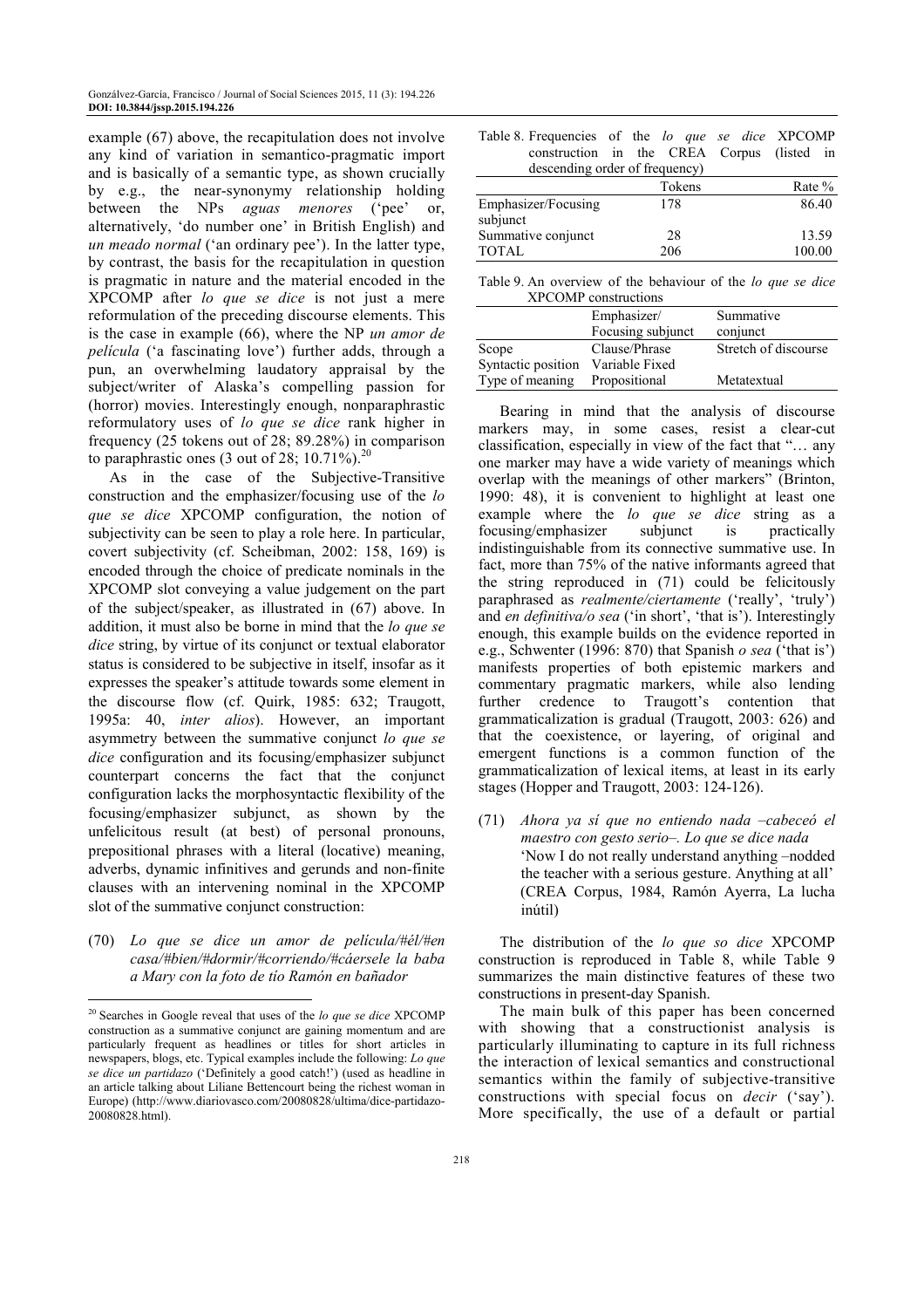inheritance system of the kind invoked in CCG (and other usage-based versions of CxG) makes it possible to capture the commonalities between the lower-level configurations of the subjective-transitive construction analyzed here and its higher-level configurations, while also accommodating the idiosyncratic particulars of specific lower-level configurations. This is particularly useful to account for the fact that the *lo que se dice* XPCOMP focusing/emphasizer subjunct construction also selects as XPCOMP identifying expressions, prepositional phrases with a literal, locative meaning,

dynamic infinitives and gerunds, adverbial phrases, etc., systematically disallowed in the *lo que se dice* XPCOMP summative conjunct construction and the other instances of the subjective-transitive construction scrutinized in this paper (cf. (70)). Moreover, default inheritance, as Gisborne and Patten (2011: 95) rightly observe, is particularly fit for modelling the types of categorization envisaged in Cognitive Semantics and usage-based models, which relies on prototypes and extensions from the prototypes rather than on sufficient and necessary conditions.



Prepositional Phrase (with a literal, locative meaning)\*

caérsele la baba a Mary Non-finite clause with an intervening nominal\*

 $\overline{a}$ 

Fig. 4. Generalizations on the semantico-pragmatic profile of the XPCOMP within the family of subjective-transitive constructions in Spanish.<sup>21</sup>

<sup>&</sup>lt;sup>21</sup> The asterisks next to the specific realizations of the XPCOMP listed on the lower box in Figure 4 are meant to reflect informally the fact that these realizations are only felicitous in the lower-level *lo que se dice* XPCOMP construction functioning as an emphasizer/ focusing subjunct and are not shared by the other instances of the construction scrutinized here, including the *lo que se dice* XPCOMP construction functioning as a summative conjunct.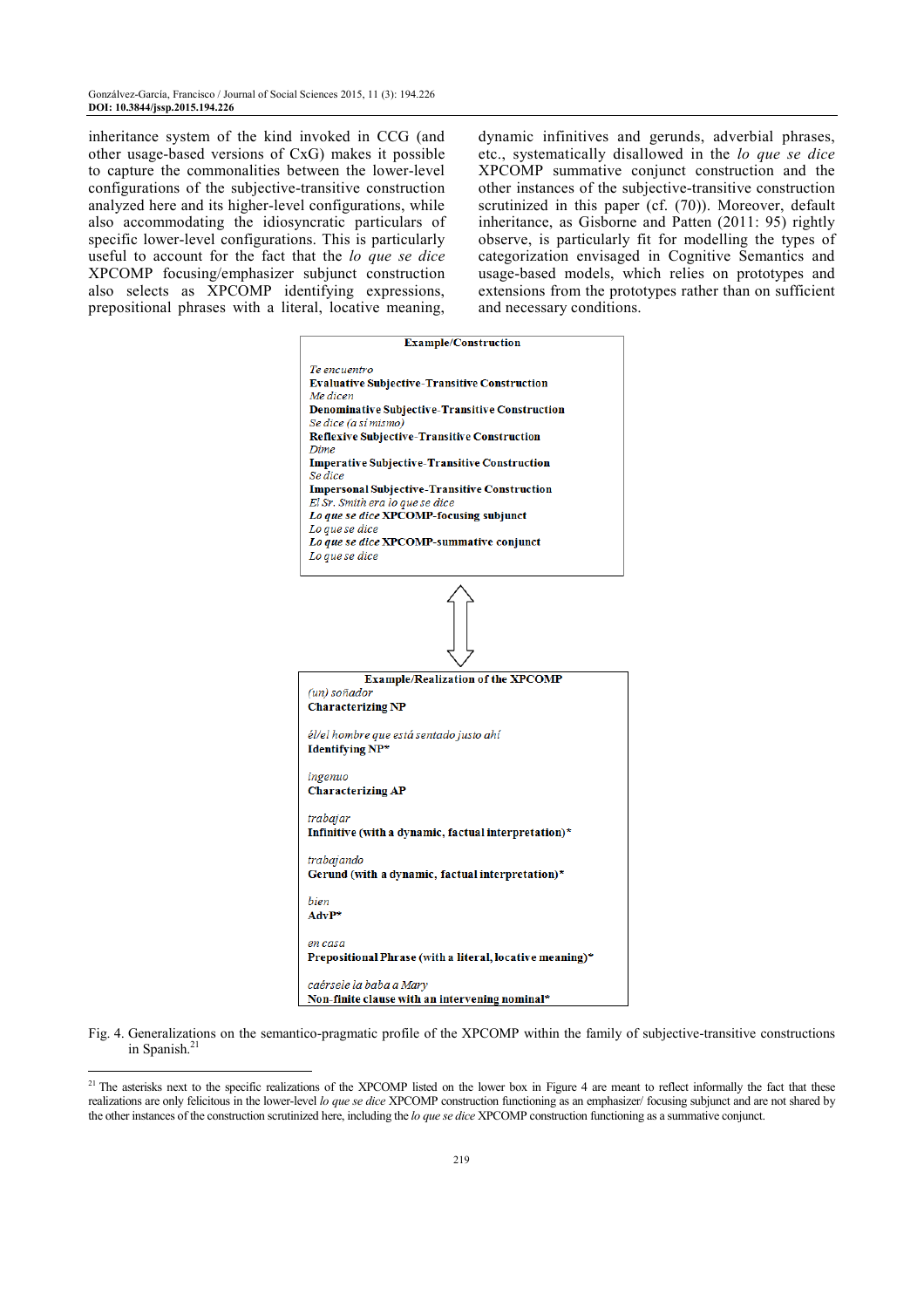## **Closing Remarks**

In this final section I will pinpoint only briefly a number of aspects in which a cognitively-oriented versions of CxG can be seen as entering into mutually beneficial relationships with studies advocating a wide view of phraseology in general (see Granger, 2011 and references therein) and Phraseodidactics in particular (González Rey, 2004; 2012; Timofeeva, 2013, *inter alios*).

First, construction grammar dispenses with a strict division between grammar and the lexicon and submits that grammar, the core as well as the periphery, boils down to a network of learned pairings of form (from morphemes, words, idioms, to partially lexically filled and fully general/schematic patterns) and their associated semantic or discourse functions (Goldberg, 2006: 18). Construction Grammar thus envisages a close, dynamic interaction between grammar and the lexicon in which phraseology plays a crucial role in the vertical as well as horizontal organization of the constructicon. Specifically, the constructionist, usage-based analysis of secondary predication with *verba dicendi* and *decir* ('say') outlined here shows that, while important differences in productivity and conventionalization exist across and within instances of the subjective-transitive construction, productive and idiosyncratic (and/or novel) configurations should be best seen as a continuum.

Second, secondary predication after *verba dicendi* displays a number of intricate semantico-pragmatic constraints and is in addition subject to coercion effects in combination with a reflexive pronoun, an imperative verb form and a reflex passive clitic. The constructionist account presented here relies heavily on enhancing the generative power of constructions and is thus intended to maximize the probabilistic knowledge of constructions and their mappings for efficient appropriate use (see Ellis, 2009) in the advanced Spanish L2 class. It does so by showing that the family resemblance that binds together the different configurations surveyed here and the broad-scale generalizations that it affords us at a propositional as well as textual level can serve as explicit input for a pedagogically principled and unified account of how this construction is realistically used for communicative purposes at a vertical level (i.e., in terms of which *verba dicendi* are eligible for occurrence in a given lower-level configuration) as well as at a horizontal level (i.e., in terms of the co-occurrence of the verb with other construction's components, such as e.g., a reflexive pronoun, an imperative verb form, a reflex passive clitic, or a particular XPCOMP). In the last instance, the constructionist analysis of the family of subjective-transitive constructions with *decir* ('say') offered here is guided by the assumption that much is gained by providing teaching input for high-frequency words such as *decir* ('say') in all its richness rather than focusing exclusively on its primary meanings in

relatively unconstrained environments such as the transitive construction with an NP or a finite *que*-clause, as in  $(72)(a)-(b)$ :

(72) (a) *Yo digo una cosa*

 'I say one thing' (b) *De hecho, yo digo que nosotros fabricamos muebles,* (…) (CREA, Oral, Televisión, Madrid, 05/07/91 B) 'As a matter of fact, I say that we make pieces of furniture'

Third, the subjective-transitive construction and its lower-level configurations are the result of the superimposition of multiple non-conflicting constructions. Thus, for instance, the family of subjective-constructions outlined here for *verba dicendi* in general and *decir* ('say') in particular cannot be properly understood if one fails to take into account the interaction of the subjective-transitive construction with other constructions, such as the reflexive construction, the imperative construction and the reflex passive construction, to mention only a few representative cases. This take on constructions is, in my opinion, particularly well-suited for the teaching of a whole language through its phraseology embodied in Phraseodidactics (González Rey, 2012: 76).

CCG regards synchrony and diachronically as being inextricably connected. Our analysis of the subjectivetransitive family of constructions in Spanish has been shown to provide a uniform account of the semanticopragmatic and discourse-functional properties of configurations even if these have undergone an early process of grammaticalization. But again the subtypes of grammaticalization that we have observed in the case of the *lo que se dice* XPCOMP construction are also operational in the case of adverbial expressions of lesser morphosyntactic complexity, such as *bien* ('well') and *en realidad* ('in actual fact'), which can function as emphasizer subjuncts and (transitional/summative) conjuncts:

- (73) (a) *París bien vale una misa* http://hombrerefranero.blogspot.com.es/2012/05/p aris-bien-vale-una-misa.html 'Paris is well worth a mass' (b) *Bien, como te decía antes, estaba muy ocupado* 'So, anyways I was saying that I was actually very busy'
- (74) (a) *Mr. Spencer no es en realidad amigo mío* 'Mr Spencer was not actually my friend' (b) *Nadie le hizo caso a Luis en la reunión. En realidad, su propuesta no tenía ni pies ni cabeza*. (Example taken from Martí Sánchez, 2008: 84)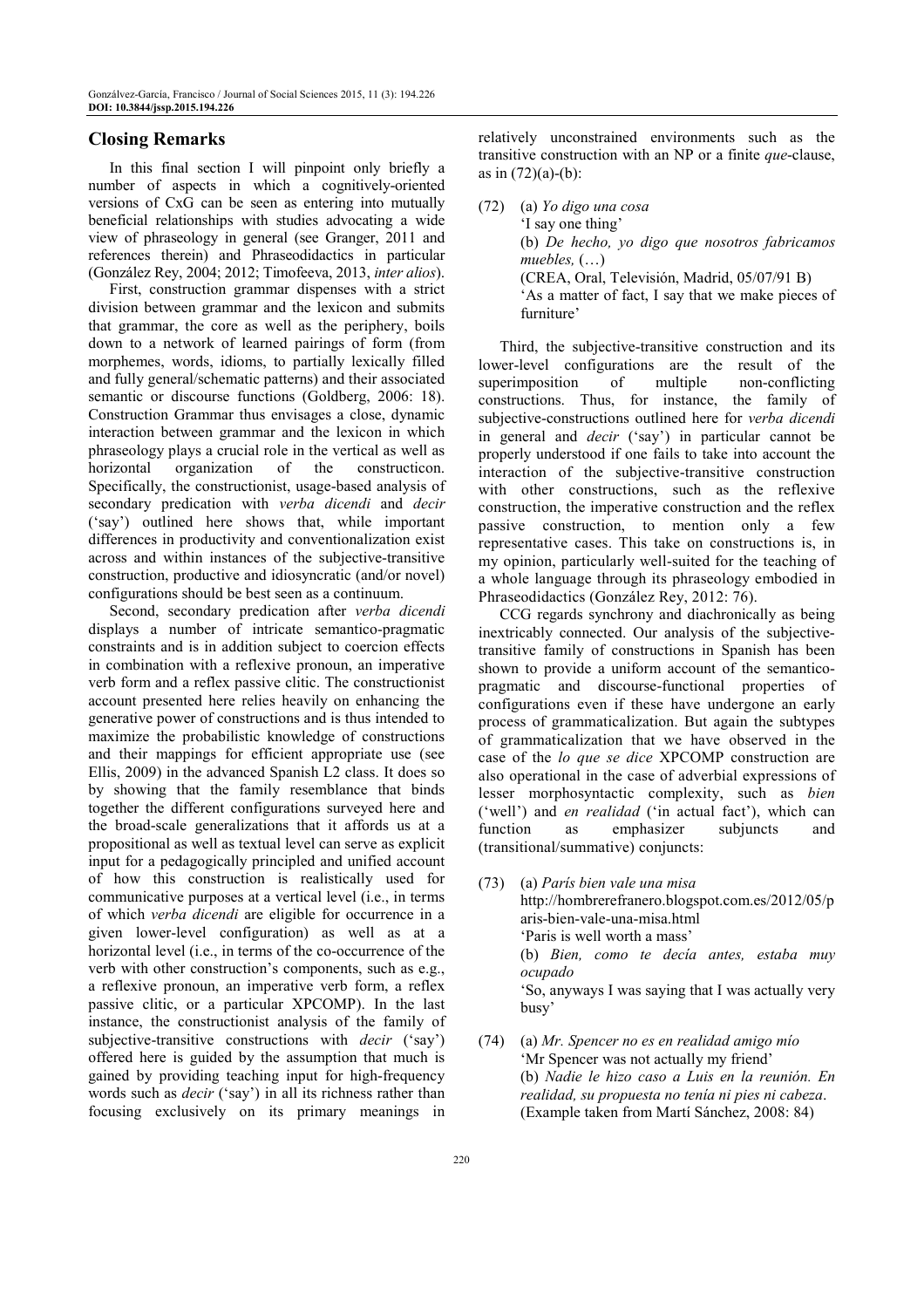'Nobody paid any attention to Luis at the meeting. As a matter of fact, his proposal made no sense at all'

CCG assumes that "[c]ognition, consciousness, experience, embodiment, brain, self and human interaction, society, culture and history are all inextricably intertwined in rich, complex and dynamic ways in language, so an understanding of language is incomplete without them." (Ellis, 2008: 5) (see Ellis and Cadierno, 2009 and Ellis, 2013 for further discussion). This comprehensive and highly interdisciplinary conception of language in general and meaning in particular is fully consonant with the also decidedly interdisciplinary view that Phraseodidactics takes on phraseology, incorporating insights from disparate disciplines, such as glotodidactics, contrastive linguistics, psycholinguistics, neurolinguistics, sociolinguistics or pragmatics, with a view to doing full justice to the complexity of the processes leading up to a full phraseological competence.

Last but not least, CCG (like usage-based models in general) takes processing very seriously. Thus, in the case of the family of subjective-transitive constructions with *decir* ('say'), as with other constructions, (more) empirical research needs to be carried out into the processing and the storage of chunks or multiword units. As Granger (2011: 131) persuasively argues, it is also necessary that language specialists in general and materials designers in particular pay close attention to the findings emerging from these psycholinguistic experiments. This would be an especially important asset in the process of finding the balance between "exploiting the richness of fine-grained corpus-derived descriptions and keeping the learning load at a manageable level" (Granger, 2011: 131), one of the most challenging (and certainly exciting) tasks that pedagogically-minded construction grammarians, advocates of the wide phraseological view as well as practitioners of Phraseodidactics are more likely than not to be facing in the near future.

# **Acknowledgement**

The author wishes to thank two anonymous reviewers as well as the editor of this issue for helpful comments on an earlier version of this paper. All usual disclaimers apply.

#### **Funding Information**

Financial support from research projects FFI2013- 40517-P and FFI2013-43593-P funded by the Spanish Ministry of Economy and Competitiveness is gratefully acknowledged.

## **References**

- Bencini, G.M.L. and A.E. Goldberg, 2000. The contribution of argument structure constructions to sentence meaning. J. Memory Lang., 43: 640-651. DOI: 10.1006/jmla.2000.2757
- Bisang, W., 2011. Grammaticalization and Typology. In: The Oxford Handbook of Grammaticalization, Heine, B. and H. Narrog (Eds.), Oxford University Press, Oxford, ISBN-13: 9780199586783, pp: 105-117.
- Boas, H.C., 2010. Contrastive Studies in Construction Grammar. 1st Edn., John Benjamins, Amsterdam, ISBN-10: 9789027204325, pp: 244.
- Boas, H.C. and F. Gonzálvez-García, 2014. Romance Perspectives on Construction Grammar. 1st Edn., John Benjamins, Amsterdam, ISBN-13: 9789027204370, pp: 316.
- Boas, H.C. and I.A. Sag, 2012. Sign-Based Construction Grammar. 1st Edn., CSLI, Stanford, ISBN-10: 9781575866284, pp: 391.
- Boye, K. and P. Harder, 2011. Grammaticalization and Functional Linguistics. In: Handbook of Grammaticalization, Heine, B. and H. Narrog (Eds.), OUP Oxford, Oxford, ISBN-13: 9780199586783, pp: 56-68.
- Boyland, J.T., 1996. Morphosyntactic change in progress: A psycholinguistic approach. Ph.D. Thesis, University of California, Berkeley, United States of America.
- Brinton, L.J., 1990. The Development of Discourse Markers in English. In: Historical Linguistics and Philology, Fisiak, J. (Ed.), Walter de Gruyter, Berlin, ISBN-10: 3110122049, pp: 45-71.
- Butler, C.S. and F. Gonzálvez-García, 2014. Exploring Functional-Cognitive Space. 1st Edn., John Benjamins, Amsterdam, ISBN-10: 9789027270221, pp: 597.
- Bybee, J., 2003a. Cognitive Processes in Grammaticalization. In: The New Psychology of Language: Cognitive and Functional Approaches to Language Structure, Tomasello, M. (Ed.), L. Erlbaum, Mahwah, ISBN-10: 080583429X, pp: 145-167.
- Bybee, J., 2003b. Mechanisms of Change in Grammaticalization: The Role of Frequency. In: The Handbook of Historical Linguistics, Joseph, B.D. and R.D. Janda (Eds.), Wiley, Malden, ISBN-10: 1405127473, pp: 602-623.
- Bybee, J., 2006. From usage to grammar: The mind's response to repetition. Language, 82: 711-733. DOI: 10.1353/lan.2006.0186
- Bybee, J., 2010. Language, Usage and Cognition. 1st Edn., Cambridge University Press, Cambridge, ISBN-10: 9780521616836, pp: 264.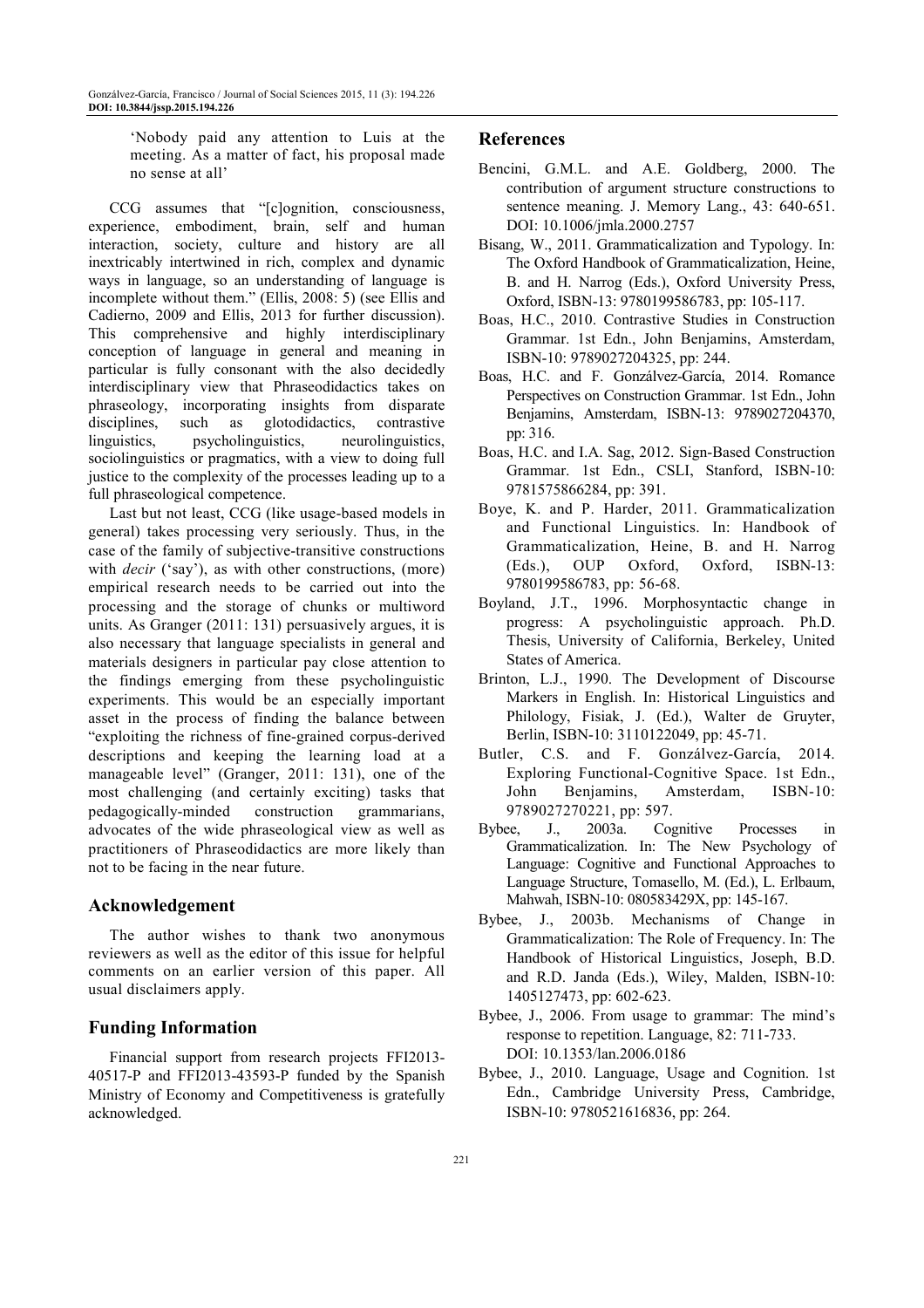- Bybee, J., 2011. Usage-Based Theory and Grammaticalization. In: The Oxford Handbook of Grammaticalization, Heine, B. and H. Narrog (Eds.), OUP Oxford, Oxford, ISBN-13: 9780199586783, pp: 69-78.
- Bybee, J., 2013. Usage-Based Theory and Exemplar Representation. In: The Oxford Handbook of Construction Grammar, Hoffman, T. and G. Trousdale, (Eds.), OUP USA, Oxford, ISBN-13: 9780195396683, pp: 49-69.
- Bybee, J. and P.J. Hopper, 2001. Frequency and the Emergence of Linguistic Structure. John Benjamins, Amsterdam, ISBN-13: 9789027229489, pp: 492.
- Bybee, J. and R. Torres Cacoullos, 2009. The Role of Prefabs in Grammaticization. In: Formulaic Language: Distribution and Historical Change, Corrigan, R., E.A. Moravcsik, H. Ouali and K. Wheatley, (Eds.), John Benjamins, Philadelphia, ISBN-13: 9789027229953, pp: 187-218.
- Bybee, J., R. Perkins and W. Pagliuca, 1994. The Evolution of Grammar: Tense, Aspect and Modality in the Languages of the World. 1st Edn., University of Chicago Press, Chicago, ISBN-13: 9780226086651, pp: 398.
- Chafe, W. and J. Nichols, 1986. Evidentiality: The Linguistic Coding of Epistemology. Ablex Publishing Corporation, Norwood, NJ., ISBN-10: 0893912034, pp. 346.
- Chomsky, N., 1995. The Minimalist Program. 1st Edn., MIT Press, Cambridge, ISBN-13: 9780262032292, pp: 420.
- Company Company, C., 2004. Gramaticalización por subjetivización como la prescindibilidad de la sintaxis. Nueva Revista de Filología Hispánica, 52: 1-27.
- Company Company, C., 2006. Zero in Syntax, Ten in Pragmatics or Subjectification as Syntactic Cancellation. In: Subjectification: Various Paths to Subjectivity, Athanasiadou, A., C. Canakis and B. Cornillie (Eds.), Walter de Gruyter, Berlin, ISBN-13: 978-3-11-089297-0, pp: 375-398.
- Company Company, C., 2008. The directionality of grammaticalization in Spanish. J. Historical Pragmatics, 9: 200-224. DOI: 10.1075/jhp.9.2.03com
- Copestake, A., D. Flickinger, C.J. Pollard and I.A. Sag, 2005. Minimal recursion semantics: An introduction. Res. Lang. Comput., 3: 281-332. DOI: 10.1007/s11168-006-6327-9
- Croft, W., 2001. Radical Construction Grammar: Syntactic Theory in Typological Perspective. 1st Edn., Oxford University Press, Oxford, ISBN-13: 978-0-19-829954-7, pp: 416.
- Croft, W., 2003. Lexical Rules Vs. Constructions: A False Dichotomy. In: Motivation in Language: Studies in Honor of Günter Radden, Cuyckens, H., T. Berg, R. Dirven and Klaus-Uwe Panther, (Eds.), John Benjamins, Amsterdam, ISBN-13: 9781588114266, pp: 49-68.
- Croft, W. and A. Cruse, 2004. Cognitive Linguistics. 1st Edn., Cambridge University Press, New York, ISBN-13: 9780521667708, pp: 356.
- Dasher, R.B., 1995. Grammaticalization in the system of Japanese predicate honorifics. PhD Thesis, University of Stanford, California, USA.
- Davies, M., 2006. A Frequency Dictionary of Spanish: Core Vocabulary for Learners. 6th Edn., Routledge, New York, ISBN-13: 9780415334297, pp: 296.
- De Smet, H. and J.C.Verstraete, 2006. Coming to terms with subjectivity. Cognitive Linguistics, 17: 365-392. DOI: 10.1515/COG.2006.011
- Demonte, V. and P. Masullo, 1999. La Predicación: Los Complementos Predicativos. In: Gramática Descriptiva de la Lengua Española, Bosque, I. and V. Demonte (Eds.), Librería Tirant lo Blanch, Madrid, ISBN-10: 84-239-7919-9, pp: 2461-2523.
- Diessel, H., 2013. Construction Grammar and First Language Acquisition. In: The Oxford Handbook of Construction Grammar, Hoffmann, T. and G. Trousdale, (Eds.), OUP USA, Oxford, ISBN-13: 9780195396683, pp: 347-364.
- Diewald, G., 2006. Context types in grammaticalization as constructions. Constructions SV1-9.
- Du Bois, J., 1985. Competing Motivations. In: Iconicity in Syntax, Haiman, J. (Ed.), John Benjamins, Amsterdam, ISBN-13: 9780915027316, pp: 343-366.
- Ellis, N., 1996. Sequencing in SLA: Phonological memory, chunking and points of order. Stud. Second Language Acquisition, 18: 91-126. DOI: 10.1017/S0272263100014698
- Ellis, N., 2008. Phraseology: The Periphery and The Heart of Language. In: Phraseology in Foreign Language Learning and Teaching, Meunier, F. and S. Granger (Eds.), John Benjamins, Amsterdam, ISBN-13: 9789027232441, pp: 1-13.
- Ellis, N., 2009. Optimizing the Input: Frequency and Sampling in Usage-Based and Form-Focused Learning. In: The Handbook of Language Teaching, Long, M.H. and C. Doughty (Eds.), Wiley, Malden, ISBN-13: 9781444315790, pp: 139-158.
- Ellis, N., 2013. Second Language Acquisition. In: The Oxford Handbook of Construction Grammar, Hoffmann, T. and G. Trousdale (Eds.), OUP USA, Oxford, ISBN-13: 9780195396683, pp: 365-378.
- Ellis, N. and T. Cadierno, 2009. Constructing a second language: Introduction to the special section. Annual Rev. Cognitive Linguistics, 7: 111-139. DOI: 10.1075/arcl.7.05ell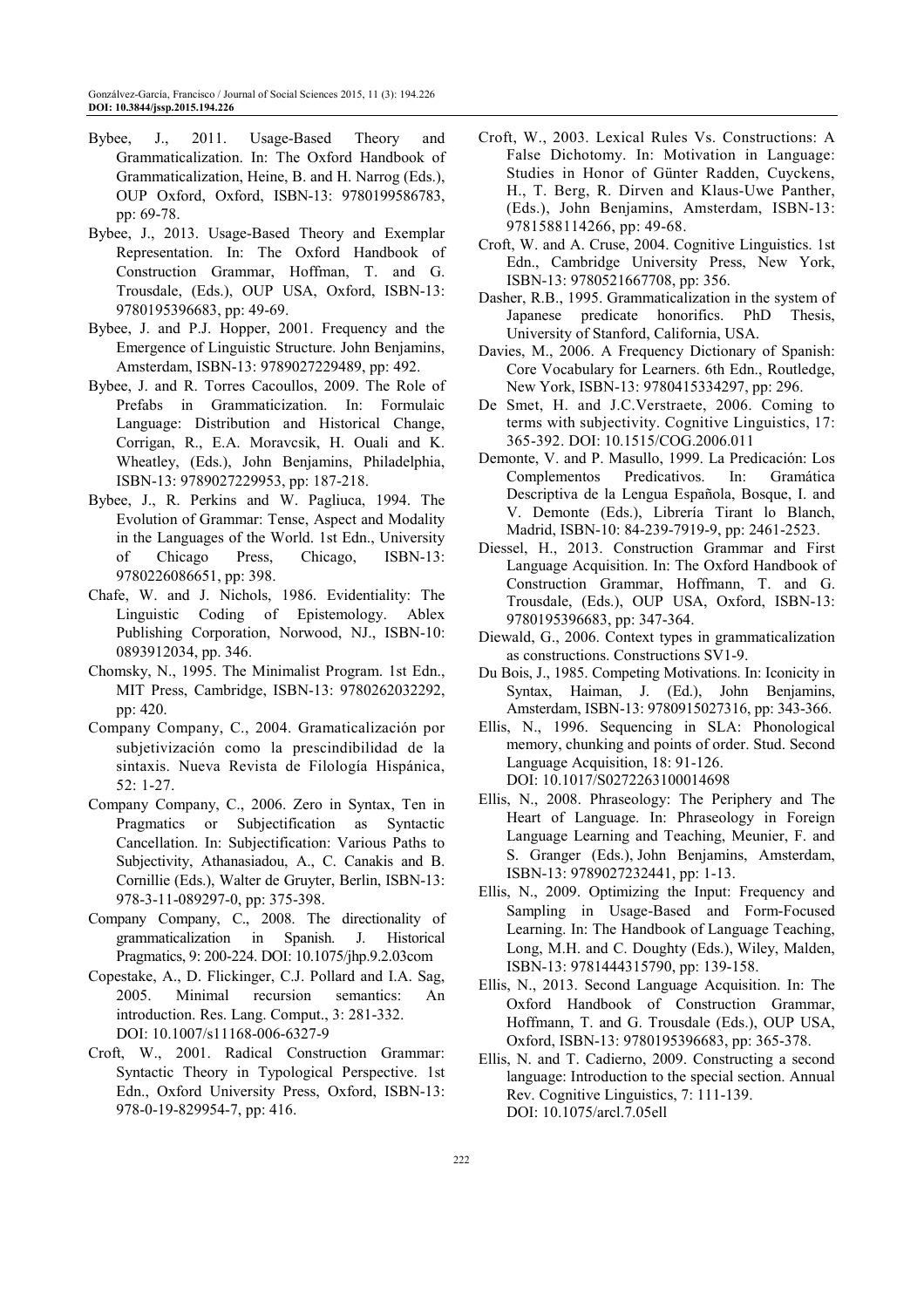- Faltz, L., 1977. Reflexivization: A Study in universal syntax. Ph.D. Theis, University of California at Berkeley, Berkeley, California, USA.
- Felíu Arquiola, E., 2011. Las reduplicaciones léxicas nominales en español actual. Verba, 38: 95-126.
- Fernández, S., 2007. La Voz Pasiva en Español: Un Análisis Discursivo. 1st Edn., P. Lang, Frankfurt am Main, ISBN-13: 978-3-631-56109-6, pp: 199.
- Fernández Lagunilla, M. and E. De Miguel. 2000. Relaciones entre el léxico y la sintaxis: Adverbios de foco y delimitadores aspectuales. Verba, 26: 97-128.
- Fernández Ramírez, S., 1987. Gramática Española: El Verbo y la Oración. 1st Edn., Arco Libros, Madrid, ISBN: 84-7635-009-0, pp: 544.
- Fillmore, C.F., 1985. Frames and the semantics of understanding. Quaderni di Semantica, 6: 222-254.
- Fillmore, C.F., P. Kay and M.C. O'Connor, 1988. Regularity and idiomaticity in grammatical constructions: The case of let alone. Language, 64: 501-538. DOI: 10.2307/414531
- Fraser, B., 1990. An approach to discourse markers. J. Pragmatics, 14: 383-395.

DOI: 10.1016/0378-2166(90)90096-V

- Fuentes, C., 1991. Adverbios de modalidad. Verba, 18: 275-321.
- Fuentes, C., 1993. Conclusivos y reformulativos. Verba, 20: 171-198.
- García, E.C., 1975. The Role of Theory in Linguistic Analysis: The Spanish Pronoun System. 1st Edn., North-Holland, Amsterdam, ISBN-10: 0720461804, pp: 522.
- Ghomeshi, J., R. Jackendoff, N. Rosen and K. Russell. 2004. Contrastive focus reduplication in English (The salad-salad paper). Natural Language Linguistic Theory, 22: 307-357. DOI: 10.1023/B:NALA.0000015789.98638.f9
- Gisborne, N. and A. Patten. 2011. Construction Grammar and Grammaticalization. In: The Oxford Handbook of Grammaticalization, Narrog, H. and B. Heine (Eds.), OUP Oxford, New York, ISBN-13: 9780199586783, pp: 92-104.
- Goldberg, A., 1995. Constructions: A Construction Grammar Approach to Argument Structure. 1st Edn., University of Chicago Press, Chicago, ISBN-10: 0-226-30086-2, pp: 265.
- Goldberg, A., 1998. Patterns of Experience in Patterns of Language. In: The New Psychology of Language, Tomasello, M. (Ed.), Lawrence Erlbaum, Mahwah, N.J., ISBN-13: 978-0805834284, pp: 203-219.
- Goldberg, A., 2006. Constructions at Work: The Nature of Generalization in Language. 1st Edn., Oxford University Press, Toronto, ISBN-13: 9780199268528, pp: 280.
- Goldberg, A., 2011. Argument structure constructions: Items and generalizations. Plenary delivered at the 44th Annual Meeting of the Societas Linguistica Europaea, University of La Rioja, Logroño.
- Goldberg, A., 2013. Constructionist Approaches. In: The Oxford Handbook of Construction Grammar, Hoffmann, T. and G. Trousdale (Eds.), OUP USA, Oxford, ISBN-13: 9780199586783, pp: 15-31.
- González Rey, M.I., 2004. A fraseodidáctica: Un eido da fraseoloxía aplicada. Cadernos Fraseoloxía Galega, 6: 113-130.
- González Rey, M.I., 2012. De la didáctica de la fraseología a la fraseodidáctica. Paremia, 21: 67-84.
- Gonzálvez-García, F., 2006. Passives without actives: Evidence from verbless complement clauses in Spanish. Constructions SV1-5/2006, 1: 1-65.
- Gonzálvez-García, F., 2007. 'Saved by the reflexive': Evidence from coercion via reflexives in verbless complement clauses in English and Spanish. Annual Rev. Cognitive Linguistics, 5: 193-238. DOI: 10.1075/arcl.5.09gon
- Gonzálvez-García, F., 2008. The Interaction Between Coercion and Constructional Polysemy: The Case of Verba Dicendi et Declarandi in Secondary Predication in English and Spanish. In: Current Trends in Contrastive Linguistics: Functional and Cognitive Perspectives, González, M.A., J.L. Mackenzie and E.M. González Álvarez, (Eds.), John Benjamins, Amsterdam, ISBN-13: 9789027215710, pp: 281-321.
- Gonzálvez-García, F., 2009. The family of object- related depictives in English and Spanish: Towards a usagebased constructionist analysis. Language Sci., 31: 663-723. DOI: 10.1016/j.langsci.2008.01.003
- Gonzálvez-García, F., 2011. Metaphor and metonymy do not render coercion superfluous: Evidence from the subjective-transitive construction. Linguistics, 49: 1305-1358. DOI: 10.1515/ling.2011.037
- Gonzálvez-García, F., 2014. Words as Constructions: Some Reflections in the Light of Constructionist Approaches. In: To Be or Not to Be a Word: New Reflections on the Definition of Word, Ibarretxe-Antuñano, I. and J.L. Mendívil-Giró (Eds.), Cambridge Scholars Publishing, Newcastle upon Tyne, ISBN-10: 1-4438-6207-X, pp: 164-188.
- Gonzálvez-García, F. and C.S. Butler, 2006. Mapping functional-cognitive space. Annual Rev. Cognitive Linguistics, 4: 39-96. DOI: 10.1075/arcl.4.04gon
- Granger, S., 2011. From Phraseology to Pedagogy: Challenges and Prospects. In: The Phraseological View of Language: A Tribute to John Sinclair, Herbst, T., S. Faulhaber and P. Uhrig, (Eds.), Walter de Gruyter, Berlin, ISBN-13: 978-3-11-025701-4, pp: 123-146.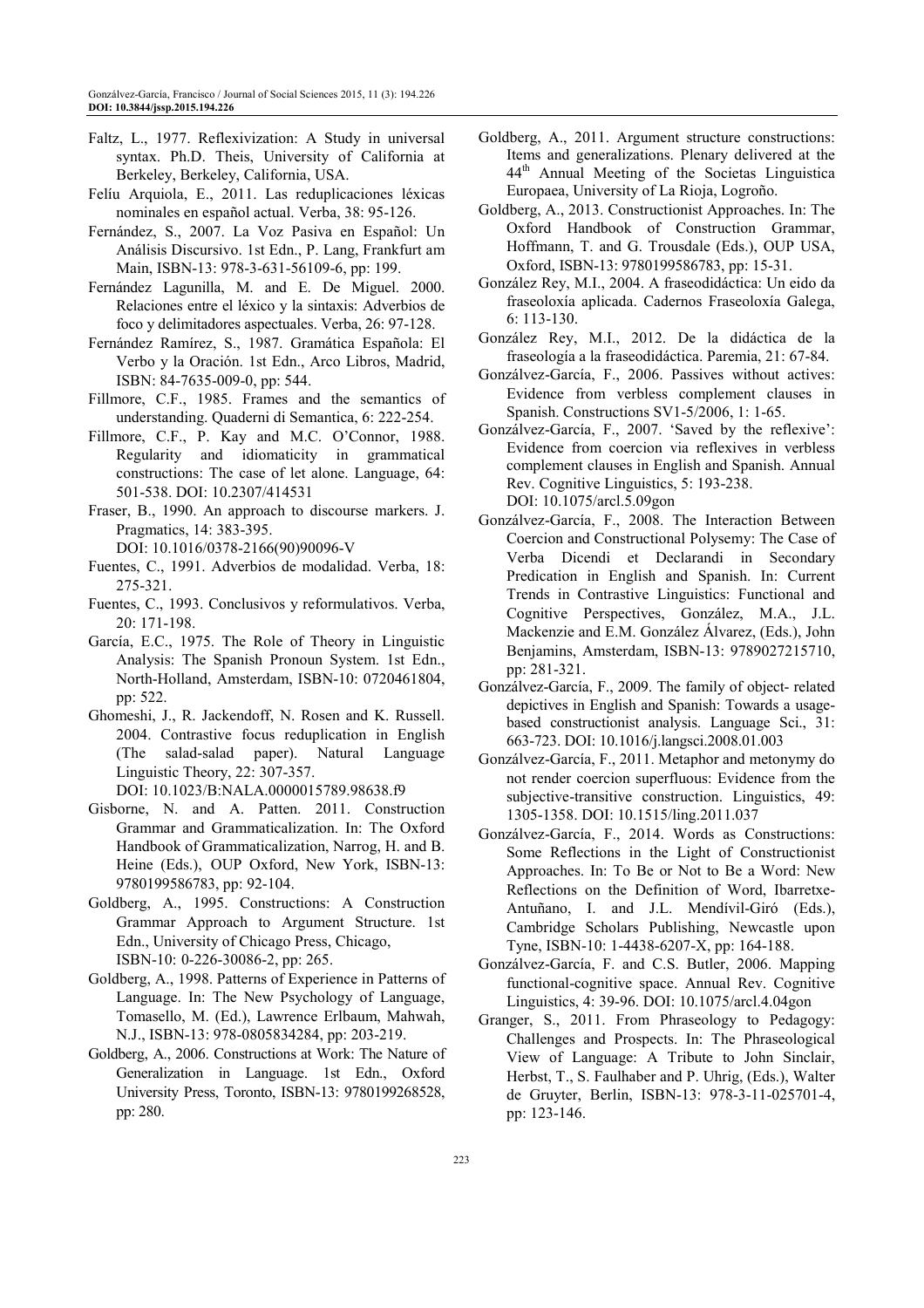- Gries, S., 2013. Data in Construction Grammar. In: The Oxford Handbook of Construction Grammar, Hoffmann, T. and G. Trousdale, (Eds.), OUP USA, Oxford, ISBN-13: 9780199586783, pp: 93-108.
- Haiman, J., 1991. Motivation, Repetition and Emancipation: The Bureaucratization of Language. In: Linguistic Studies Presented to John L. Finlay, Wolfart, H.C. and J.L. Finlay, (Ed.), Algonquian and Iroquoian Linquistics, Winnipeg, ISBN-10: 0-921064-08-X, pp: 45-70.

Halliday, M.A.K., 1985. An Introduction to Functional Grammar. 1st Edn., Edward Arnold Press, Cambridge, ISBN-10: 0713163658, pp: 387.

- Heine, B., 2003. Grammaticalization. In: The Handbook of Historical Linguistics, Joseph, B. and R. Janda (Eds.), Wiley, Malden, ISBN-10: 0631195718, pp: 575-601.
- Heine, B., U. Claudi and F. Hünnemeyer, 1991. From Cognition to Grammar: Evidence from African Languages. In: Approaches to Grammaticalization, Traugott, E. and B. Heine (Eds.), John Benjamins, Amsterdam, ISBN-13: 9789027228956, pp: 149-187.
- Hopper, P.J., 2007. Linguistics and micro-rhetoric a twenty-first century encounter. J. English Linguistics, 35: 236-252. DOI: 10.1177/0075424207305307
- Hopper, P.J. and E.C. Traugott, 1993. Grammaticalization. 1st Edn., Cambridge University Press, Cambridge, ISBN-10: 0521804213, pp: 256.
- Hopper, P.J. and E.C. Traugott, 2003. Grammaticalization. 2nd Edn., Cambridge University Press, Cambridge, ISBN-10: 0521804213, pp: 276.
- Kay, P., 1997. Words and the Grammar of Context. 1st Edn., CSLI Publications, Stanford, ISBN-13: 9781881526179, pp: 263.
- Kay, P., 2013. The Limits of (Construction) Grammar. In: The Oxford Handbook of Construction Grammar, Hoffmann, T. and G. Trousdale, (Eds.), O.U.P. USA, Oxford, ISBN-13: 9780199586783, pp: 32-48.
- Kay, P. and C. Fillmore, 1999. Grammatical constructions and linguistic generalizations: The what's X doing Y? construction. Language, 75: 1-33. DOI: 10.1353/lan.1999.0033
- Kovacci, O., 1999. El Adverbio. In: Gramática Descriptiva de la Lengua Española, Bosque, I. and V. Demonte, (Eds.), Librería Tirant lo Blanch, Madrid, ISBN-10: 84-239-7918-0, pp: 705-786.
- Lakoff, G., 1987. Women, Fire and Dangerous Things: What Categories Reveal about the Mind. 1st Edn., University of Chicago, Chicago, pp: 600.
- Langacker, R., 1987. Foundations of Cognitive Grammar: Theoretical Prerequisites. 1st Edn., Stanford University Press, Stanford, ISBN-10: 0804738513, pp: 540.
- Langacker, R., 2000. A Dynamic Usage-Based Model. In: Usage-Based Models of Language, Barlow, M. and S. Kemmer, (Eds.), CSLI Publications, Stanford, ISBN-10: 1575862190, pp: 1-63.
- Langacker, R., 2005. Integration, Grammaticization and Constructional Meaning. In: Grammatical Constructions: Back to the Roots, Fried, M. and H.C. Boas (Eds.), John Benjamins, Philadelphia, ISBN-10: 9027218242, pp: 157-189.
- Langacker, R., 2008. Cognitive Grammar: A Basic Introduction. 1st Edn., Oxford University Press, New York, ISBN-10: 0195331958, pp: 562.
- Langacker, R., 2011. Grammaticalization and Cognitive Grammar. In: The Oxford Handbook of Grammaticalization, Heine, B. and H. Narrog (Eds.), O.U.P. Oxford, New York, ISBN-13: 9780199586783, pp: 79-91.
- Lehmann, C., 1995. Thoughts on Grammaticalization. 1st Edn., Lincom Europa, München, ISBN-10: 3929075504, pp: 192.
- Lehmann, C., 2002. Thoughts on Grammaticalization. 2nd Edn., Seminar für Sprachwiss. der Univ., Erfurt, pp: 171.
- Lyons, J., 1982. Deixis and Subjectivity: Loquor, Ergo Sum? In: Speech, Place and Action: Studies of Deixis and Related Topics, Jarvella, R.J. and W. Klein (Eds.), Wiley, New York, ISBN-10: 0471100455, pp: 101-124.
- Mairal Usón, R. and F. Gonzálvez-García, 2010. Verbos y Construcciones en el Espacio Cognitivo-Funcional Del Siglo XXI. In: La Gramática del Sentido: Léxico y Sintaxis en la Encrucijada, Val Álvaro, J.F. and M.C. Horno Chéliz, (Eds.), Prensas Universitarias de Zaragoza, Zaragoza, ISBN 10: 8415031505, pp: 123-152.
- Maldonado, R., 1999. A Media Voz: Problemas Conceptuales del Clítico Se. Edn., Instituto de Investigaciones Filológicas, UNAM, México, ISBN-10: 9683674747, pp: 480.
- Martí Sánchez, M., 2008. La hipótesis de la subjetivización en la pragmaticalización/gramaticalización de los operadores pragmáticos. Paremia, 17: 79-90.
- Martín Zorraquino, M.A., 1979. Las Construcciones Pronominales en Español: Paradigma Desviaciones. Edn., Gredos, Madrid, ISBN-10: 8424907949, pp: 413.
- Martín Zorraquino, M.A. and J. Portolés Lázaro, 1999. Los Marcadores del Discurso. In: Gramática Descriptiva de la Lengua Española, Bosque, I. and V. Demonte (Eds.), Librería Tirant lo Blanch, Madrid, ISBN-10: 8423979180, pp: 4051-4213.
- Martínez Vázquez, M., 2004. Learning argument structure generalizations in a foreign language. Vigo Int. J. Applied Linguistics, 1: 151-165.
- Mendikoetxea, A., 1999. Construcciones Inacusativas y Pasivas. In: Gramática Descriptiva de la Lengua Española, Bosque, I. and V. Demonte (Eds.), Librería Tirant lo Blanch, Madrid, ISBN-10: 8423979180, pp: 1575-1722.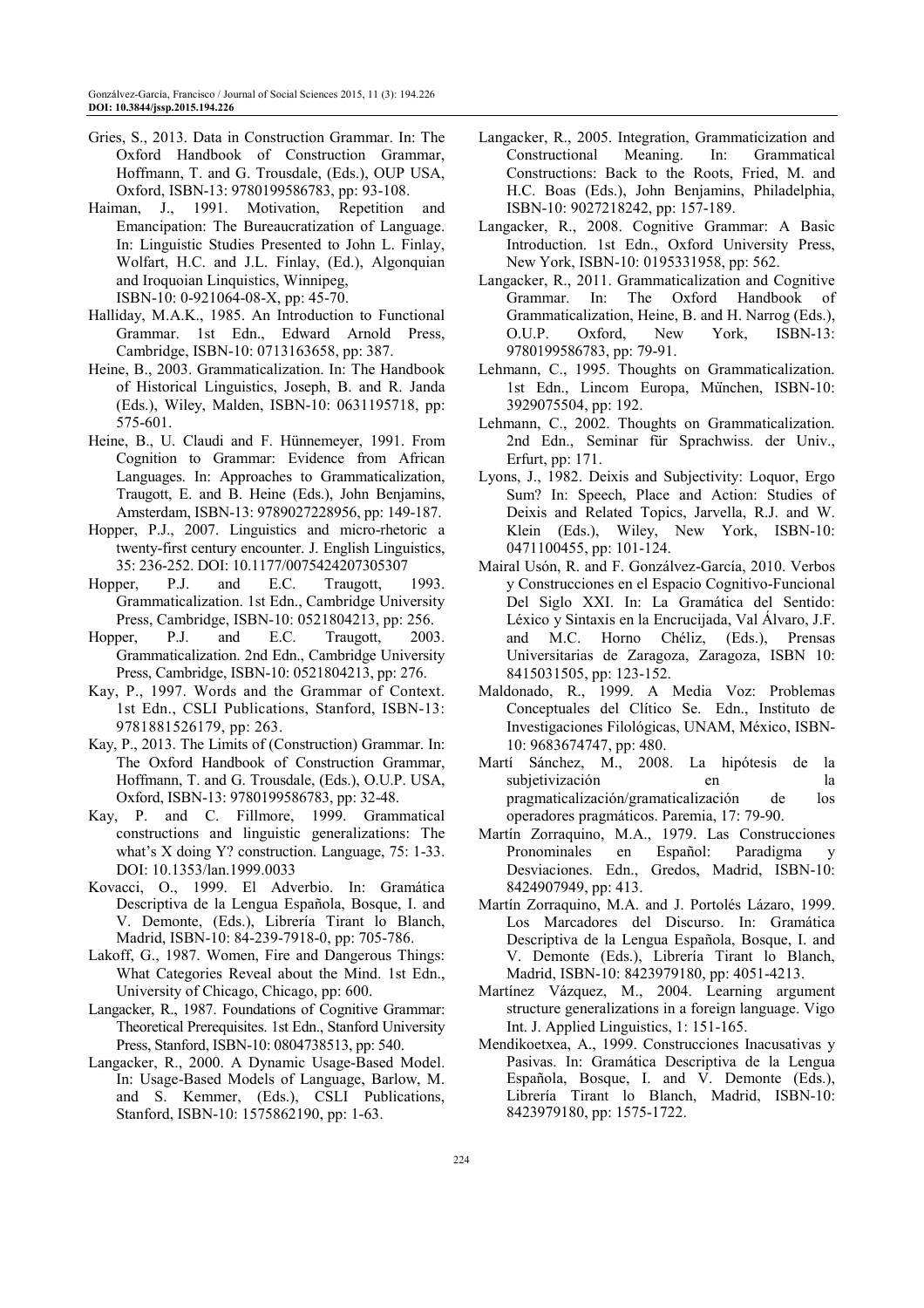- Michaelis, L.A., 2003. Headless Constructions and Coercion by Construction. In: Mismatch: Form-Function Incongruity and the Architecture of Grammar, Francis, E.J. and L.A. Michaelis (Eds.), CSLI Publications, Stanford, ISBN-10: 1575863839, pp: 259-310.
- Michaelis, L.A., 2004. Type shifting in construction grammar: An integrated approach to aspectual coercion. Cognitive Linguistics, 15: 1-67. DOI: 10.1515/cogl.2004.001
- Michaelis, L.A., 2011. Stative by construction. Linguistics, 49: 1359-1400. DOI: 10.1515/ling.2011.038
- Narrog, H. and B. Heine, 2011. Introduction. In: The Oxford Handbook of Grammaticalization, Heine, B. and H. Narrog, (Eds.), O.U.P. Oxford, New York, ISBN-13: 9780199586783, pp: 1-16.
- Pagliuca, W., 1994. Perspectives on Grammaticalization. 1st Edn., John Benjamins, Amsterdam, ISBN-10: 9027236127, pp: 306.
- Portolés Lázaro, J., 1993. La distinción entre los conectores y otros marcadores del discurso en español. Verba, 20: 141-170.
- Pustejovsky, J., 1991. The generative lexicon. Comput. Linguistics, 17: 409-441.
- Quirk, R., 1985. A Comprehensive Grammar of the English Language. 1st Edn., Longman, London, ISBN-10: 0582517346, pp: 1779.
- Suñer Gratacós, A. and F. Roca, 1997-1998. Reduplicación y tipos de cuantificación en español. Estudi General: Revista Facultat Lletres Universitat Girona, 17-18: 37-67.
- Ruiz de Mendoza Ibáñez, F.J. and M.S. Peña Cervel. 2008. Grammatical Metonymy within the 'Action' Frame in English and Spanish. In: Current Trends in Contrastive Linguistics: Functional and Cognitive Perspectives, González, M.A., J.L. Mackenzie and E.M. González Álvarez, (Eds.), John Benjamins, Amsterdam, ISBN-10: 9027215715, pp: 251-280.
- Sag, I.A., H.C. Boas and P. Kay, 2012. Introducing Sign-Based Construction Grammar. In: Sign-Based Construction Grammar, Boas, H.C. and I.A. Sag (Eds.), CSLI Publications, Stanford, ISBN-10: 1575866285, pp: 1-29.
- Sánchez López, C., 2002. Las Construcciones con 'Se'. Estado de la Cuestión. In: Las Construcciones Con 'Se', Sánchez López, C. (Ed.), Visor Libros, Madrid, ISBN-10: 8475229662, pp: 13-163.
- Scheibman, J., 2002. Point of View and Grammar: Structural Patterns of Subjectivity in American English Conversation. John Benjamins, Amsterdam, ISBN-10: 9027226210, pp: 187.
- Schiffrin, D., 1987. Discourse Markers. 1st Edn., Cambridge University Press, Cambridge, ISBN: 9780521357180, pp: 376.
- Schönefeld, D., 2006. Constructions. Constructions SV1- 1/2006.
- Schwenter, S.A., 1996. Some reflections on o sea: A discourse marker in Spanish. J. Pragmatics, 25: 855-874. DOI: 10.1016/0378-2166(95)00023-2
- Slobin, D.I., 1985. The Crosslinguistic Study of Language Acquisition. 1st Edn., Lawrence Erlbaum Associates, N.J., ISBN-10: 0898593670, pp: 1332.
- Talmy, L., 2000 (2003). Toward a Cognitive Semantics. 1st Edn., MIT Press, Cambridge, ISBN-10: 0262700980, pp: 495.
- Taylor, J., 2003. Cognitive Grammar. 1st Edn., Oxford University Press, Oxford, ISBN-10: 0198700334, pp: 640.
- Timofeeva, L., 2013. Fraseodidáctica: A fraseoloxía para a didáctica. Cadernos Fraseoloxía Galega, 15: 393-410.
- Tomasello, M., 1998. Introduction: A Cognitive-Functional Perspective on Language Structure. In: The New Psychology of Language: Cognitive and Functional Approaches to Language Structure, Tomasello, M. (Ed.), Lawrence Erlbaum, Mahwah, NJ, ISBN-10: 0805834281, pp: 9-23.
- Traugott, E.C., 1982. From Propositional to Textual and Expressive Meanings: Some Semantic-Pragmatic Aspects of Grammaticalization. In: Perspectives on Historical Linguistics, Winfred P.L. and Y. Malkiel (Eds.), John Benjamins, Amsterdam, ISBN-10: 9027235163, pp: 245-271.
- Traugott, E.C., 1988. Pragmatic strengthening and grammaticalization. Ann. Meet. Berkeley Linguist. Society, 14: 406-416. DOI: 10.3765/bls.v14i0.1784
- Traugott, E.C. 1995a. Subjectification in Grammaticalisation. In: Subjectivity and Subjectivization: Linguistic Perspectives, Stein, D. and S. Wright, (Eds.), Cambridge University Press, Cambridge, ISBN-10: 9780521023498. pp: 31-54.
- Traugott, E.C., 1995b. The role of the development of discourse markers in a theory of grammaticalization. Paper presented at ICHL XII, Manchester.
- Traugott, E.C., 2003. Constructions in Grammaticalization. In: The Handbook of Historical Linguistics, Joseph, B.D. and R.D. Janda, (Eds.), Blackwell, Oxford, pp: 624-647.
- Traugott, E.C., 2011. Grammaticalization and Mechanisms of Change. In: The Oxford Handbook of Grammaticalization, Heine, B. and H. Narrog (Eds.), O.U.P. Oxford, New York, ISBN-13: 9780199586783, pp: 21-30.
- Traugott, E.C. and R.B. Dasher, 2002(2001). Regularity in Semantic Change. 1st Edn., Cambridge University Press, Cambridge, ISBN-10: 1139431153, pp: 341.
- Valenzuela, J., J. Hilferty and M. Garachana, 2005. On the reality of constructions: The Spanish reduplicativetopic construction. Annual Rev. Cognitive Linguist., 3: 201-215. DOI: 10.1075/arcl.3.11val